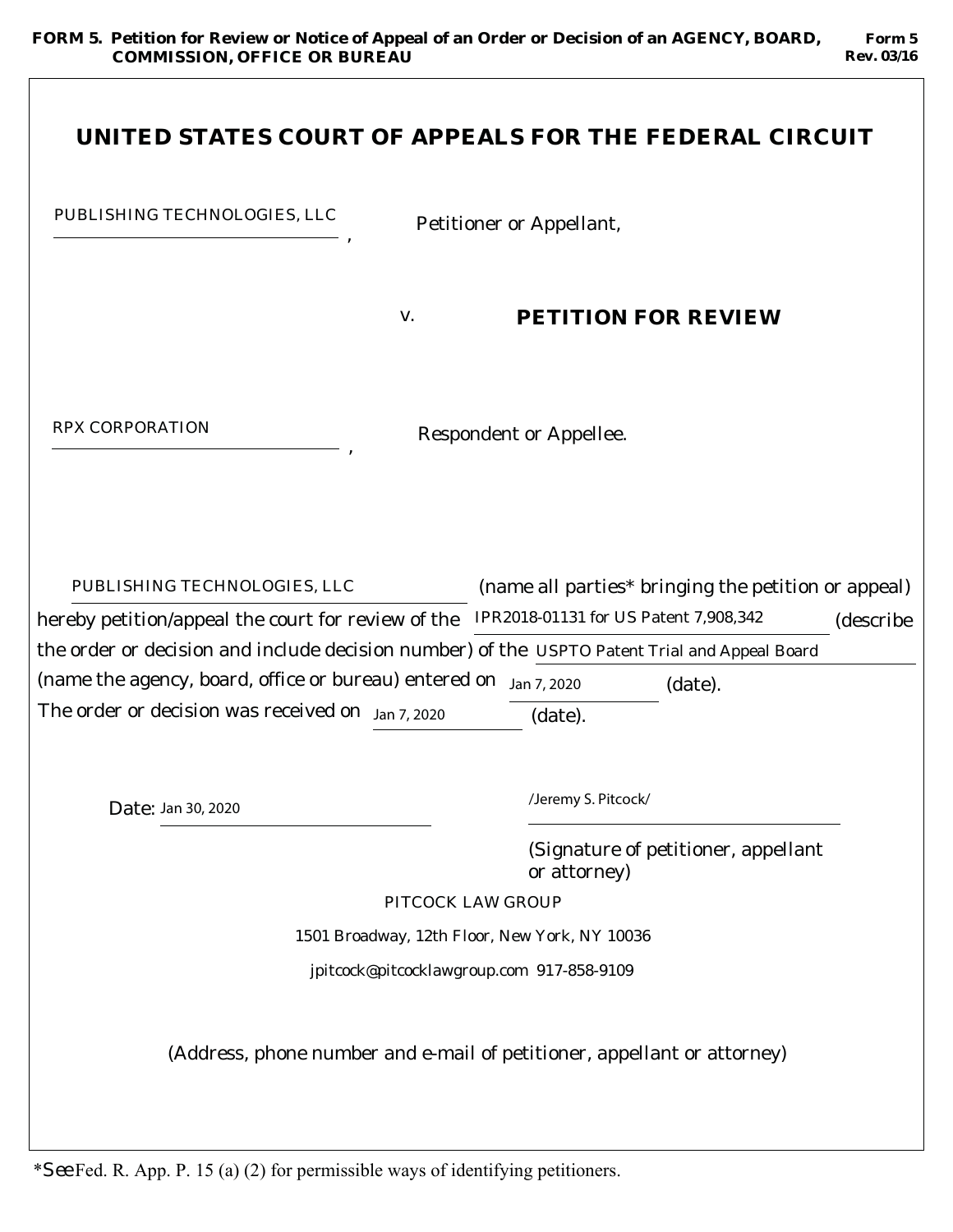## **CERTIFICATE OF SERVICE**

The undersigned hereby certifies that a copy of the foregoing NOTICE OF APPEAL TO THE FEDERAL CIRCUIT was served via email on January 29, 2020, on the attorneys for the Petitioners:

Andrew Sommer Ming Hung WINSTON & STRAWN LLP 200 Park Avenue New York, NY 10166-4193 +1 212-294-3266 asommer@winston.com mhung@winston.com

and by US Priority Mail to the USPTO at:

Office of the General Counsel United States Patent and Trademark Office P.O. Box 1450 Alexandria, Virginia 22313-1450

Date: January 29, 2020

*\_\_\_/Jeremy S. Pitcock/\_\_\_\_\_\_\_\_\_\_*

Jeremy S. Pitcock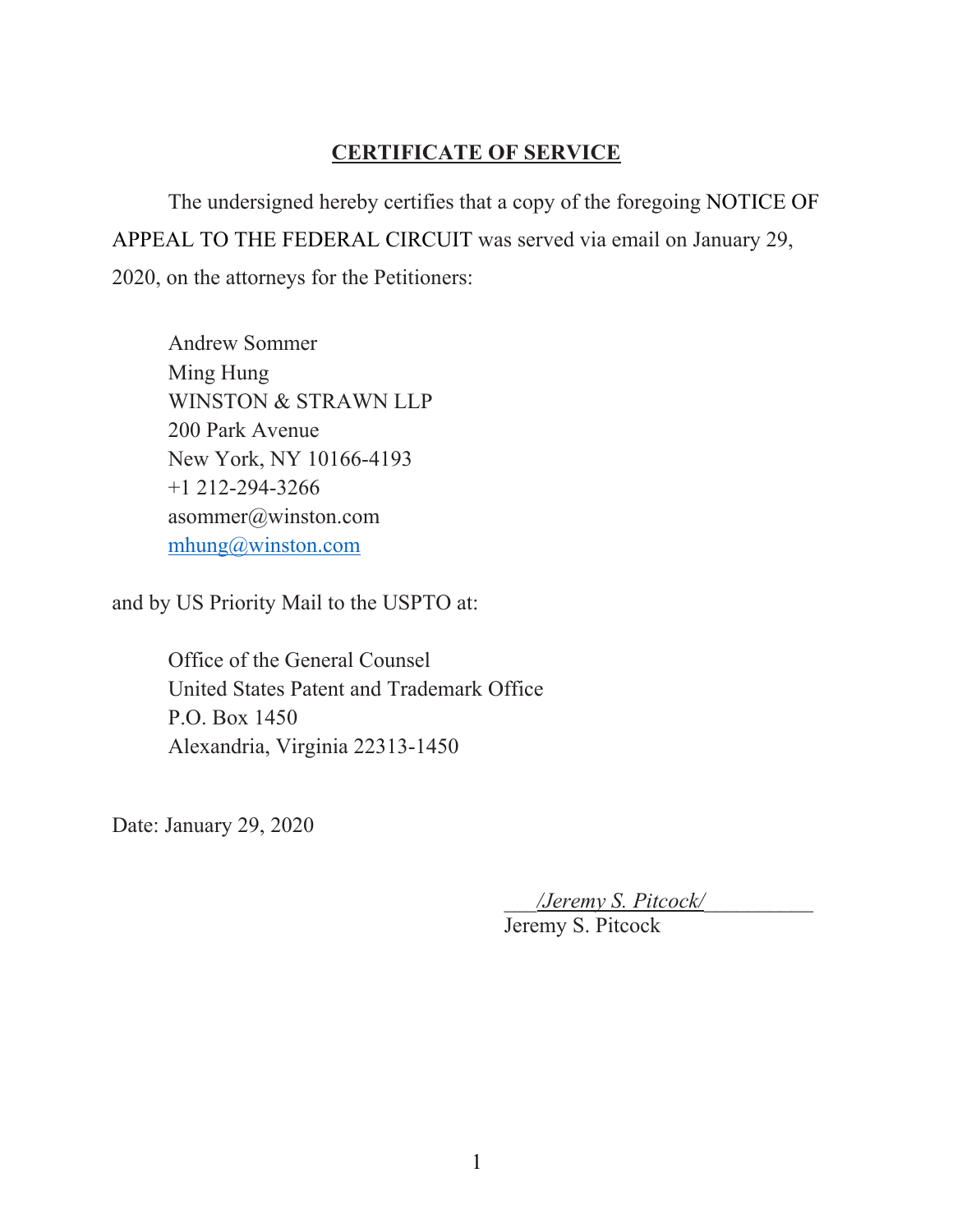#### PUBLIC VERSION – REDACTED

Trials@uspto.gov 571-272-7822

Paper 44 Entered: January 7, 2020

#### UNITED STATES PATENT AND TRADEMARK OFFICE

BEFORE THE PATENT TRIAL AND APPEAL BOARD

RPX CORPORATION, Petitioner,

v.

PUBLISHING TECHNOLOGIES, LLC, Patent Owner.

> IPR2018-01131 Patent 7,908,342 B2

Before DENISE M. POTHIER, JESSICA C. KAISER, and KAMRAN JIVANI, *Administrative Patent Judges.* 

JIVANI, *Administrative Patent Judge*.

JUDGMENT Final Written Decision Determining All Challenged Claims Unpatentable *35 U.S.C. § 318(a)* ORDER Granting Petitioner's and Patent Owner's Motions to Seal Denying Patent Owner's Motion to Exclude *37 C.F.R. §§ 42.5, 42.14, 42.54(a), 42.64*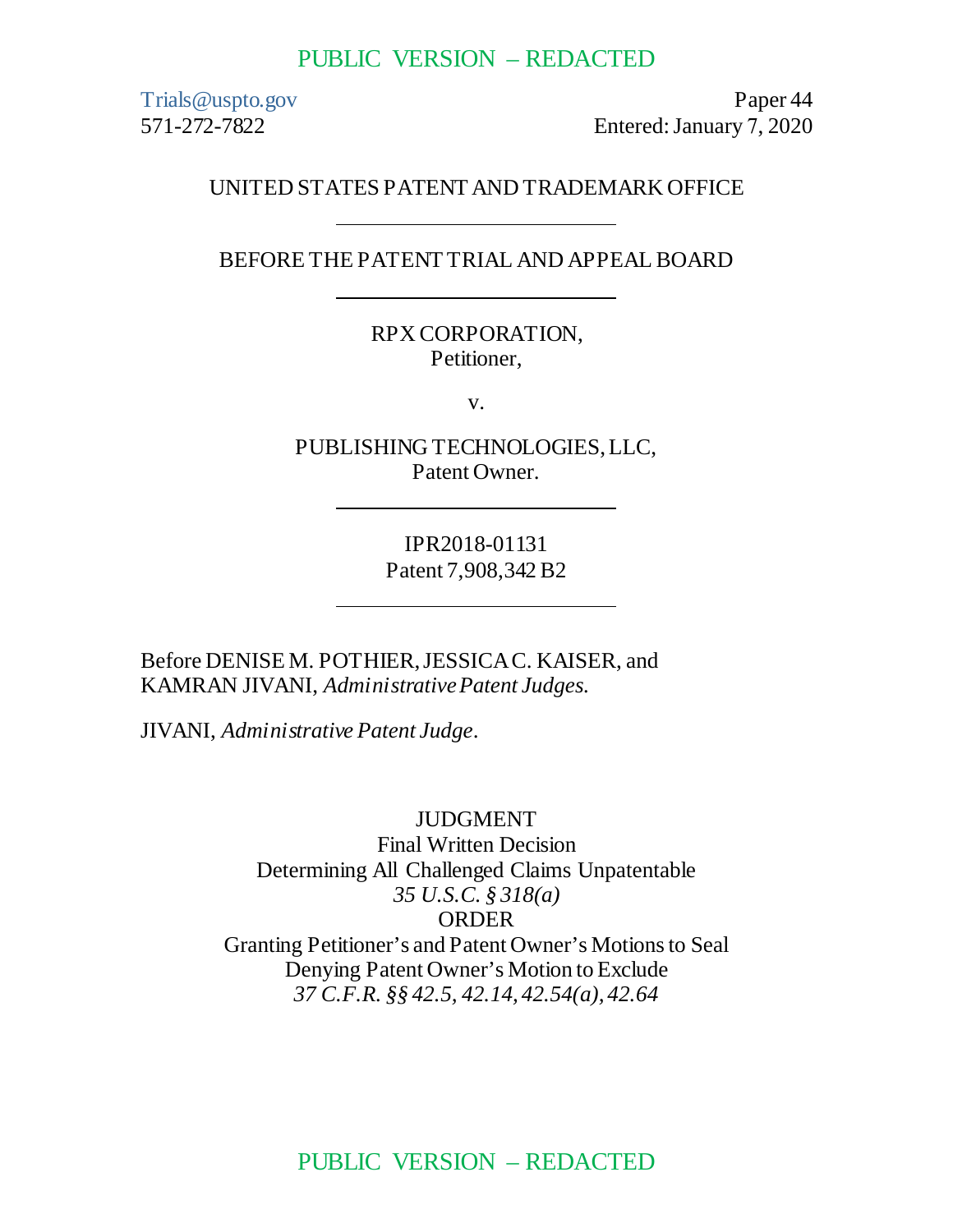#### I. INTRODUCTION AND BACKGROUND

Petitioner RPX Corporation requested an *inter partes* review of claims 1, 4, 5, 9–11, and 16–20 of U.S. Patent No. 7,908,342 B2 (Ex. 1001, "the '342 patent"). Paper 2 ("Petition" or "Pet."). Patent Owner Publishing Technologies, LLC filed a Preliminary Response. Paper 6 ("Prelim. Resp."). With prior authorization (Paper 8), Petitioner filed a Reply to Patent Owner's Preliminary Response with respect to Petitioner's disclosure of the real party-in-interest and the application of the time bar provision of 35 U.S.C. § 315(b). Paper 9. After considering the parties' arguments and evidence of record, we instituted this review of all challenged claims on all grounds set forth in the Petition. Paper 10 ("Inst. Dec.").

During trial, the parties engaged in discovery related to Petitioner's real party-in-interest disclosure. *See* Papers 13–15. The parties agreed to bifurcate Patent Owner's Response in this proceeding in light of this discovery practice. Paper 15. Patent Owner, therefore, filed a Response (Paper 16, "PO Resp.") addressing the merits of the Petition and subsequently filed a Supplemental Response (Paper 17, "Supp. Resp.") addressing the real party-in-interest disclosure. Petitioner filed a single Reply addressing both the Response and Supplemental Response. Paper 25 ("Reply"). Patent Owner filed a Sur-Reply. Paper 27 ("Sur-Reply").

In addition to the foregoing filings, Petitioner and Patent Owner each moved to seal certain papers and information of record in this proceeding. Papers 19, 24. Patent Owner also moved to exclude certain testimony of record. Paper 29. Petitioner filed an opposition to the motion (Paper 34) and Patent Owner filed a reply in support of its motion. Paper 35.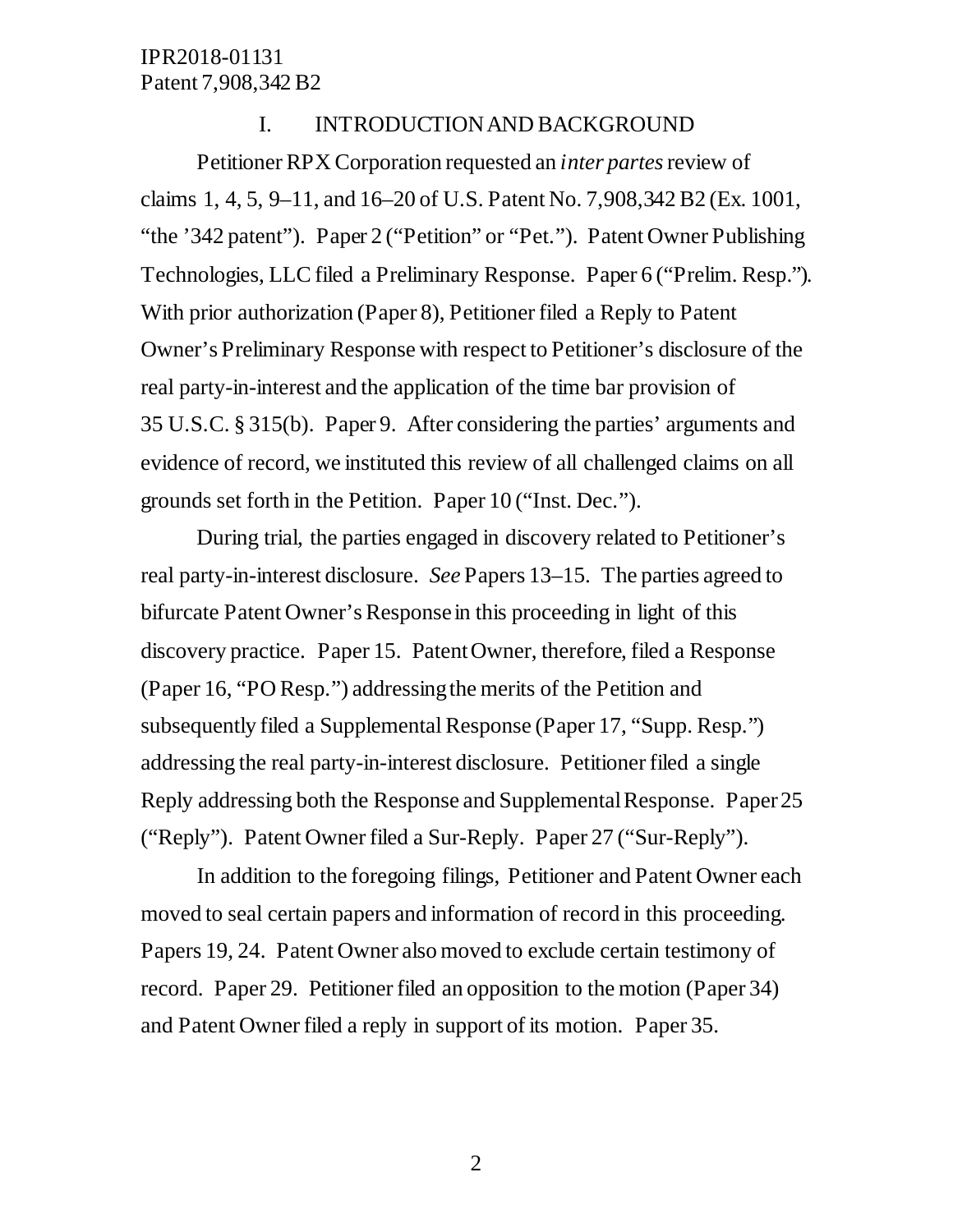Both parties requested an oral hearing, and a hearing was held on September 4, 2019. Papers 33, 36. A transcript of the oral hearing has been entered into the record. Paper 42 ("Tr.").

## *A. Related Matters*

According to Petitioner, the '342 patent is not involved in any "active litigation." Pet. 64. Patent Owner asserts that the '342 patent has been asserted in or is at issue in approximately ten actions for patent infringement or related appeals. Paper 4, 2–3.

Regarding proceedings before the Patent and Trademark Office, Petitioner states, "[a] patent application claiming the benefit of an earlier filing date through the '342 patent was filed on February 6, 2018 and was given application number 15/889,781." Pet. 64. Additionally, the '342 patent is the subject of IPR2018-01132, addressing claims 1–4, 6–8, and 12– 15. IPR2018-01132, Paper 2, 1, 32.

#### *B. Real Party-in-Interest*

Petitioner identifies only itself, RPX Corporation, as "the sole real party-in-interest in this proceeding." Pet. 63. Patent Owner contends that Petitioner failed to identify real parties-in-interest or privies Google,

. Supp. Resp. 5, n.1.

We address the parties' dispute on this issue below. *See infra* Section III.

Patent Owner identifies Publishing Technologies, LLC and Engagelogic Corporation as real parties-in-interest. Paper 4, 2. Patent Owner represents that "Publishing Technologies, LLC is a wholly owned subsidiary of Engagelogic Corporation." *Id*.

### *C. The '342 Patent*

The '342 patent is titled "Method, Apparatus and Sytem for Management of Information Content for Enhanced Accessibility Over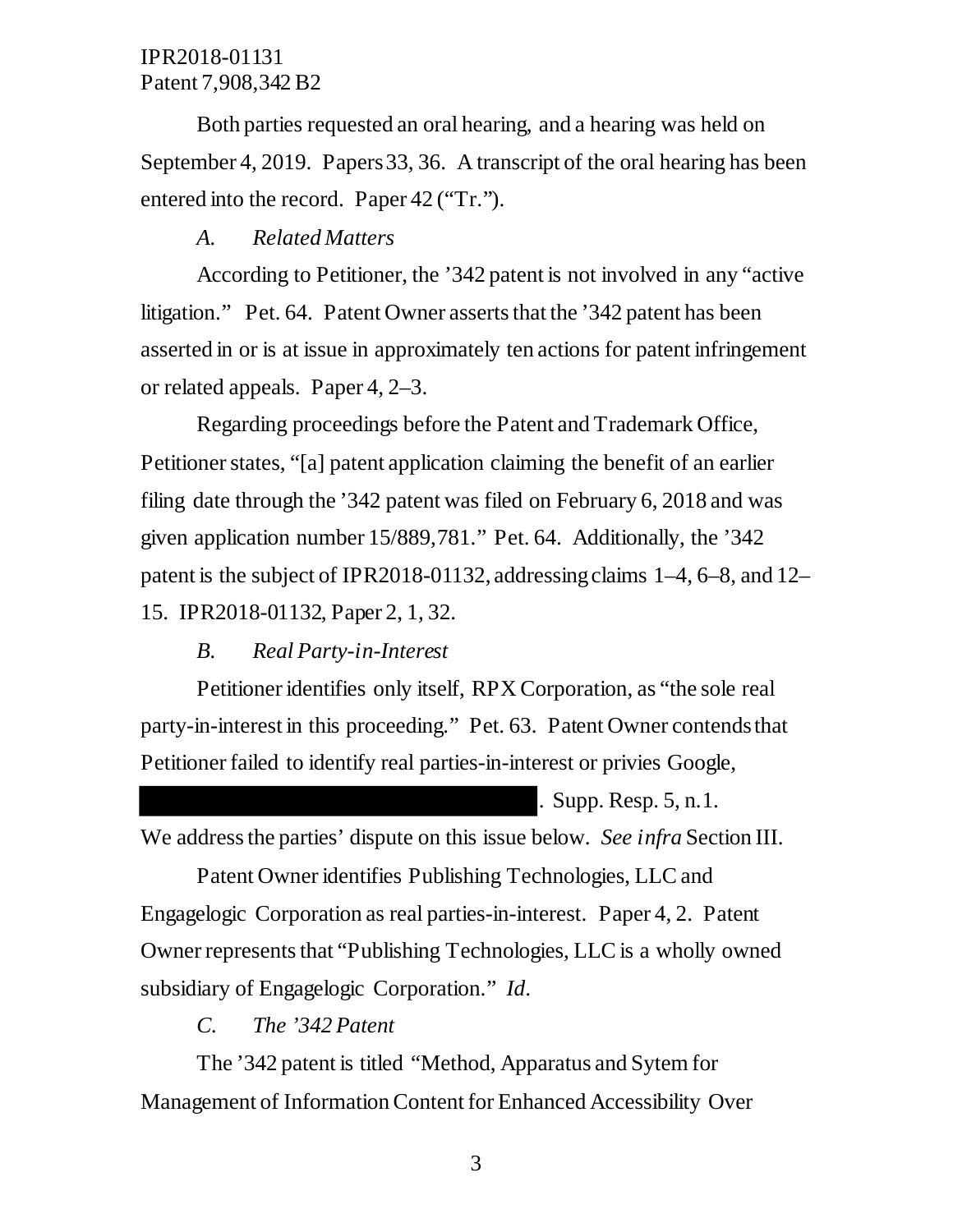Wireless Communication Networks." Ex. 1001, 1, code (54). The '342 patent is a continuation of U.S. Patent No. 7,599,983. *Id.* at 1, code (63). The '342 patent discloses "techniques for efficient generation and management of mobile sites that are advantageously integrated with wireless networking functionality of a wireless network in a network-based communication system." *Id.* at 1:66–2:3. One aspect of the invention provides a content management web site ("CMS") accessible to a system user in a network-based communication system. *Id*. at 2:7–9. The user utilizes the CMS to designate at least one data source that is external to the CMS. *Id*. Furthermore, "[a] mobile web site is generated that is accessible independently of the content management web site via one or more mobile devices over a wireless network of the communication system, with the mobile web site being configured to receive data automatically from the external data source designated by the user at the content management web site." *Id*. at 2:9–15.

#### *D. Illustrative Claim*

Petitioner challenges claims 1, 4, 5, 9–11, and 16–20 of the '342 patent, of which claims 1, 17, and 20 are the only independent claims. Claim 1 is illustrative of the claimed subject matter and is reproduced below:

1. A method for managing information content in a networkbased communication system, the method comprising the steps of:

providing a content management web site identified by a first uniform resource locator and accessible to a user of the communication system, the content management web site being configured to permit the user to designate at least one data source that is external to the content management web site; and

generating a mobile web site identified by a second uniform resource locator different than the first uniform resource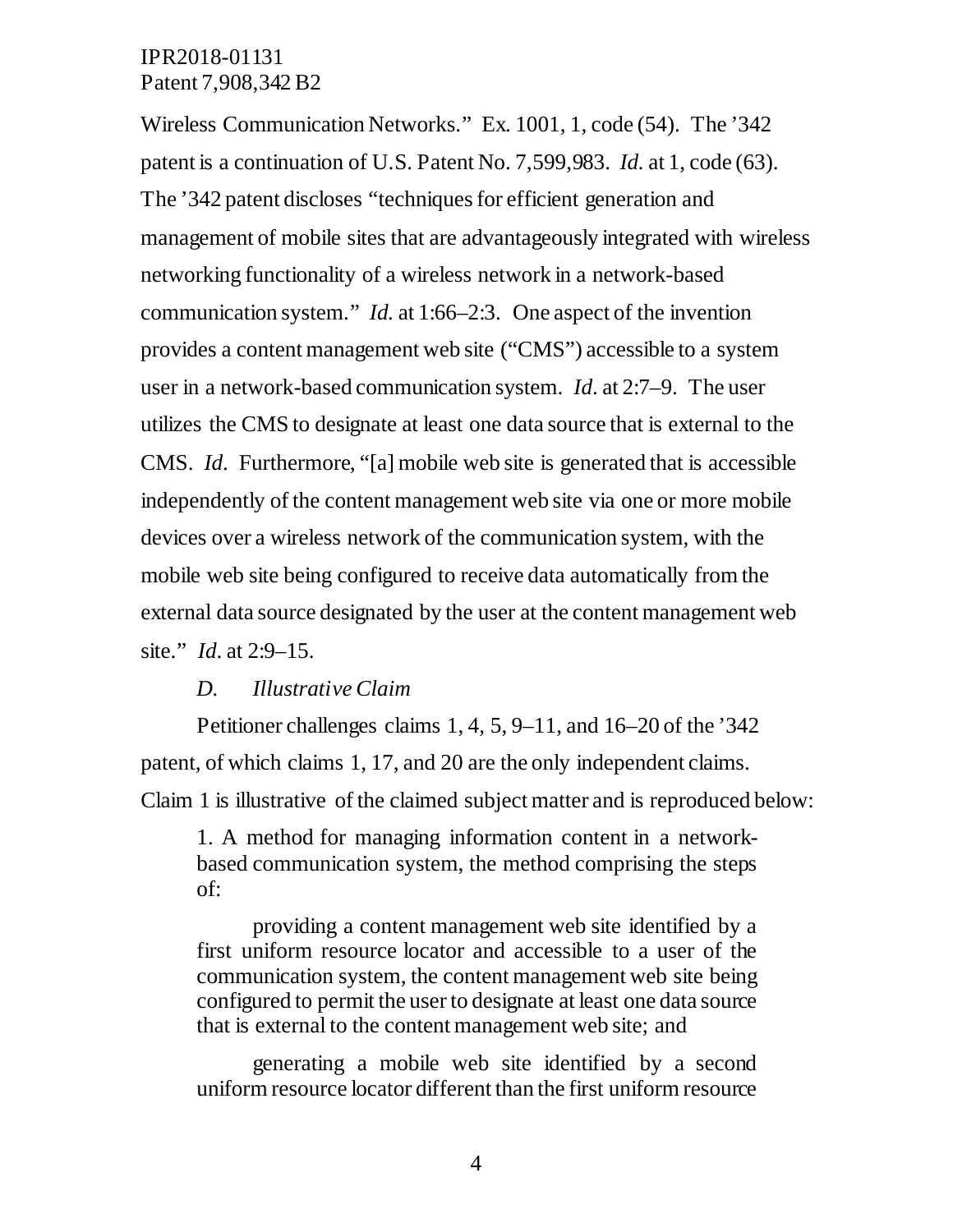locator, the mobile web site being accessible independently of the content management web site via one or more mobile devices, the mobile web site being configured to receive data automatically from the external data source designated by the user at the content management web site.

Ex. 1001, 18:26-42.

#### Е. **Prior Art and Asserted Grounds**

Petitioner asserts the following grounds of unpatentability:

| <b>Claim(s)</b> Challenged        | 35 U.S.C. §          | <b>Reference(s)</b>                   |
|-----------------------------------|----------------------|---------------------------------------|
| $1, 5, 9-11, 16-18,$ and 20       | $102(e)$ or $103(a)$ | Underwood <sup>1</sup>                |
| 19                                | 103(a)               | Underwood and Tsakiris <sup>2</sup>   |
| $1, 4, 5, 9-11,$ and $16-20$      | 103(a)               | Austin <sup>3</sup>                   |
| $1, 4, 5, 9-11, 16-18,$<br>and 20 | 103(a)               | Austin and Chang <sup>4</sup>         |
| 19                                | 103(a)               | Austin, Chang, and<br><b>Tsakiris</b> |

#### $F_{\cdot}$ Testimony

Petitioner supports its challenges with a declaration of Mark Crovella, Ph.D. Ex. 1002 ("Crovella Declaration"). Dr. Crovella testified by deposition on January 29, 2019, and a transcript of his testimony has been entered into evidence. Ex. 2016. With respect to its real party-in-interest disclosure, Petitioner proffers two declarations of Mr. William W. Chung. Exs. 1033, 2018.

<sup>&</sup>lt;sup>1</sup> U.S. Patent No. 7,668,913 B1; Feb. 23, 2010 (Ex. 1006) ("Underwood").

<sup>&</sup>lt;sup>2</sup> U.S. Patent Application Publication No. 2001/0034746; Oct. 25, 2001 (Ex. 1016) ("Tsakiris").

<sup>&</sup>lt;sup>3</sup> International Publication No. WO 02/03243 A1; Jan. 10, 2002 (Ex. 1004) ("Austin").

<sup>&</sup>lt;sup>4</sup> U.S. Patent No. 7,590,681 B1; Sept. 15, 2009 (Ex. 1005) ("Chang").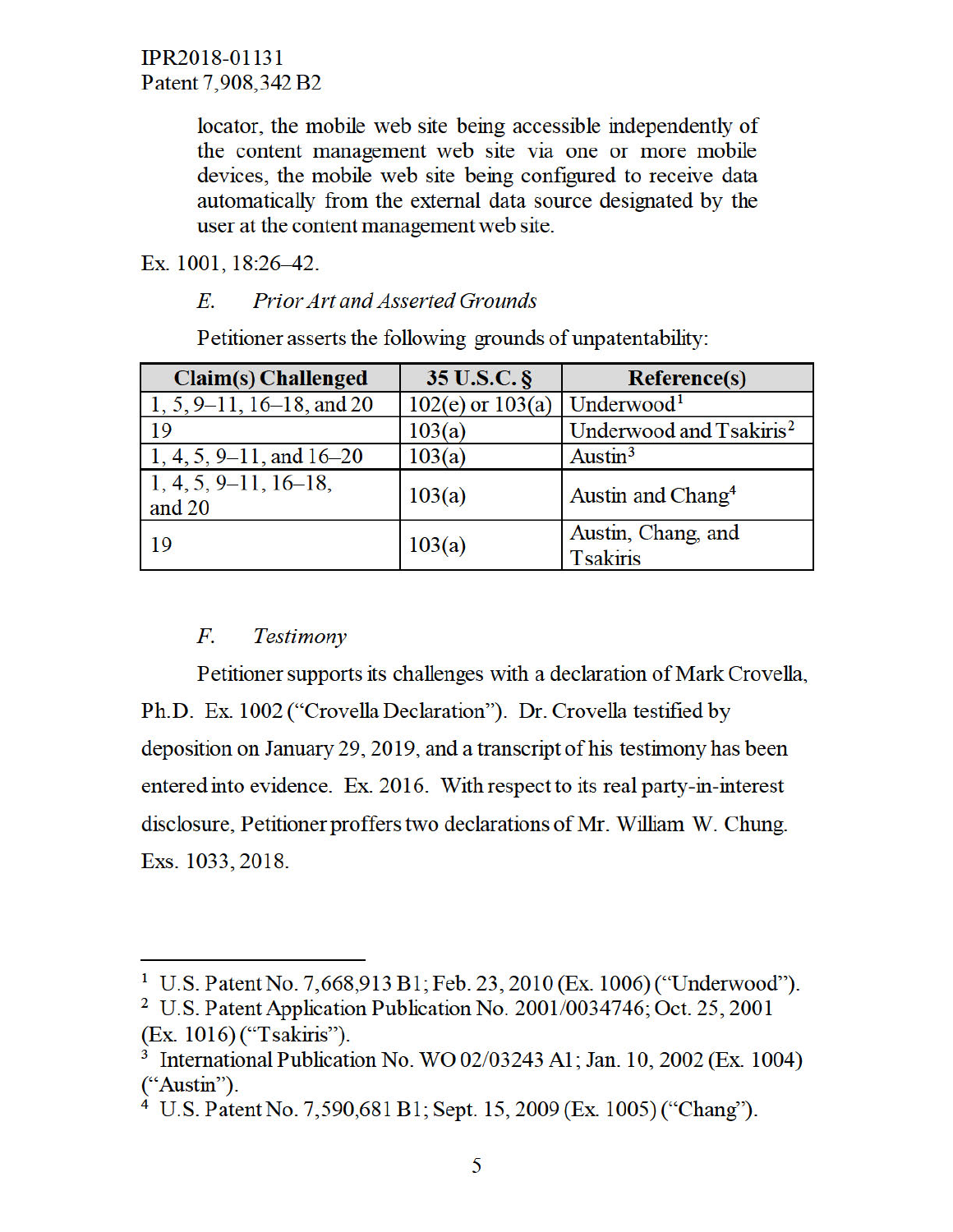#### II. CONSTITUTIONAL CHALLENGES

Patent Owner requests that we find *inter partes* review of the '342 patent to be unconstitutional because this review constitutes (1) a taking prohibited by the Fifth Amendment and (2) an application of an *ex post facto*  law impermissible under Article I. PO Resp. 8, 29–31. More specifically, Patent Owner contends that the findings in our decision on institution "should be reversed" because the "retroactive application of *inter partes* review to [the '342 patent] is an unconstitutional taking without just compensation." *Id*. at 29. Furthermore, Patent Owner asserts that *inter partes* review is unconstitutional because "Congress is prohibited from passing ex post facto laws by clause 3 of Article I, Section 9 of the United States Constitution, which states that '[n]o Bill of Attainder or ex post facto Law shall be passed.'" *Id*. at 31.

The United States Court of Appeals for the Federal Circuit recently rejected Patent Owner's takings argument in *Celgene Corp. v. Peter*, 931 F.3d 1342 (Fed. Cir. 2019), holding that that the retroactive application of *inter partes* review proceedings to patents issued before the Leahy-Smith America Invents Act went into effect is not an unconstitutional taking under the Fifth Amendment. *Celgene Corp. v. Peter*, 931 F.3d at 1358.

With respect to Patent Owner's Article I argument, Petitioner correctly counters that "[n]o *ex post facto* law is at issue here" because "[an] *ex post facto* law is one that relates to criminal law." Reply 25 (citing *Calder v. Bull*, 3 U.S. 386, 391 (1798); *Beazell v. Ohio*, 269 U.S. 167, 169– 70 (1925)). According to Patent Owner, however, "*Calder* was principally justified because a contrary interpretation would render the Takings Clause unnecessary and should be reconsidered by the Supreme Court." Sur-Reply 16–17. Despite Patent Owner's argument that *Calder* "should be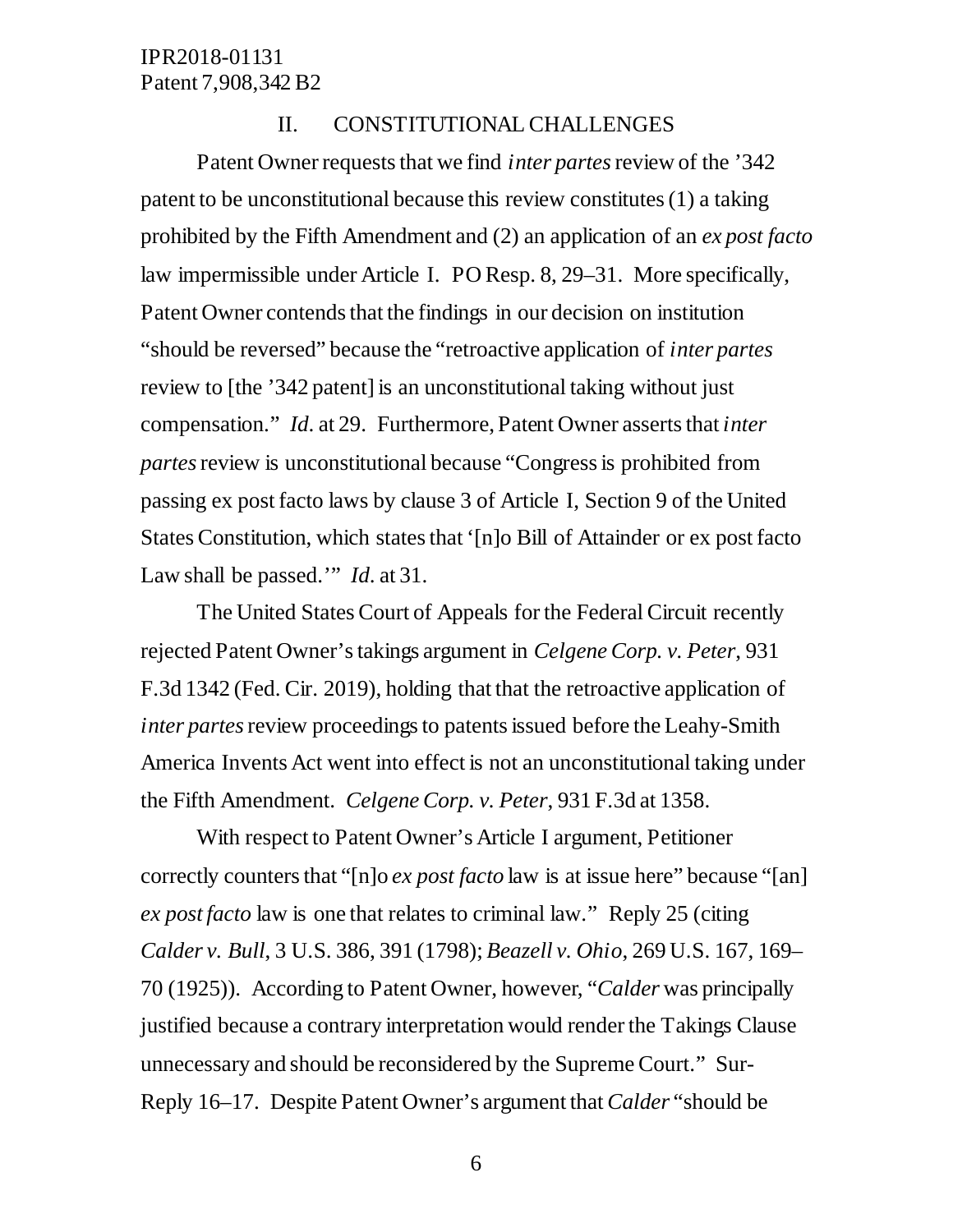$\ddot{\phantom{a}}$ 

reconsidered by the Supreme Court," *Calder* remains binding precedent of the Supreme Court of the United States and we follow it. We, therefore, are not persuaded by Patent Owner's *ex post facto* law argument. <sup>5</sup>

For the foregoing reasons, we decline Patent Owner's request to find *inter partes* review of the '342 patent to be unconstitutional.

#### III. TIME BAR OF 35 U.S.C.  $\S 315(B)$

Patent Owner contends the Petition is time barred under 35 U.S.C. § 315(b) because each of Google,

"is in privity with the Petitioner and is also a real party-ininterest," and each was served with a lawsuit alleging infringement of the '342 patent more than one year prior to the filing of the Petition. Supp. Resp. 4–5, n.1. Petitioner maintains that the Petition is not time barred because it is the sole real party-in-interest in this proceeding, and it is not in privity with any unnamed party. Reply 2–7.

Although Patent Owner identifies each of Google,

 as unnamed parties whose inclusion would trigger the Section 315(b) time bar, Patent Owner's argument addresses only Google. Supp. Resp. 4–5, n. 1. Additionally, it is undisputed in the record before us that Google is subject to the Section 315(b) time bar because it was served with a lawsuit alleging infringement of the '342 patent more than one year prior to the filing of the Petition*. See generally* Supp. Resp.; *see also* Reply. Accordingly, we focus our analysis of the parties' Section 315(b) arguments on whether Google is a real party-in-interest or privy of Petitioner.

<sup>&</sup>lt;sup>5</sup> In apparent recognition of the fact that we will not contravene Supreme Court precedent as Patent Owner's request seems to imply, Patent Owner clarifies that it brings its *ex post facto* law argument before us only so that "this argument is preserved for appeal." Sur-Reply 17.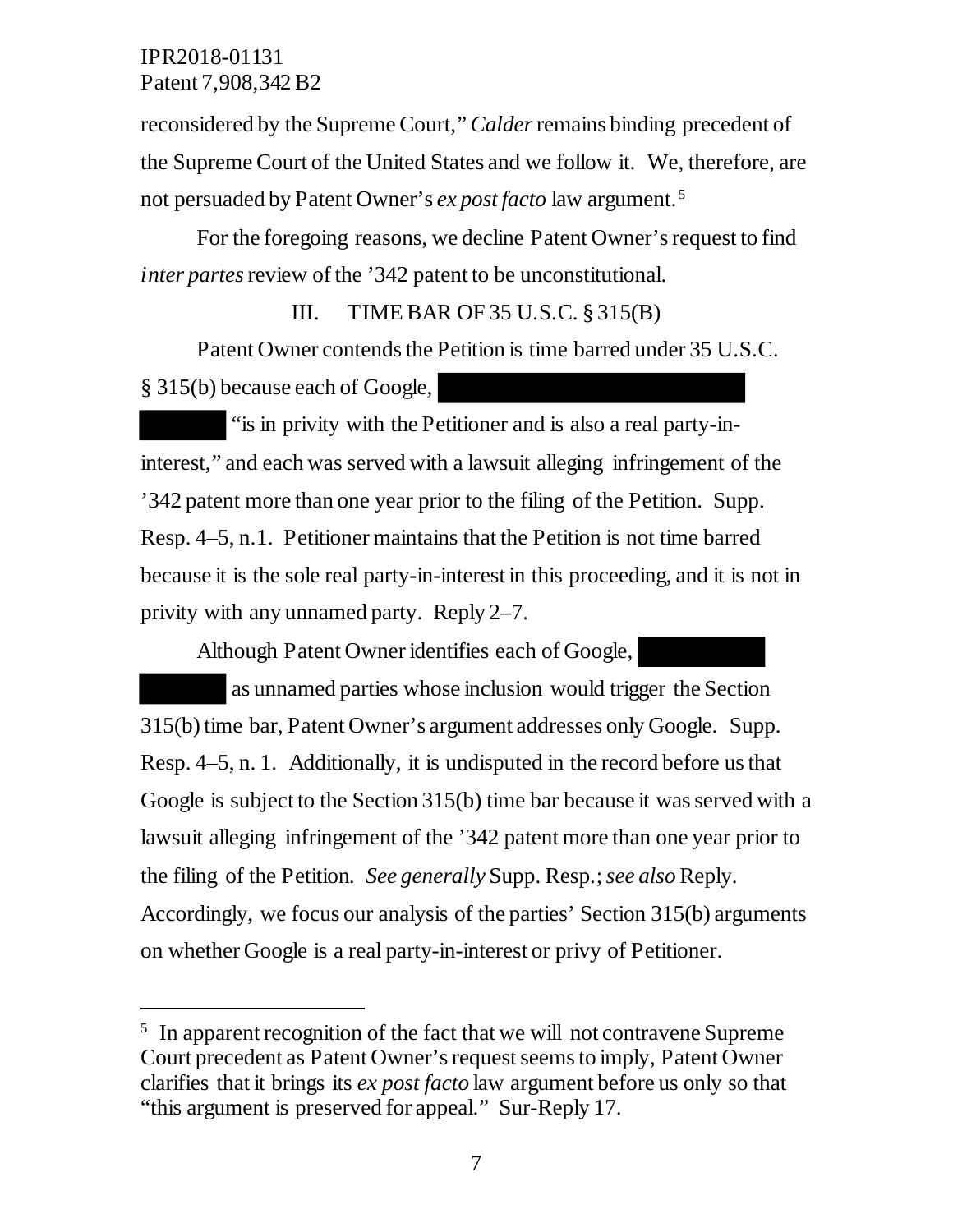#### *A. Principles of Law*

Section 315(b) provides that "[a]n inter partes review may not be instituted if the petition requesting the proceeding is filed more than 1 year after the date on which the petitioner, real party-in-interest, or privy of the petitioner is served with a complaint alleging infringement of the patent." 35 U.S.C. § 315(b).

"Whether a party who is not a named participant in a given proceeding nonetheless constitutes a 'real party-in-interest' . . . to that proceeding is a highly fact-dependent question" with no "bright line test," and is assessed "on a case-by-case basis." Patent Office Trial Practice Guide ("TPG"), 77 Fed. Reg. 48,756, 48,759 (Aug. 14, 2012) (citing *Taylor v. Sturgell*, 553 U.S. 880, 893−95 (2008); 18A Charles Alan Wright, Arthur R. Miller & Edward H. Cooper, Federal Practice & Procedure §§ 4449, 4451). As the United States Court of Appeals for the Federal Circuit recently explained, determining whether a party is a real party-in-interest "demands a flexible approach that takes into account both equitable and practical considerations, with an eye toward determining whether the nonparty is a clear beneficiary that has a preexisting, established relationship with the petitioner." *Applications in Internet Time, LLC v. RPX Corp*., 897 F.3d 1336, 1351 (Fed. Cir. 2018) ("*AIT*").

"To decide whether a party other than the petitioner is the real partyin-interest, the Board seeks to determine whether some party other than the petitioner is the party or parties at whose behest the petition has been filed." *Wi-Fi One, LLC v. Broadcom Corp*., 887 F.3d 1329, 1336 (Fed. Cir. 2018) (internal citations omitted). Several relevant factors determine whether a party is a real party-in-interest, including the party's relationship with the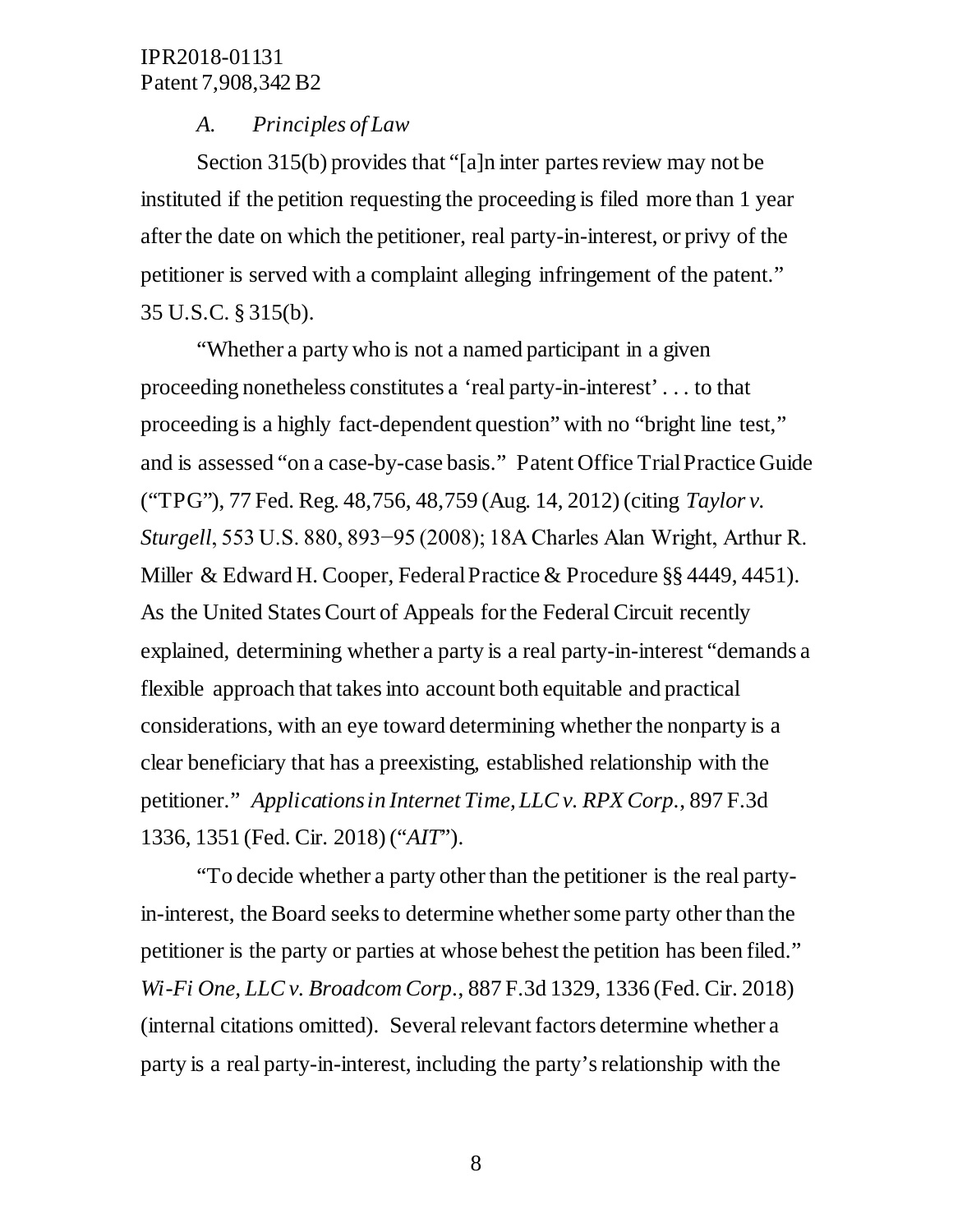petitioner, the party's relationship to the petition, and the nature of the entity filing the petition. *AIT*, 897 F.3d at 1351.

Though closely related in the context of Section 315(b), our inquiries regarding whether an unnamed party is a privy of a petitioner or a real partyin-interest are distinct. *See AIT*, 897 F.3d at 1350. For instance, "[a] party that funds and directs and controls an IPR or post-grant review proceeding constitutes a 'real party-in-interest,' even if that party is not a 'privy' of the petitioner." *Wi-Fi One,* 887 F.3d at 1336 (quoting TPG, 77 Fed. Reg. at 48,760). Similarly, the concept of "privity" is more expansive and encompasses parties that do not necessarily need to be identified in the petition as real parities in interest. TPG, 77 Fed. Reg. at 48,759.

Petitioner "bears the ultimate burden of persuasion to show that its petitions are not time-barred under § 315(b) based on a complaint served on an alleged real party-in-interest [or privy] more than a year earlier." *Worlds Inc. v. Bungie, Inc*., 903 F.3d 1237, 1242 (Fed. Cir. 2018).

#### *B. Evidence of Record*

During trial, the parties heavily negotiated the scope of document requests to Petitioner and testimony from a fact witness for Petitioner. Papers 13–15 (addressing the parties' disputes regarding the scope of discovery requests, declarations, and a related briefing schedule). This discovery resulted in a two declarations of Mr. William Chuang, an Executive Vice President at RPX Corporation. Ex. 1033 ("First Chuang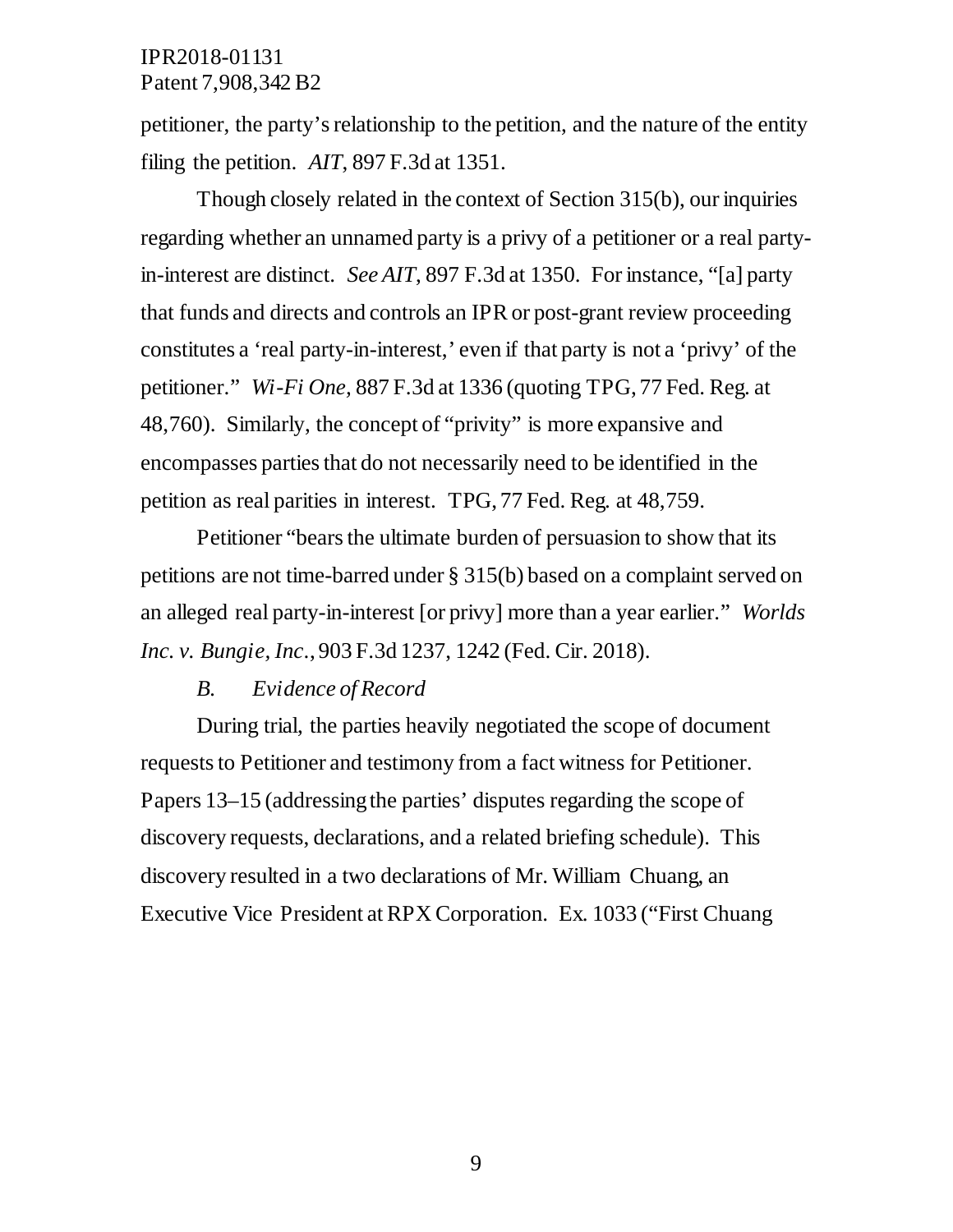$\ddot{\phantom{a}}$ 

Declaration")<sup>6</sup>; Ex. 2018 ("Second Chuang Declaration")<sup>7</sup>. The parties also agreed that Petitioner would produce all non-confidential documents exchanged between the parties in *AIT*. Tr. 53:21–54:2. <sup>8</sup>

In his declarations, Mr. Chuang testifies that "Google has been a member of RPX from to present." Ex.  $1033 \, \text{T}$ 4. Mr. Chuang further states: a membership agreement exists between Petitioner and Google; he reviewed this agreement; and no part of this agreement "impose[s] on RPX any obligation to file any IPR petition" or "discuss[es] IPR proceedings." *Id.* ¶ 8. Mr. Chuang continues, "[t]here is nothing in these agreements, nor am I otherwise aware of any obligation or agreement under which RPX was obligated to file the [instant Petition] on behalf of Google." *Id.* ¶ 9.

Regarding documents beyond the membership agreement, Mr. Chuang attests that Petitioner conducted "a reasonable search of its files for indications of communications" between Petitioner and Google "concerning the '342 patent after 2013," but found no such communications." *Id.*  $\P$  10–11. Mr. Chuang's search also revealed no documents regarding any references related to "any IPR that had been or was to be filed by RPX," but for a single reference dated

 regarding a patent unrelated to the '342 patent or Patent Owner. *Id.*  ¶¶ 12–13.

<sup>6</sup> The First Chuang Declaration is subject to Patent Owner's motion to exclude (Paper 29) and Petitioner's motion to seal (Paper 24). We address each motion below. *See infra* Sections VI and VII.

<sup>&</sup>lt;sup>7</sup> The Second Chuang Declaration is subject to Patent Owner's motion to seal (Paper 19), which we address below. *See infra* Section VII.

<sup>&</sup>lt;sup>8</sup> We note these documents do not appear in the record before us because neither party has entered them into the record of this proceeding. *Id.*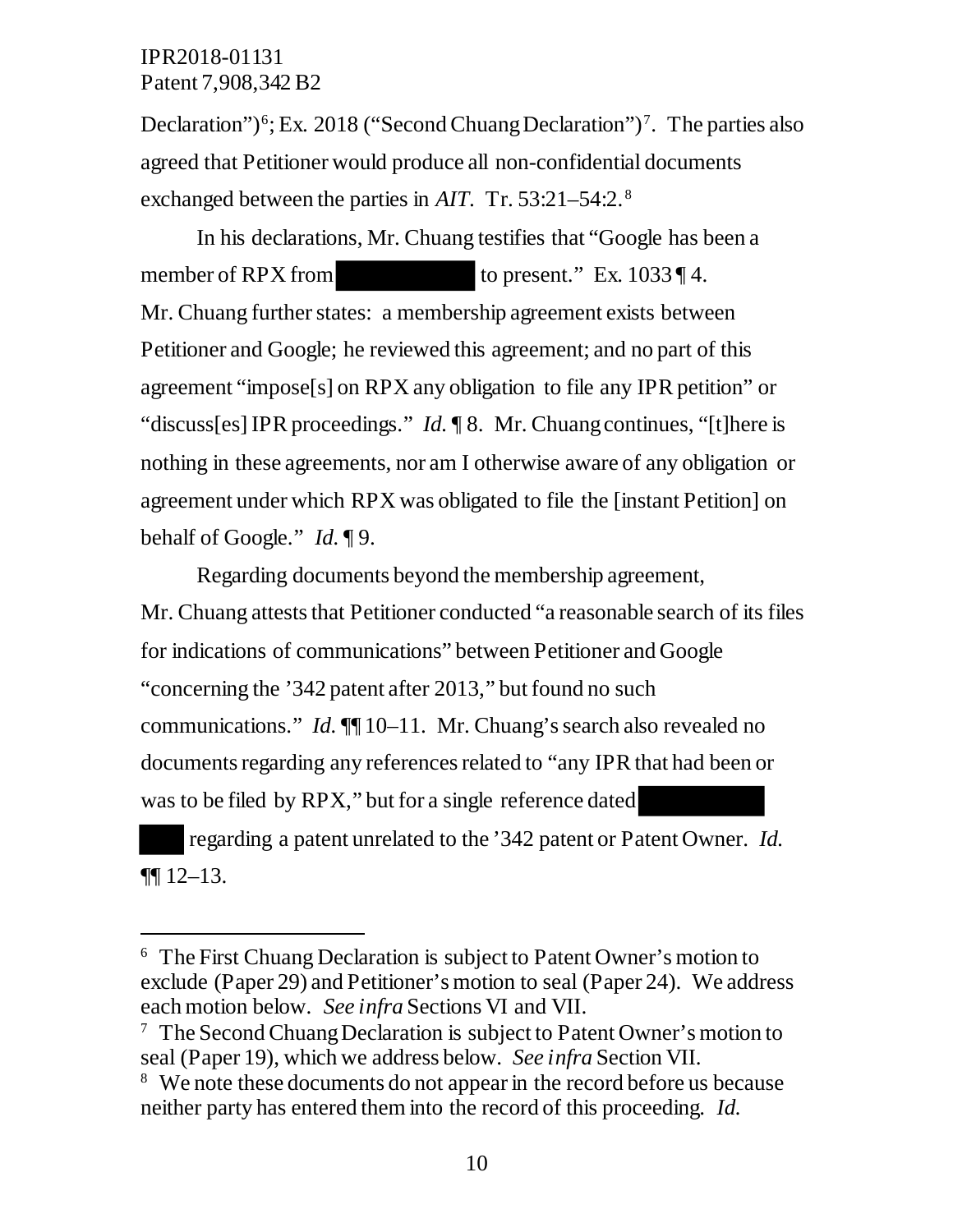Mr. Chuang testifies that "RPX has received no consideration, monetary or otherwise, from any unnamed entity for the purpose of funding or filing the [instant Petition]." *Id.* ¶ 15. He further states that

## Ex. 2018 ¶ 4.

In addition to Mr. Chuang's declarations, the parties have entered into evidence a 2014 Memorandum and Order of the United States District Court for the Southern District of New York granting Google's motion for summary judgment of non-infringement of the '342 patent and denying as moot Google's motion for summary judgment of invalidity of the '342 patent. Ex. 1029, 1–2; Ex. 2009, 1–2 (same). Petitioner further proffers the District Court's Judgment entered in that case and the United States Court of Appeals for the Federal Circuit's affirmance thereof. Exs. 1029, 1030.

Finally, Patent Owner has entered into evidence what appears to be a portion of Petitioner's website describing its *inter partes*review activities. Ex. 2019.

## *C. Whether Google is a Real Party-in-Interest*

Petitioner contends it has demonstrated that Google is not a real partyin-interest to this proceeding. Reply 2–6. As a threshold matter, Petitioner asserts that "under *Worlds*, the RPI designation is taken as true unless the Patent Owner comes forward with sufficient evidence suggesting its [sic] incorrect." *Id*. at 4 (citing *Worlds, Inc.*, 903 F.3d at 1242). Petitioner asserts that Patent Owner's "factually-unsupported speculation about any alleged interest in the '342 patent" is insufficient evidence to put Petitioner's real party-in-interest disclosure into dispute. *Id.* Even if the disclosure is in fact in dispute, Petitioner argues that it has proffered sufficient evidence to carry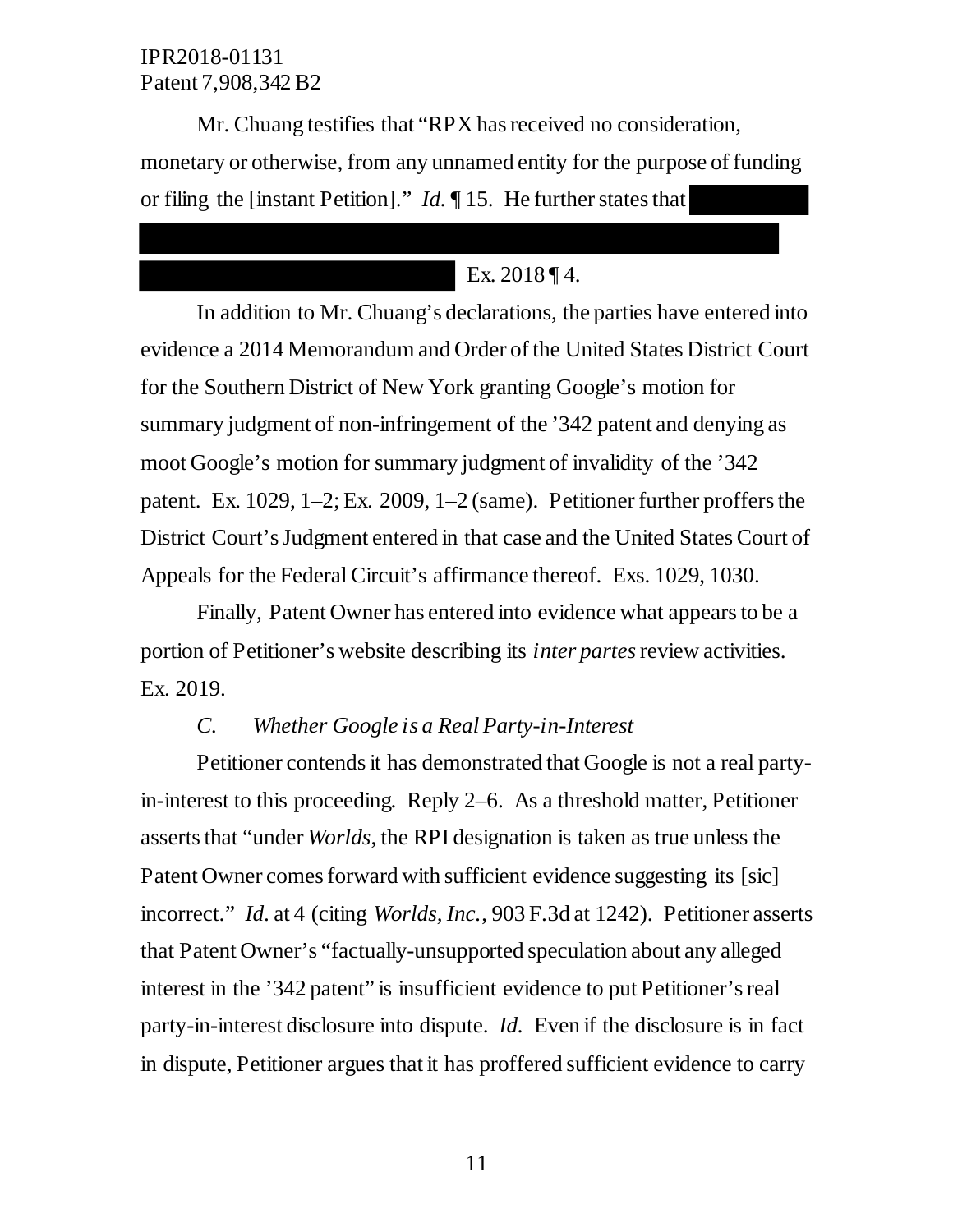its burden through the First and Second Chuang Declarations and the District Court's Order finding non-infringement. *Id*. at 3.

Also relying on *Worlds*, Patent Owner asserts that a petitioner's real party-in-interest disclosure is placed into dispute, "[o]nce the Patent Owner has identified a real party-in-interest or privy of the petitioner that has not been identified." Supp. Resp. 4 (citing *Worlds, Inc.*, 903 F.3d at 1248).

The Federal Circuit directs in *Worlds*:

[A]n IPR petitioner's initial identification of the real parties-ininterest should be accepted unless and until disputed by a patent owner. And although we disagree with treating this initial acceptance as a 'rebuttable presumption' that formally shifts a burden of production to the patent owner, we agree that a patent owner must produce some evidence to support its argument that a particular third party should be named a real party-in-interest.

*Worlds, Inc.*, 903 F.3d at 1242. We do not opine here on the amount of evidence sufficient under *Worlds* to support Patent Owner's argument that Google should be named a real party-in-interest. Rather, assuming *arguendo* that Patent Owner has made that threshold showing by identifying a preexisting relationship between Petitioner and Google, the latter party of which undisputedly is subject to the Section 315(b) time bar with respect to the '342 patent, we determine for the following reasons that Petitioner has adduced sufficient record evidence to show that Google is not a real partyin-interest to this proceeding.

We are mindful of the Federal Circuit's guidance that our inquiry must take "a flexible approach that takes into account both equitable and practical considerations." *AIT*, 897 F.3d at 1351. In light thereof, we frame our analysis in terms of the nature of Petitioner, Google's relationship with Petitioner, and Google's relationship to the Petition. *See id*.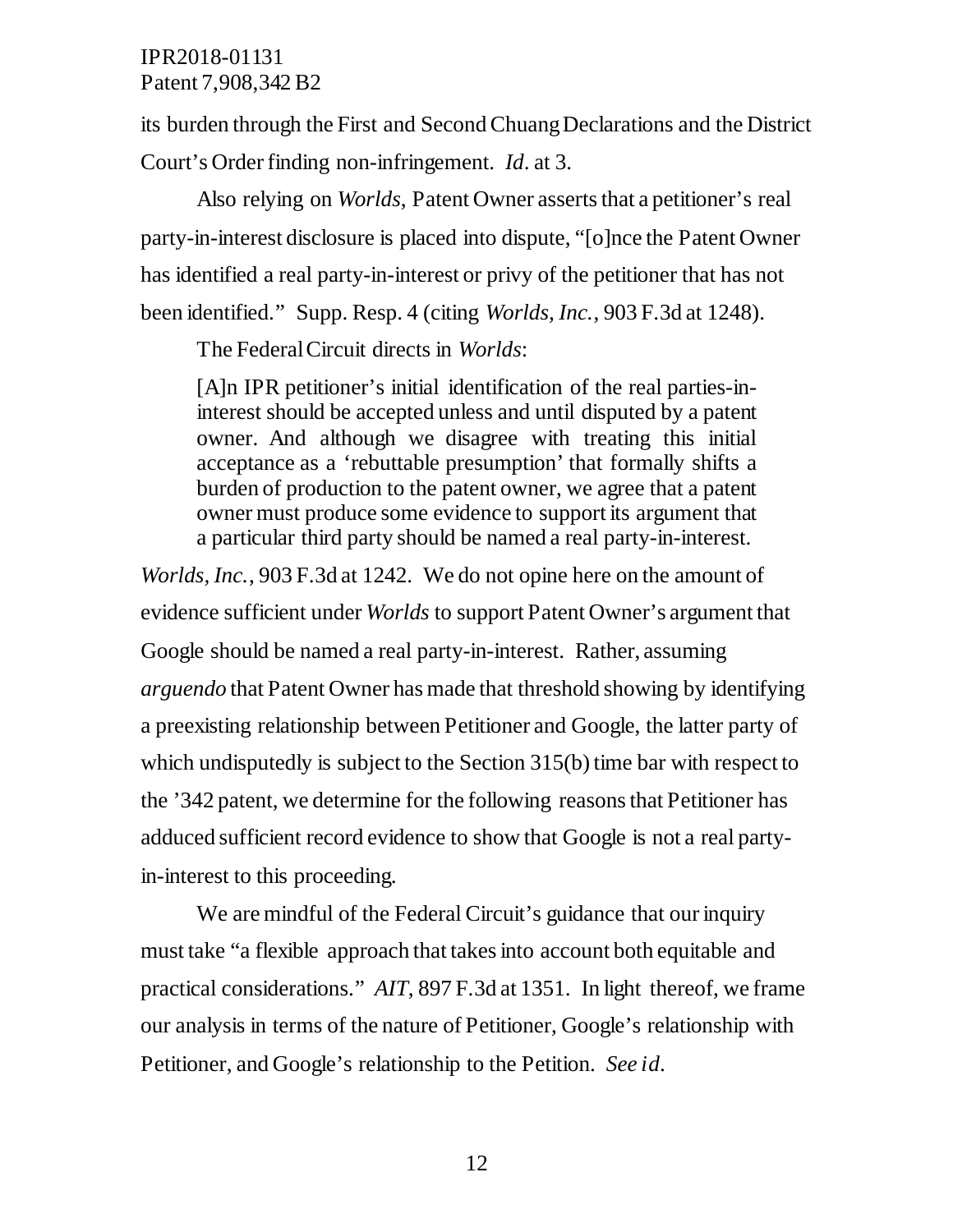#### *1. Nature of Petitioner*

Patent Owner contends that Petitioner files petitions for *inter partes*  review on its clients' behalf because it "publicly touts the number of IPRs it files," "advertises its IPR filing acumen," and publicizes its ability to "move quickly to seek a cost-effective resolution when available." Supp. Resp. 12 (citing Ex. 2019). Patent Owner makes a number of additional assertions regarding Petitioner's stated mission, work, and client relations, all relying on the Federal Circuit's decision in *AIT*. *Id.* at 13–14.

The evidence of record shows Petitioner is a membership organization. *See* Ex. 1033 ¶ 4 (stating Google is a member of Petitioner); *see also id*. at ¶¶ 8–9 (describing the membership agreement between Google and Petitioner). A party, however, does not become a real party-ininterest simply based on membership in an association. Reply 5–6; *TPG*, 77 Fed. Reg. at 48,760; *AIT*, 897 F.3d. at 1351. The evidence further shows that "RPX files validity challenges, such as *inter partes* review[s]" and that Petitioner filed "57 IPR petitions . . . on 36 patents in 26 campaigns" as of March 31, 2018. Ex. 2019. Contrary to Patent Owner's argument, the evidence does not show that RPX files petitions on behalf of its clients. Ex. 2019 ("We act alone, fund the petitions unilaterally, and expressly discourage input from clients and other third parties, unless they commit to co-filing."). Finally, with regard to Patent Owner's assertions based on evidentiary findings in *AIT* (Supp. Resp. 13–14), we decline to import those findings into this proceeding and lack evidence of record sufficient to make similar findings here.

Accordingly, based on the complete evidentiary record before us, we determine that Petitioner is a membership organization that files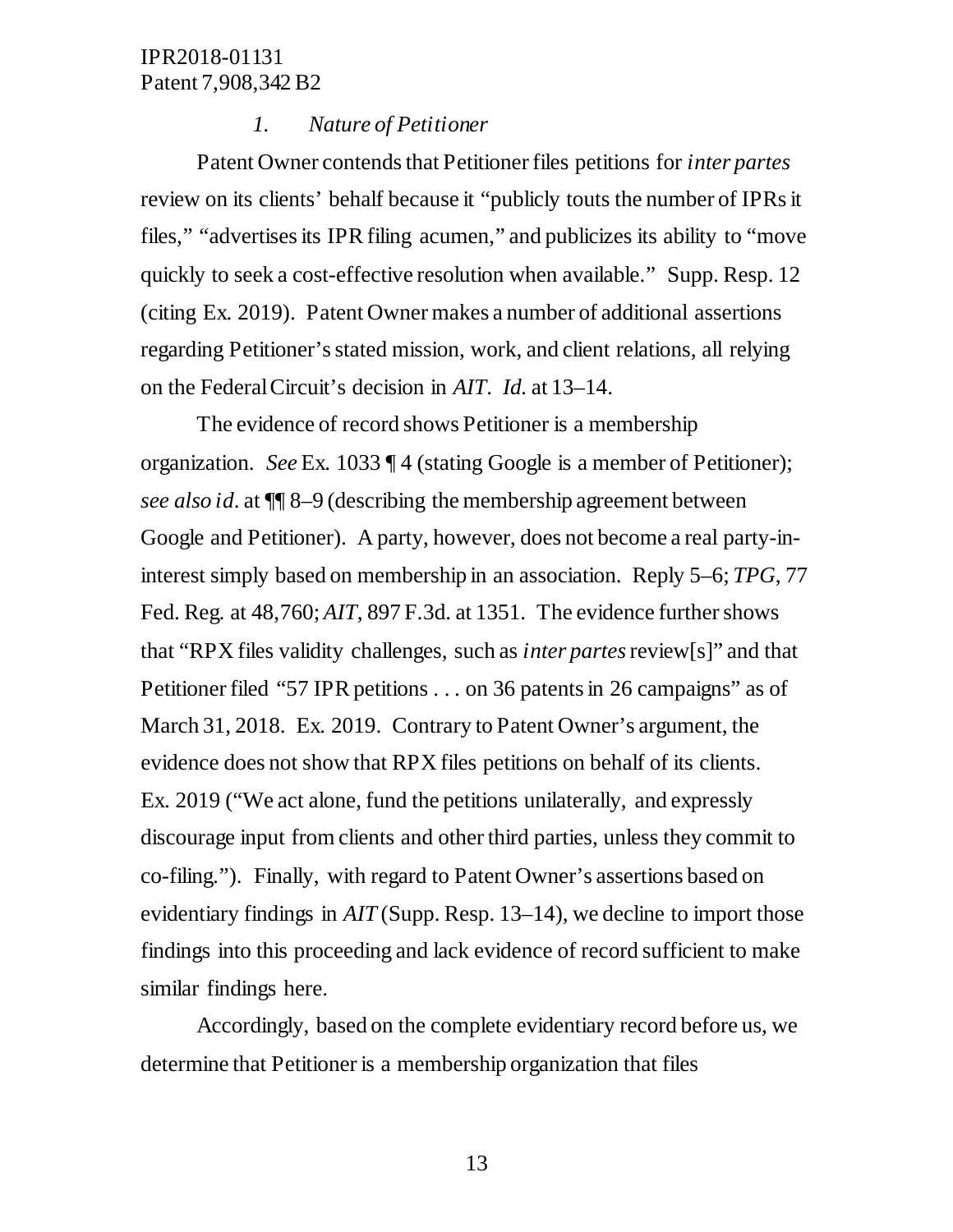patentability challenges, such as *inter partes* reviews, but not that it regularly files these challenges on behalf of its members.

#### *2. Google's Relationship with Petitioner*

Turning to Google's specific relationship, the evidence of record shows that Google has a preexisting, established relationship with Petitioner. Google is a member of Petitioner and has been since Ex. 1033 ¶¶ 4, 8–9.

Although the parties do not dispute the existence of this relationship, they do dispute the nature of the relationship. Supp. Resp. 6–8; Reply 2–6. In particular, Patent Owner contends that "Google may have the right to control or at least influence the decisions of RPX." Supp. Resp. 7. According to Patent Owner, this control or influence arises because, "[a]lthough the second Chuang declaration states that Google accounts for

, Google is still admitted to be a client." *Id.* Patent Owner also contends that Petitioner "should be considered the agent of its clients" such as Google because Petitioner "has made it clear that filing IPRs is part of the services it provides to its clients." Supp. Resp. 16–17.

Petitioner replies that even if Patent Owner's control or influence argument were true, "it does not indicate that [Google has] any interest in this proceeding." Reply 4 (citing *AIT*, 897 F.3d at 1351 (evaluating whether a nonparty is a "clear beneficiary" of the proceeding)). Petitioner further contends that Patent Owner's agency argument fails because "RPX (1) made all decisions concerning this proceeding without considering [Google], (2) received no funding from [Google] for this proceeding, and (3) had not corresponded with [Google] about the '342 patent since 2013." *Id.* at 5 (citing Ex. 1033 ¶¶ 10, 13, 15). Petitioner continues, "RPX has no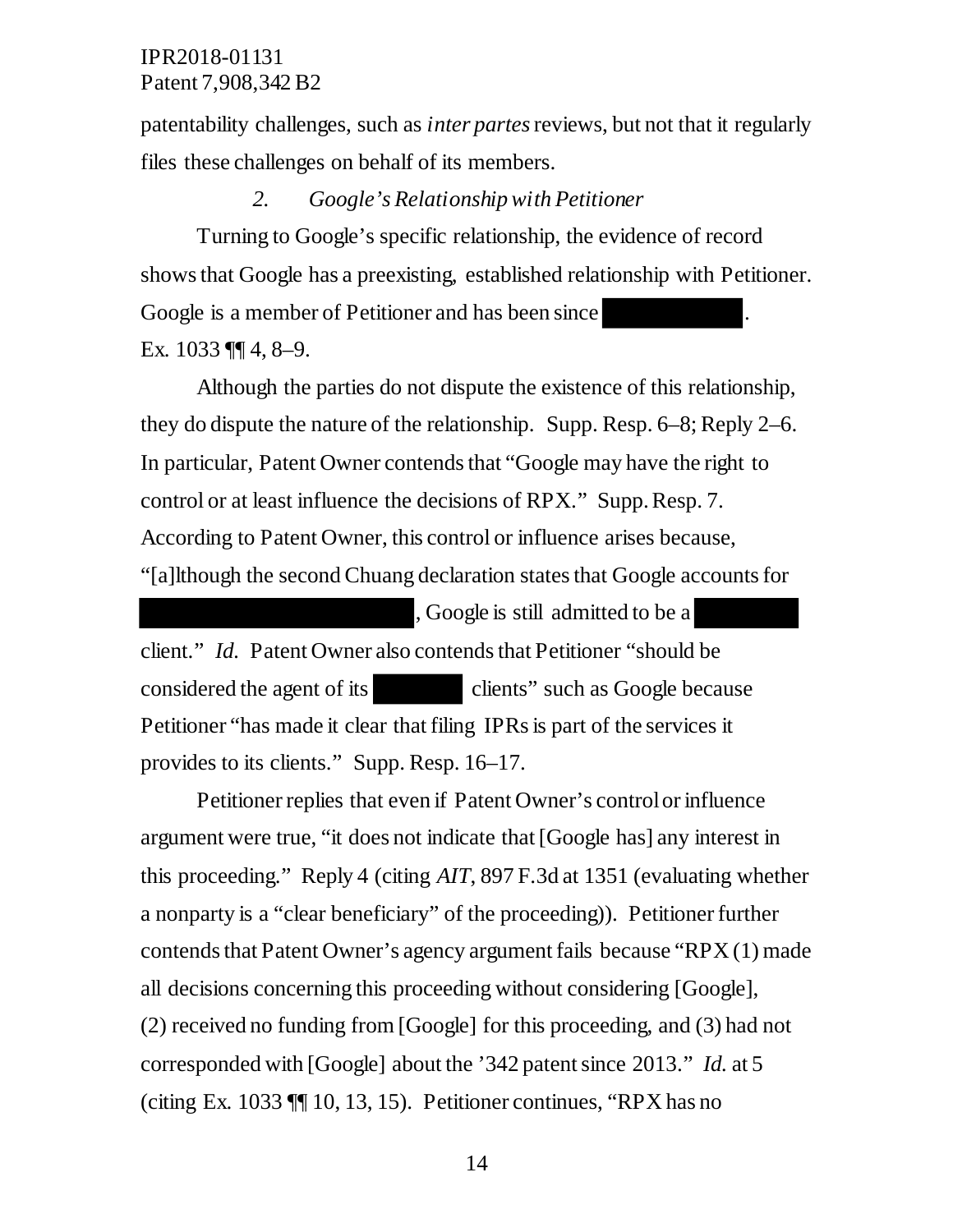contractual or implicit obligation with [Google] to pursue this IPR." *Id.*  (citing Ex. 1033, ¶ 8).

Patent Owner's control or influence argument is unpersuasive because it is speculative on its face. *E.g.*, Supp. Resp. 7 ("Several *possibilities may be inferred*, one of which is that Google *may* have the right to control or at least influence the decisions of RPX.") (emphasis added). Further, Patent Owner's reliance on outside counsel's email stating that Google is a

 of Petitioner is misplaced. *Id* at 6 (citing Ex. 2020). Outside counsel's email describing contents of a potential declaration is not evidence sufficient to substitute for sworn testimony of a fact witness. Even if this statement were evidence, it lacks sufficient specificity (e.g., what makes a client ) to demonstrate control or influence. *See generally* Ex. 2020.

Moreover, Patent Owner's control or influence argument is contrary to the evidence of record showing that no part of the membership agreement between Petitioner and Patent Owner "impose[s] on RPX any obligation to file any IPR petition" or "discuss[s] IPR proceedings." Ex. 1033 ¶ 8. The evidence further shows that Petitioner's search for documents revealed no documents referring to "any IPR that had been or was to be filed by RPX," but for a single reference dated regarding a patent unrelated to the '342 patent or Patent Owner. *Id.* ¶¶ 12–13. Finally, Patent Owner's control or influence argument is undermined by the evidence showing that

. Ex. 2018 ¶ 4.

With regard to Patent Owner's argument regarding agency, we disagree with this argument because it is unsupported by the record evidence. Patent Owner cites to no evidence in support of its agency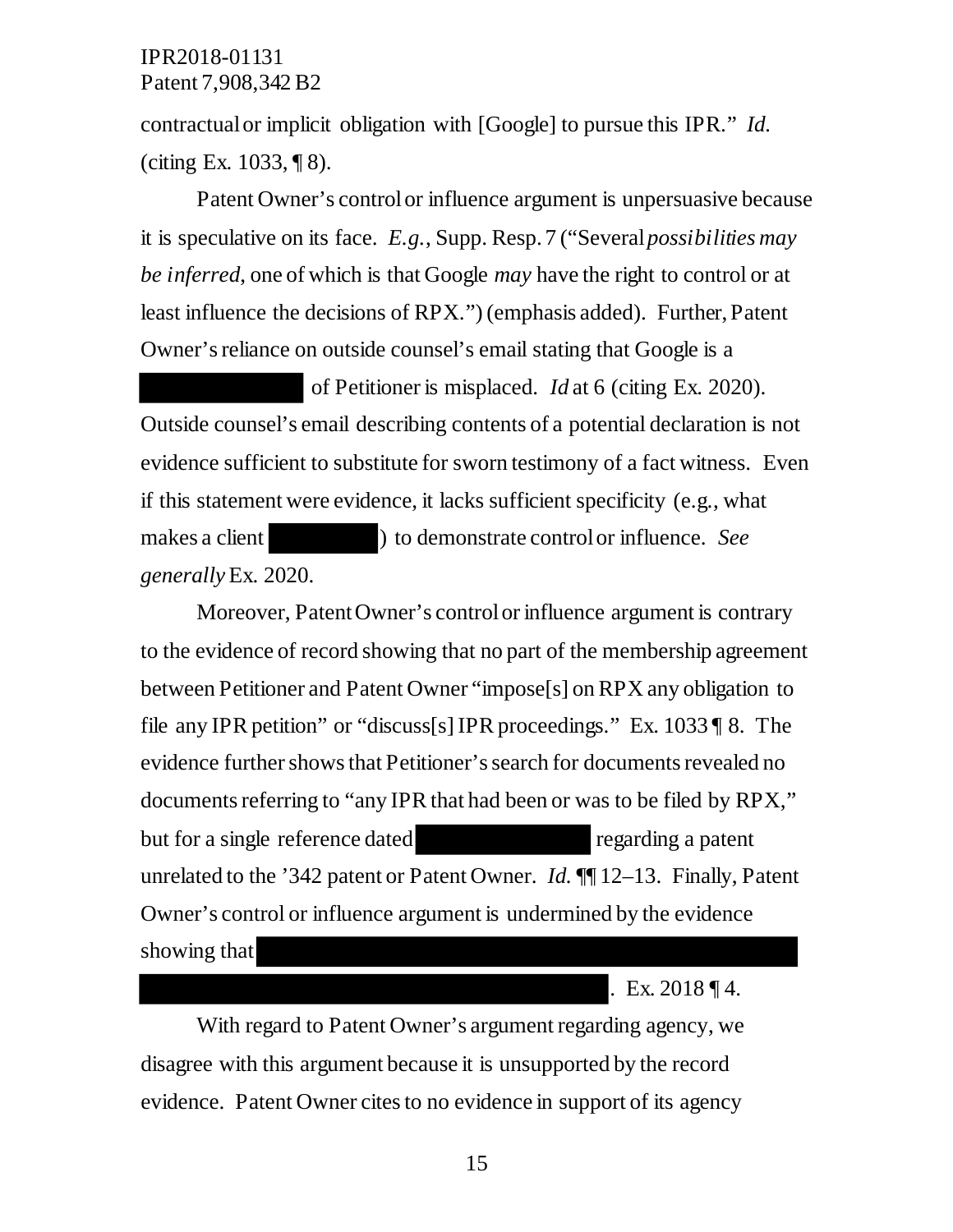argument. *See* Supp. Resp. 16–17. To the extent Patent Owner relies on evidentiary findings in *AIT* (*see id*. at 16), we decline to import those findings into this proceeding and lack evidence of record sufficient to make similar findings here. Finally, we determined above that Petitioner is a membership organization that files validity challenges, such as *inter partes*  reviews, but not that it regularly files these challenges on behalf of its members. *See supra* Section III.C.1.

Accordingly, based on the complete evidentiary record before us, we determine that Google maintains a relationship with Petitioner, but not that Google controls or influences Petitioner's filings of petitions or that Petitioner acts as an agent of Google.

#### *3. Google's Relationship to the Petition*

Petitioner asserts that "the evidence shows a *lack* of interest" by Google in the Petition such that "RPX is the sole RPI in this proceeding." Reply 2–5. Patent Owner contends that Google is interested in the Petition and would benefit from its success because Google "can still be sued for infringement occurring after the judgment in 2013." Supp. Resp. 10–12.

We agree with Petitioner. The record does not support that Google stands to benefit from the Petition because the record evidence shows that Google is adjudged a non-infringer. Ex. 1029, 1–2 (Order granting Google's motion for summary judgment of non-infringement of the '342 patent); Ex. 2009, 1–2 (same); Ex. 1030 (Judgment); Ex. 1031 (affirming Judgment of the District Court). Patent Owner's assertion to the contrary that Google "can still be sued for infringement occurring after the judgment in 2013" (Supp. Resp. 10) asks us to infer a benefit on the mere possibility of a suit. There is no record evidence of a subsequent assertion of the '342 patent against Google. Indeed, Patent Owner acknowledges,"there was no pending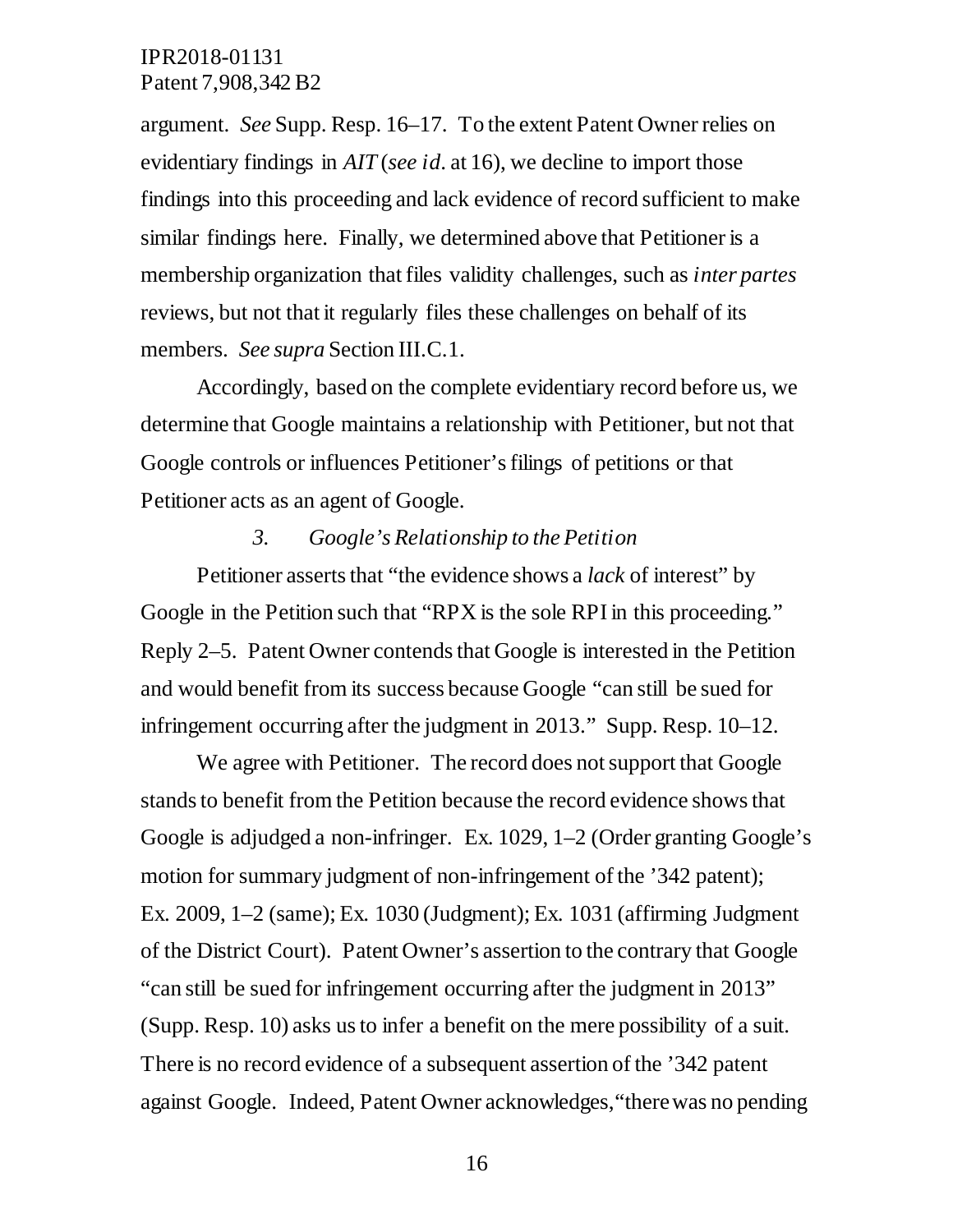litigation on the '342 patent against any company [when] RPX filed [the Petition]." Supp. Resp. 19. In the absence of supporting evidence, we decline to make the inference Patent Owner requests.

Further, the evidence shows that the Petition was not filed at Google's behest. Google did not fund the Petition. Ex. 1033 ¶ 15 (attesting that "RPX has received no consideration, monetary or otherwise, from any unnamed entity for the purpose of funding or filing the [instant Petition]"). Google did not communicate with Petitioner regarding the Petition, the Patent Owner, or the '342 patent. *Id.* at  $\P$  10–13. And Petitioner was not obligated to file the Petition by any agreement with Google. *Id.* at ¶¶ 8–9.

Lastly, Patent Owner summarily argues that Petitioner should be precluded from re-litigating validity on behalf of Google through the Petition. Supp. Resp. 18–19. Even assuming that previously litigating validity would, itself, provide a basis for a time bar under § 315(b), Patent Owner's argument is refuted by the record evidence showing Google has not previously litigated validity of the '342 patent. Ex. 1029, 1–2 (Order denying as moot Google's motion for summary judgment of invalidity of the '342 patent); Ex. 2009, 1–2 (same); Ex. 1030 (Judgment); Ex. 1031 (affirming Judgment of the District Court).

Accordingly, based on the complete evidentiary record before us, we determine that Google does not have relationship to the Petition.

In sum, we find based on the evidentiary record in this proceeding that Petitioner is a membership organization that challenges patentability and unnamed party Google maintains a relationship with Petitioner. Even so, we further find that the evidence does not support finding that Petitioner files challenges on behalf of its members or that Google controls or influences Petitioner's filings of petitions. There also is insufficient evidence to show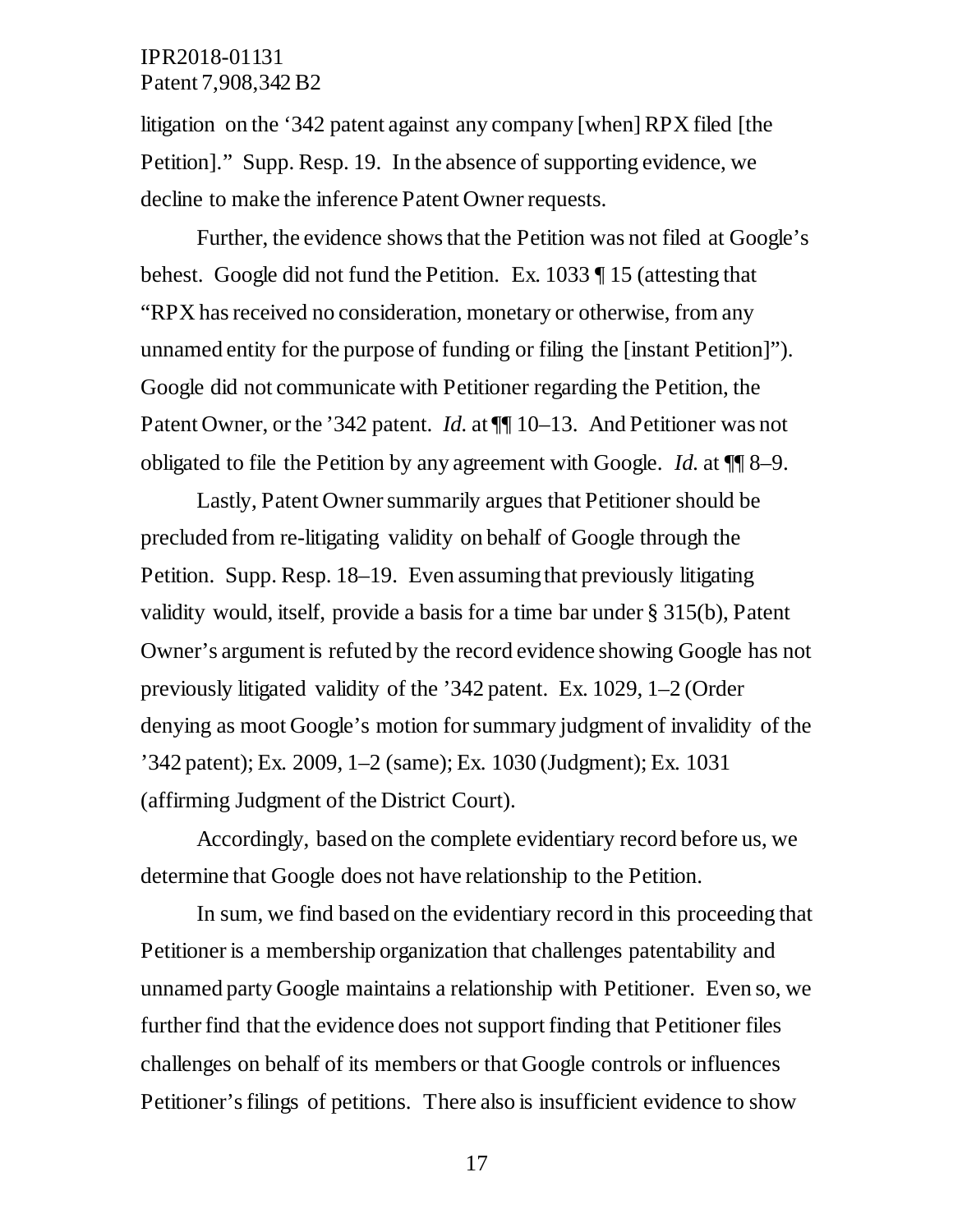that Petitioner acts as Google's agent. Finally, the evidence supports finding that Google does not have a relationship to the Petition. We, therefore, determine that Google is not a real party-in-interest to this proceeding.

## *D. Whether Google is a Privy of Petitioner*

Patent Owner argues, "even if Google were not an RPI, it is a privy of RPX." Supp. Resp. 14. Patent Owner's sole factual assertion in support of this argument reads as follows: "Here, Google is a that obviously stands to benefit from RPX's advertised IPR services, and indeed is likely in the business relationship in part to gain the benefit of such services." *Id.* at 15. As discussed above, Patent Owner's reliance on the

 statement is misplaced and the evidence does not show any benefit to Google from the Petition. *See supra* Sections III.C.2–3. Accordingly, we are not persuaded by Patent Owner's argument that Google is a privy of Petitioner.

## *E. Conclusion*

For the foregoing reasons, we determine that Google is not a real party-in-interest to this proceeding nor a privy of Petitioner. Accordingly, we find the Petition is not subject to the time bar provision of 35 U.S.C. § 315(b).

## IV. CLAIM CONSTRUCTION

## *A. Principles of Law*

 $\overline{a}$ 

We interpret claims of an unexpired patent using the broadest reasonable interpretation in light of the specification. *See* 37 C.F.R. § 42.100(b) (2017)9; *Cuozzo Speed Techs., LLC v. Lee*, 136 S. Ct. 2131,

<sup>&</sup>lt;sup>9</sup> Our recently changed version of this Rule, which requires that we interpret claims in the same manner used in a civil action under 35 U.S.C. § 282(b), does not apply here because the Petition was filed before the effective date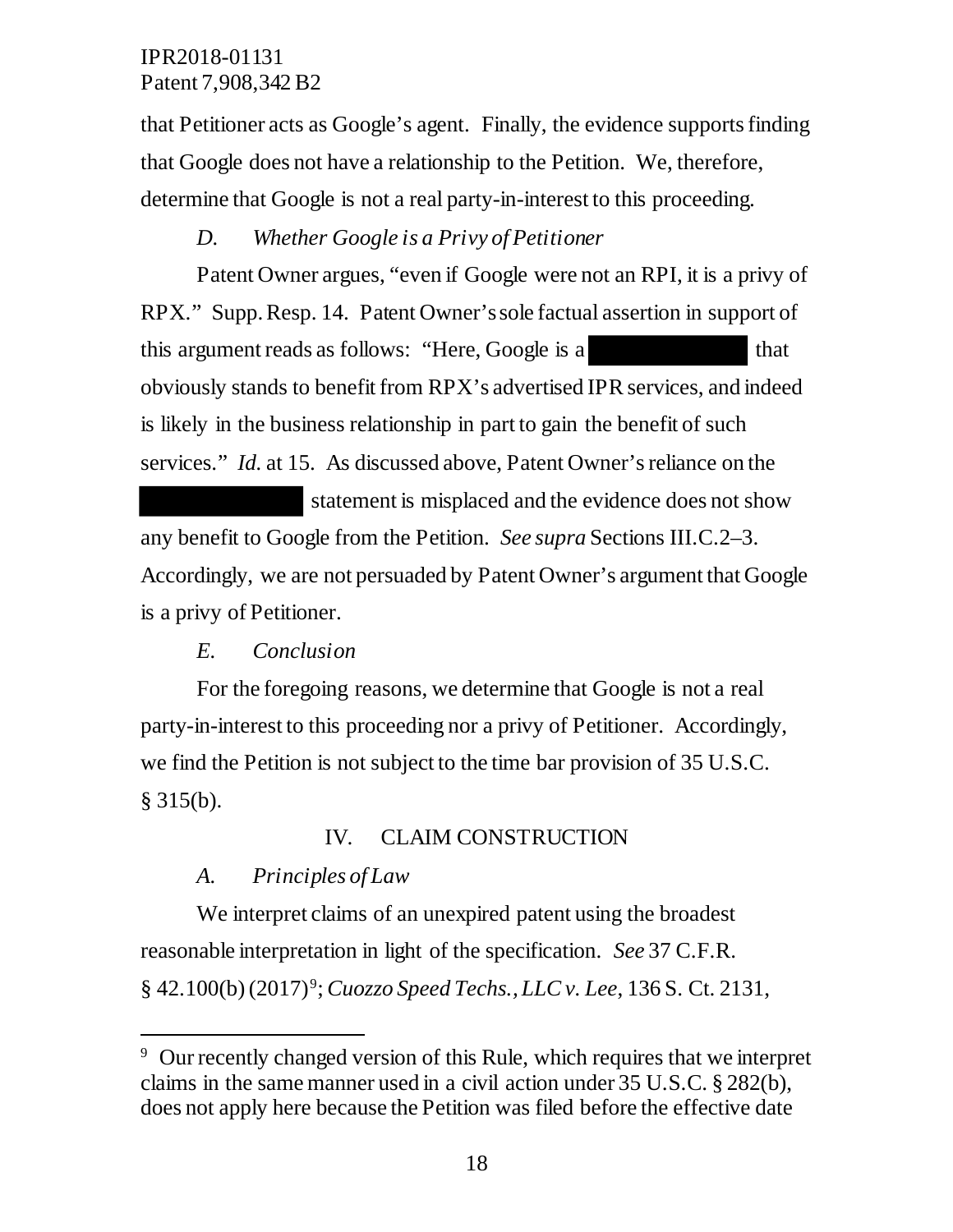$\ddot{\phantom{a}}$ 

2144–46 (2016). Under that standard, and absent any special definitions, we generally give claim terms their ordinary and customary meaning, as would be understood by one of ordinary skill in the art at the time of the invention. *See In re Translogic Tech., Inc*., 504 F.3d 1249, 1257 (Fed. Cir. 2007). Any special definitions for claim terms must be set forth with reasonable clarity, deliberateness, and precision. *See In re Paulsen*, 30 F.3d 1475, 1480 (Fed. Cir. 1994).

#### *B. Construction of Disputed Claim Limitations*

Petitioner seeks our construction of the limitation "the mobile web site being accessible independently of the content management web site," recited in independent claims 1, 17, and 20. Pet. 4. Petitioner contends, "all other terms should have their plain and ordinary meaning as understood by a [person of ordinary skill in the art]." *Id.* 

Patent Owner seeks our construction of the limitations "mobile web site," "content management web site," and "configured to receive data automatically from the external data source designated by the user at the content management website." PO Resp. 12–14. Patent Owner seeks construction of each of these limitations because each relates to its arguments in opposition to Petitioner's theories of unpatentability. *See, e.g., id.* at 13–14 (asserting that "[e]ven if the prior art were construed as a 'content management web site,' there is no teaching in the prior art cited that the 'mobile website'[sic] is 'programmed to receive data without further

of the new Rule, November 13, 2018. *See* Changes to the Claim Construction Standard for Interpreting Claims in Trial Proceedings Before the Patent Trial and Appeal Board, 83 Fed. Reg. 51,340, 51,344 (Oct. 11, 2018).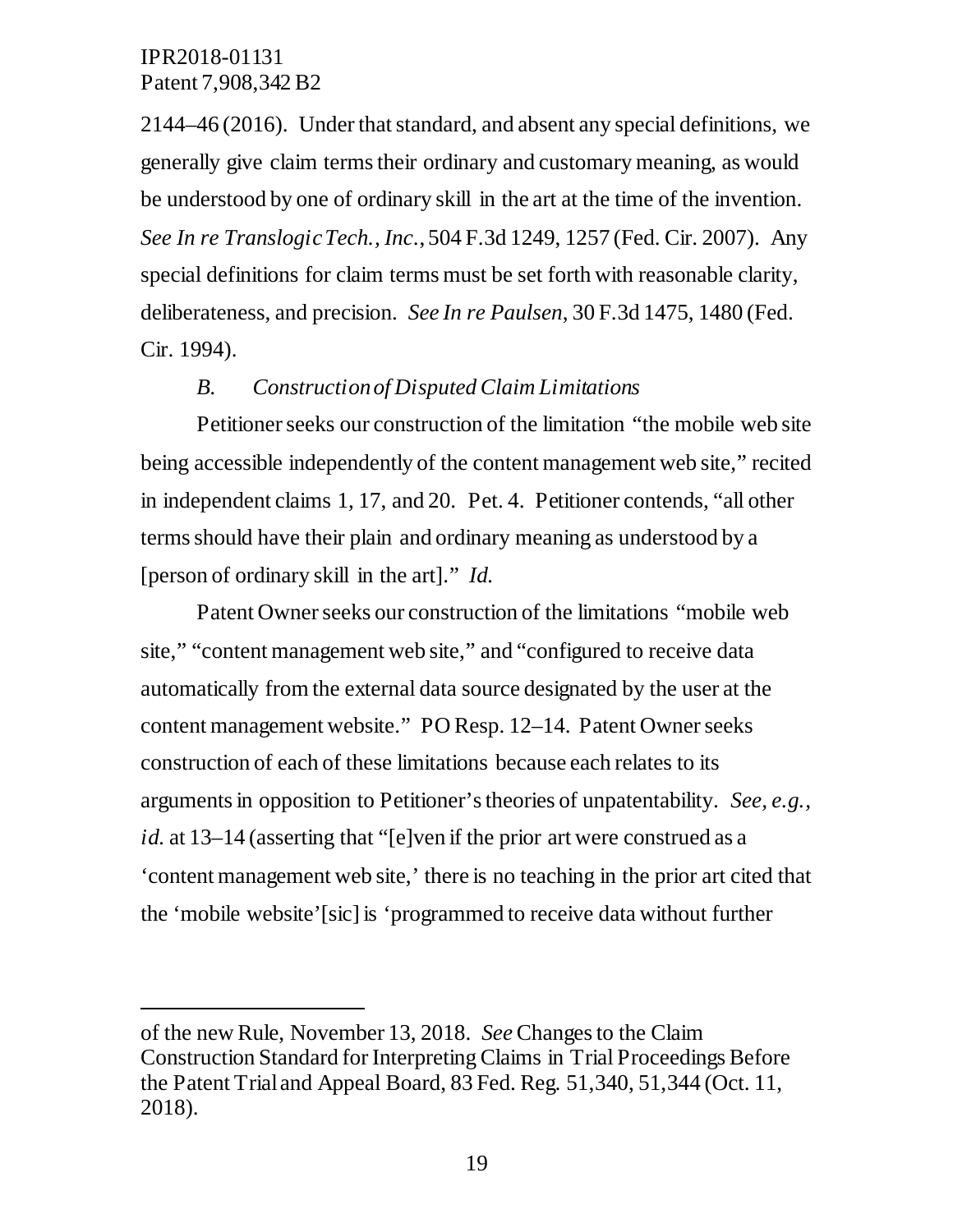action required by the user from the same sources specified by the user in the preceding step'").

We address below the parties' positions regarding the aforementioned claim limitations. We further determine in light of our analysis of Petitioner's asserted unpatentability grounds (*see infra* Section V) that construction of additional limitations is not necessary, and, therefore, we do not construe any additional claim terms. *Vivid Techs., Inc. v. Am. Sci. & Eng'g, Inc*., 200 F.3d 795, 803 (Fed. Cir. 1999) (explaining that only claim terms in controversy need to be construed, and only to the extent necessary to resolve the controversy).

#### *1. "mobile web site"*

Patent Owner asks in its Response that we construe this term as "a web site designed to be accessed by a mobile device." PO Resp. 10. The United States District Court for the Southern District of New York adopted this construction during a claim construction hearing regarding U.S. Patent No. 7,599,983, of which the '342 patent is a continuation. Ex. 2001, 57–58. Petitioner does not dispute the Patent Owner's construction. Tr. 18:10–15 (stating Petitioner does not dispute application of the District Court's constructions in this proceeding), 18:23–24 (addressing the District Court's construction of the term "mobile web site").

Having reviewed the Specification of the '342 patent, we find the District Court's construction to be supported by the Specification. Based on the full record developed during this trial, we find no need to depart from the District Court's construction, and therefore, adopt it as our own.

Accordingly, we construe the term "mobile web site" as a web site designed to be accessed by a mobile device.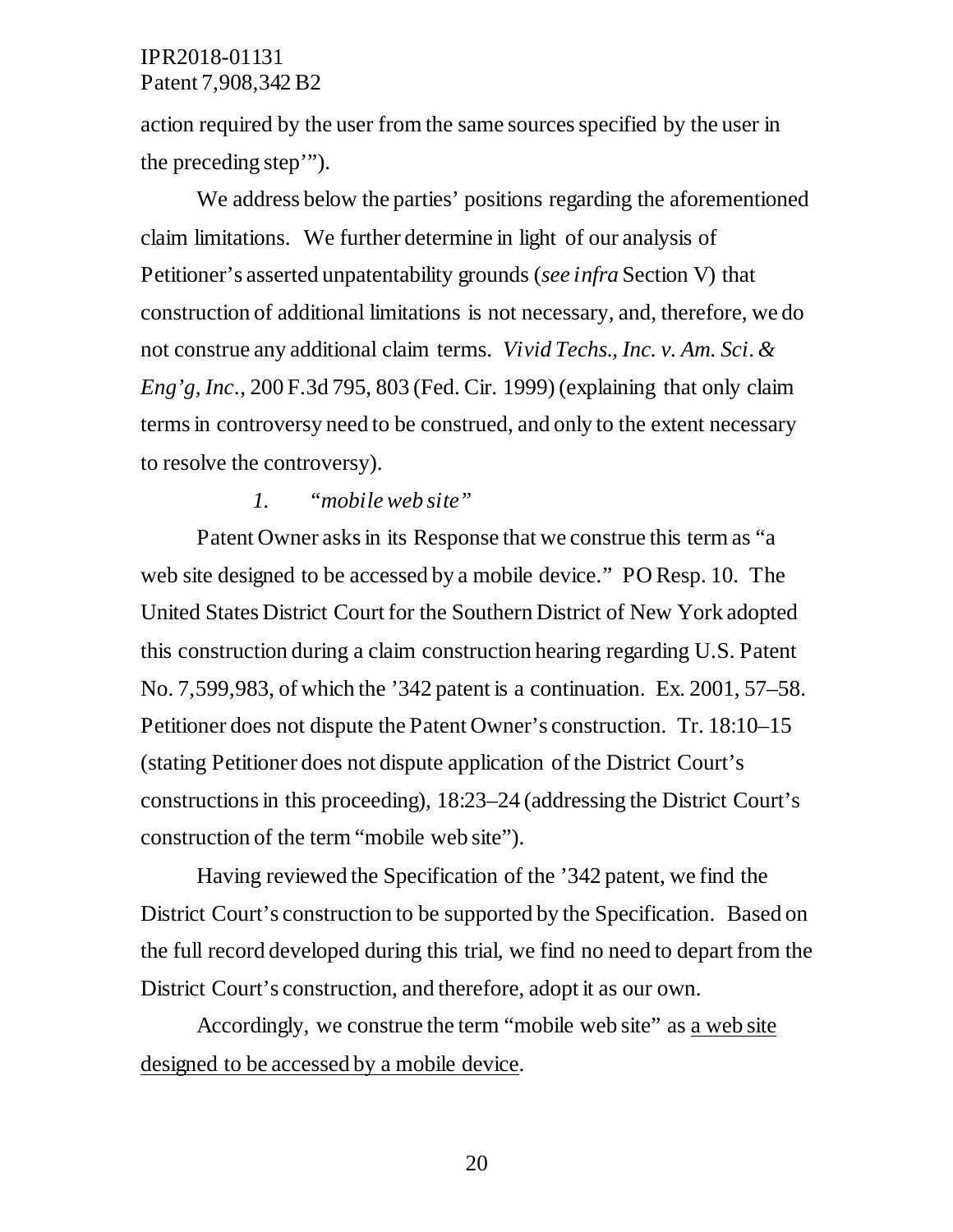#### *2. "content management web site"*

Patent Owner asks in its Response that we construe this term as "a website that allows a user without programming to create and manage content at a mobile website." PO Resp. 10. This construction was proposed by the United States District Court for the Southern District of New York during a claim construction hearing regarding the '342 patent. Ex. 2002, 43.

Petitioner does not dispute the Patent Owner's construction. Tr. 18, 7–15 (stating Petitioner does not dispute application of the District Court's construction of the term "content management web site" in this proceeding).

Having reviewed the Specification of the '342 patent, we find the District Court's construction to be supported by the Specification. Based on the full record developed during this trial, we find no need to depart from the District Court's construction, and therefore, adopt it as our own.

Accordingly, we construe the term "content management web set" as a website that allows a user without programming to create and manage content at a mobile website.

## *3. "the mobile web site being accessible independently of the content management web site"*

In our Decision on Institution, we preliminarily construed this limitation as "the mobile website is capable of being reached without visiting the content management website." Dec. on Inst. 18. In so doing, we adopted the District Court's construction of this limitation. *Id.* Neither party contests our preliminary construction of this term. PO Resp. 11; *see*  Reply 7–9. Based on the full record developed during this trial, we find no need to depart from our preliminary construction.

Accordingly, we construe the limitation "the mobile web site being accessible independently of the content management web site" as the mobile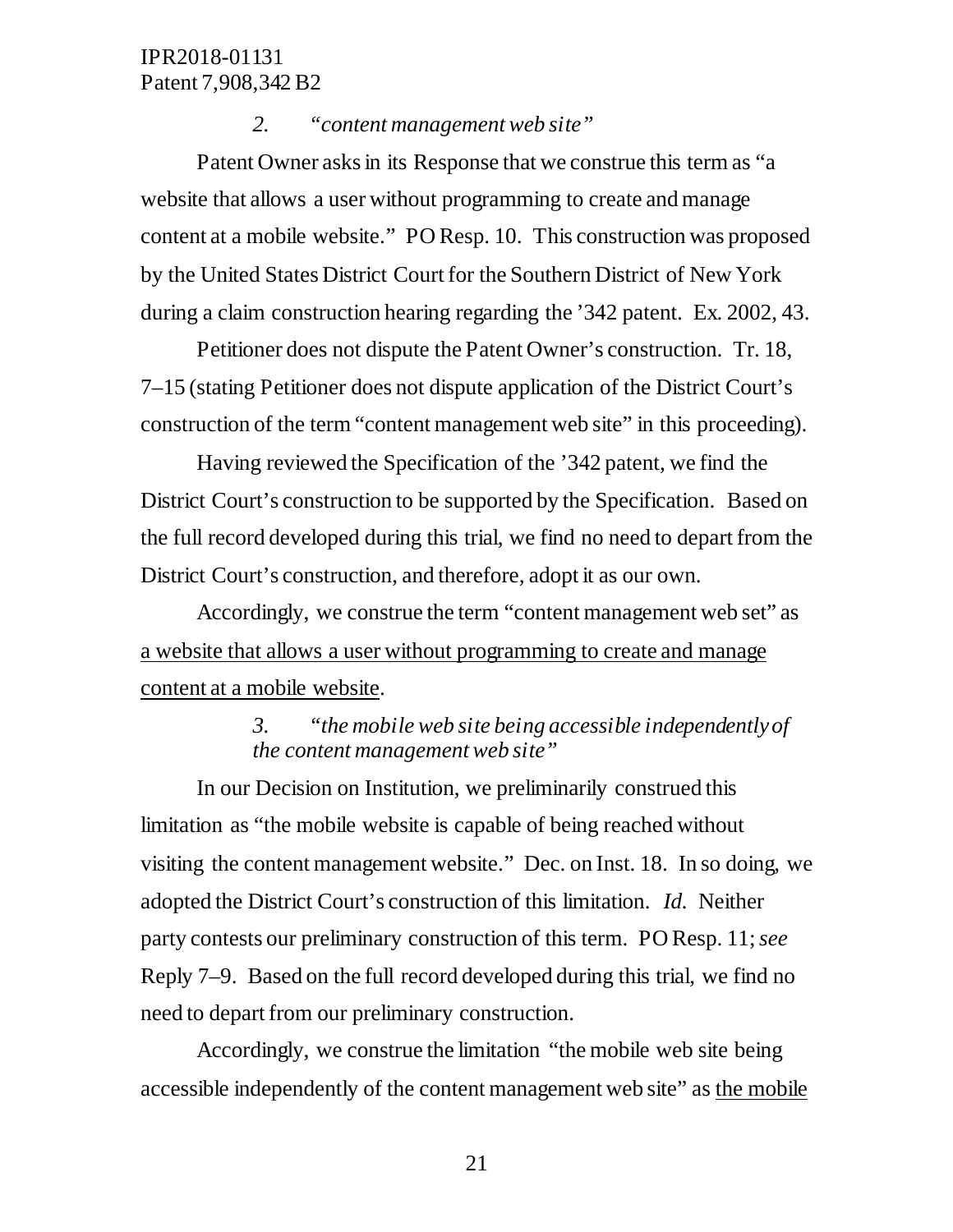website is capable of being reached without visiting the content management website.

## *4. "configured to receive data automatically from the external data source designated by the user at the content management website"*

Patent Owner asks in its Response that we construe this limitation as "programmed to receive data without further action required by the user from the same sources specified by the user in the preceding step." PO Resp. 11. This construction was adopted by the United States District Court for the Southern District of New York during a claim construction hearing regarding the '342 patent. Ex. 2002, 103. Petitioner does not dispute the Patent Owner's construction. Tr. 18, 10–15 (stating Petitioner does not dispute application of the District Court's constructions in this proceeding).

Having reviewed the Specification of the '342 patent, we find the District Court's construction to be supported by the Specification. Based on the full record developed during this trial, we find no need to depart from the District Court's construction, and therefore, adopt it as our own.

Accordingly, we construe the limitation "configured to receive data automatically from the external data source designated by the user at the content management website" as programmed to receive data without further action required by the user from the same sources specified by the user in the preceding step.

### *5. Additional Terms*

In addition to the limitations discussed above, Patent Owner requests in its Response that we construe the following limitations: "web site;" "generating a mobile web site;" and "designate at least one data source as external to the content management website." PO Resp. 10–11. Patent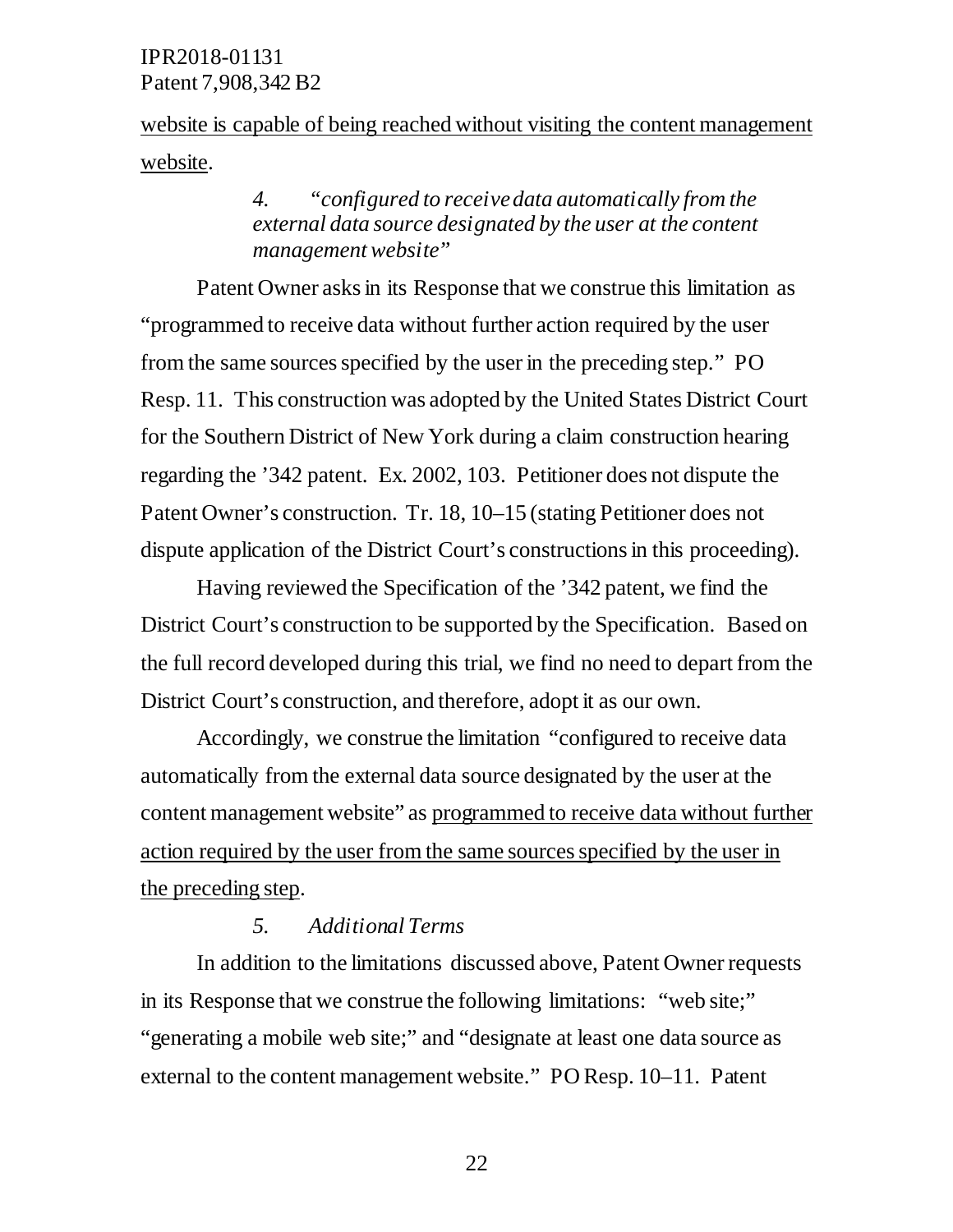Owner, however, does not demonstrate how construction of these limitations is necessary for us to resolve Petitioner's patentability challenges. *See generally* PO Resp.; Sur-Reply. Because our analysis of Petitioner's asserted unpatentability grounds (*see infra* Section V) is not impacted by construction of these terms, we determine that construction of these terms is not necessary, and, therefore, we do not construe them. *Vivid Techs., Inc.*, 200 F.3d at 803 (Fed. Cir. 1999).

#### *C. Alleged Administrative Procedures Act Violation*

As discussed above, the Petition in this proceeding proposes a construction of the limitation "the mobile web site being accessible independently of the content management web site," recited in independent claims 1, 17, and 20, and further states that "all other terms should have their plain and ordinary meaning as understood by a [person of ordinary skill in the art]." Pet. 4.

Patent Owner contends that the Petition is deficient because "[t]he petition does not, nor does the Board's Institution decision, explain how [the terms addressed in District Court claim construction hearings] should be construed and applied." PO Resp. 14; *see also* Sur-Reply 13 (arguing that Petitioner's alleged failure to satisfy 37 C.F.R. § 42.104(b) "should have barred institution of trial in the matter"). In particular, Patent Owner asserts that prior District Court claim construction hearings addressed the terms: "mobile web site," "content management web site," "configured to receive" data automatically from the external data source designated by the user at the content management website," "the mobile web site being accessible independently of the content management web site," "web site," "generating a mobile web site," and "designate at least one data source as external to the content management website." PO Resp. 10–11. According to Patent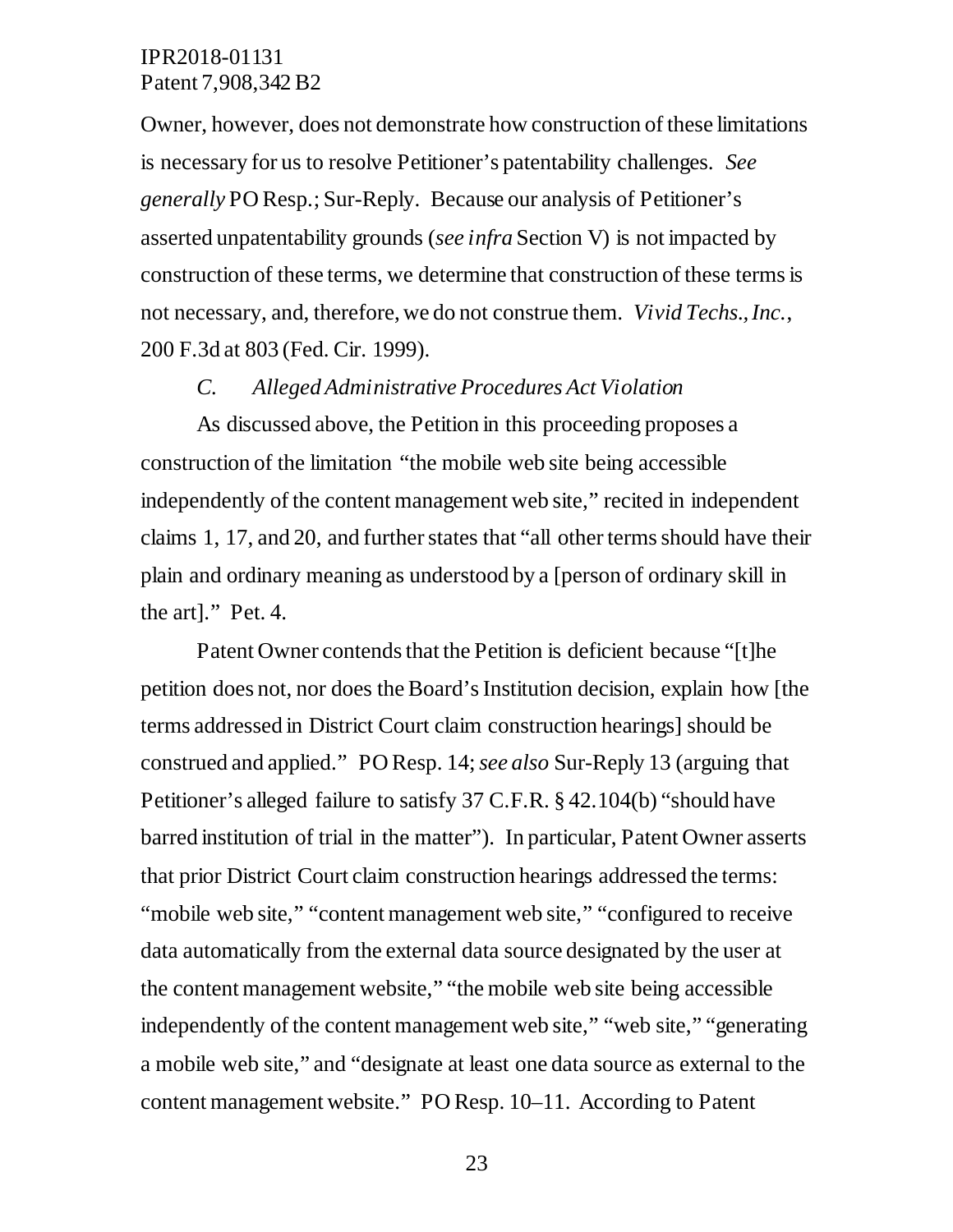Owner, "[f]ailing to require the Petitioner to provide claim constructions and simply stating adoption of the 'plain and ordinary meaning' for all but one of the terms in the '342 patent, is improper." *Id.* at 15. Patent Owner continues, "[r]equiring the Patent Owner to make these arguments and decisions in the dark about the Board's view of the constructions of the claims in the case is a fundamental violation of the APA." *Id.* at 16. Patent Owner elaborates:

Here, Patent Owner has no notice at all of the Board's claim construction positions on various critical claims construction issues. Simply informing Patent Owner of those decisions after the hearing does not comply with the APA, and gives the Patent Owner no meaningful chance to amend the claims in order to amend them for patentability, in violation of the process set forth for IPRs by Congress.

*Id.* We disagree for the following reasons.

First, contrary to Patent Owner's argument, the Petition sets forth Petitioner's claim interpretation position. As stated in our Decision on Institution, "Patent Owner itself has acknowledged, Petitioner has stated its claim construction position(s), *i.e*., that the claim terms should be construed according to their plain and ordinary meaning, except for one claim term." Dec. on Inst. 6. We reiterate that the mere fact "[t]hat Patent Owner disagrees with Petitioner's claim construction position(s) does not mean that Petitioner has failed to meet its burden under Sections 42.104(b)(3)–(4)." *Id.* Moreover, Patent Owner does not dispute Petitioner's positions on the terms "web site," "generating a mobile web site," and "designate at least one data source as external to the content management website" as demonstrated by Petitioner's application of these terms to the asserted prior art because Patent Owner does not contend in the record before us that the applied art fails to meet these limitations. *See* PO Resp. 13–14 (asserting only that the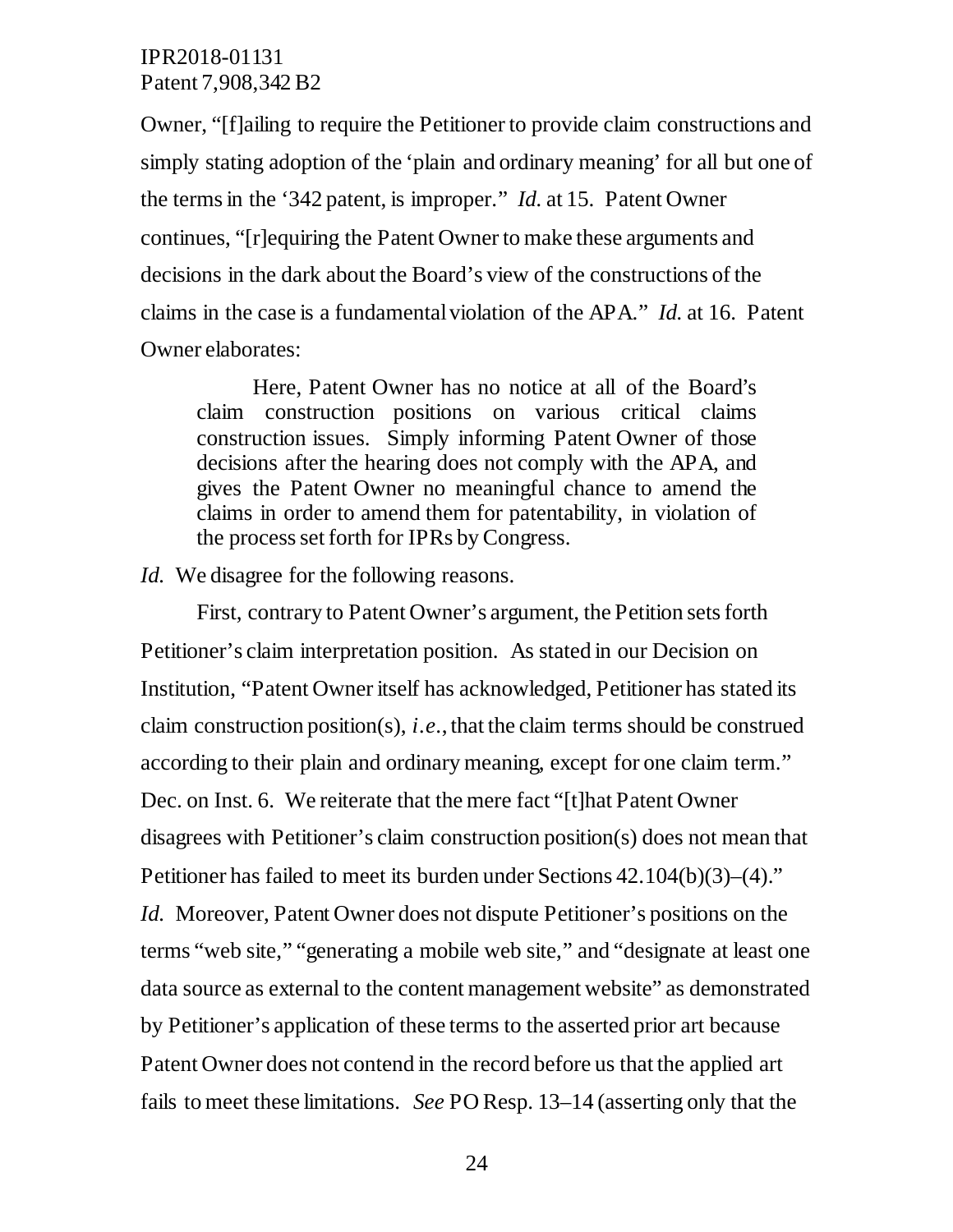applied art fails to meet the terms "content management web site," "mobile web site," and "the mobile web site being accessible independently of the content management web site"); *see also generally* PO Resp.; Sur–Reply.

Second, our Decision on Institution resolved the claim construction dispute before us at that time. Patent Owner filed a Preliminary Response to the Petition and chose not to place into dispute the construction of any specific claim term and its impact on Petitioner's unpatentability theories, instead stating merely that Petitioner does not address "the many claim construction issues raised in the previous litigation." Prelim. Resp. 6–7. Thus, the only claim term in dispute at the time of our Decision on Institution was raised by Petitioner, and our Decision set forth our preliminary construction of that term. Dec. on Inst. 18. Patent Owner's contention that it proceeded to trial "in the dark about the Board's view of the constructions of the claims in the case" is unavailing because Patent Owner chose not to seek construction of any specific terms prior to trial. To the extent Patent Owner contends it was not required to place terms into dispute in order to seek our construction, we agree with Petitioner that "claim construction is not an obligatory exercise in redundancy" (Reply 7 (citing *U.S. Surgical Corp. v. Ethicon, Inc.*, 103 F.3d 1554, 1568 (Fed. Cir. 1997)) and that the Board is "not (and should not be) required to construe *every* limitation present in a patent's asserted claims." *Id.* (citing *O2 Micro Int'l Ltd. v. Beyond Innovation Tech. Co., Ltd*., 521 F.3d 1351, 1362 (Fed. Cir. 2008)).

Third, we provided Patent Owner with ample opportunity to submit facts and arguments. Although Patent Owner correctly recognizes that the Administrative Procedures Act requires us to "give the parties an opportunity to submit facts and argumentsfor consideration" (PO Resp. 16),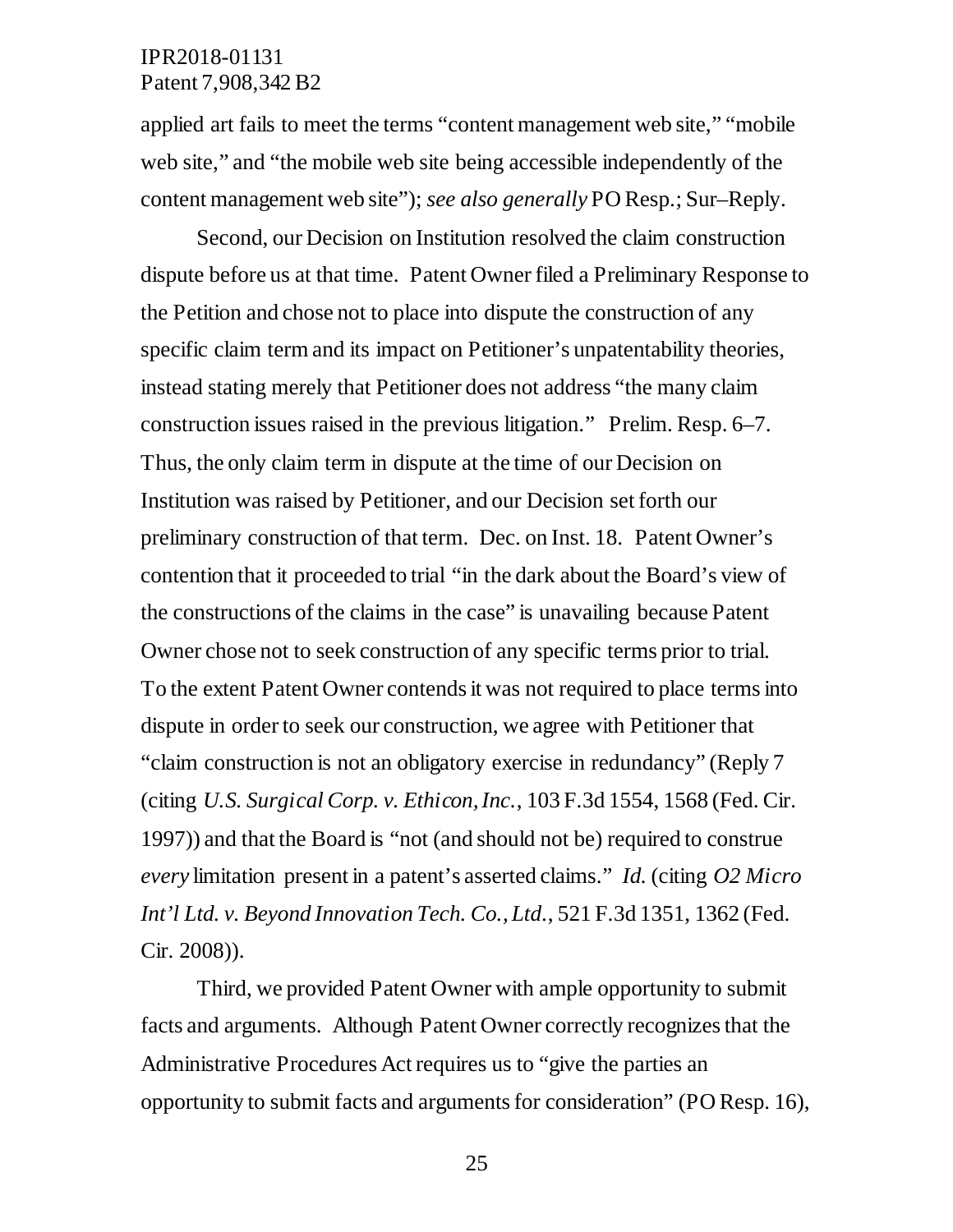Patent Owner fails to recognize that we satisfied this obligation by providing for a Response and Sur-Reply. Patent Owner availed itself of the opportunity we afforded by addressing in its Response construction of the terms "mobile web site," "content management web site," "configured to receive data automatically from the external data source designated by the user at the content management website," and "the mobile web site being accessible independently of the content management web site." PO Resp. 10–14. Patent Owner chose not to further address construction of these terms in its Sur-Reply. *See generally* Sur-Reply; *see also supra*  Sections IV.B.1–4 (construing each term, taking into account Patent Owner's and Petitioner's positions on each term). With regard to the terms "web site," "generating a mobile web site," and "designate at least one data source as external to the content management website," Patent Owner availed itself of the opportunity we afforded by identifying prior constructions of these terms (PO Resp.  $11-12$ ), but did not demonstrate why construction of these terms would be necessary to resolve the dispute before us. For instance, Patent Owner does not dispute Petitioner's positions on these terms as demonstrated by Petitioner's application of the terms to the asserted prior art. *See id*. at 13–14 (asserting only that the applied art fails to meet the terms "content management web site," "mobile web site," and "the mobile web site being accessible independently of the content management web site"); *see also generally* PO Resp.; Sur-Reply.

Fourth, Patent Owner was afforded, and continues to enjoy, a "meaningful chance to amend the claims" challenged in this proceeding. Patent Owner withdrew its request to confer with us regarding a potential motion to amend the claims, as provided for in our Scheduling Order, one day after requesting the conference. Ex. 1034. Moreover, Patent Owner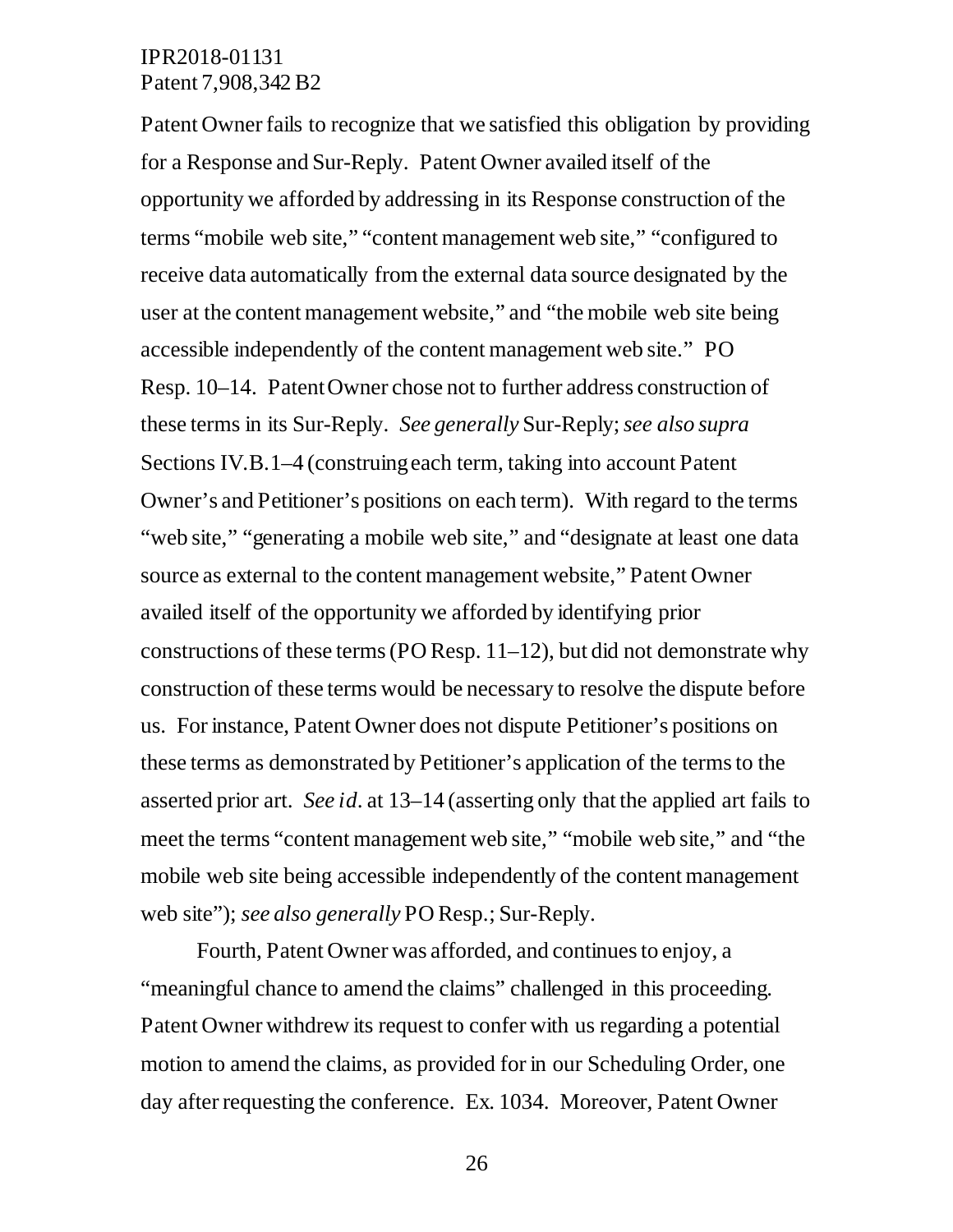may yet pursue amendment of the challenged claims in a reissue or reexamination proceeding subsequent to the issuance of this Decision. *See Notice Regarding Options for Amendments by Patent Owner Through Reissue or Reexamination During a Pending AIA Trial Proceeding*, 84 Fed. Reg. 16,654 (Apr. 22, 2019).

Accordingly, for the foregoing reasons, we disagree with Patent Owner's arguments regarding an alleged violation of the Administrative Procedures Act.

#### V. ANALYSIS OF ASSERTED GROUNDS

#### *A. Principles of Law*

Petitioner bears the burden of proving unpatentability of the challenged claims, and the burden of persuasion never shifts to Patent Owner. *Dynamic Drinkware, LLC v. Nat'l Graphics, Inc*., 800 F.3d 1375, 1378 (Fed. Cir. 2015). To prevail in its challenges, Petitioner must demonstrate by a preponderance of the evidence that the challenged claims are unpatentable. 35 U.S.C. § 316(e); 37 C.F.R. § 42.1(d).

A claim is anticipated only if each and every element as set forth in the claims is found, either expressly or inherently described in a single prior art reference. *Verdegaal Bros., Inc. v. Union Oil. Co. of Cal*., 814 F.2d 628, 631 (Fed. Cir. 1987). The elements must be arranged as recited in the challenged claim, but this is not an *ipsissimis verbis*test, i.e., identity of terminology is not required. *In re Bond*, 910 F.2d 831, 832 (Fed. Cir. 1990).

A claim is unpatentable under 35 U.S.C. § 103(a) if the differences between the claimed subject matter and the prior art are such that the subject matter, as a whole, would have been obvious at the time the invention was made to a person having ordinary skill in the art to which said subject matter pertains. *KSR Int'l Co. v. Teleflex Inc*., 550 U.S. 398, 406 (2007). The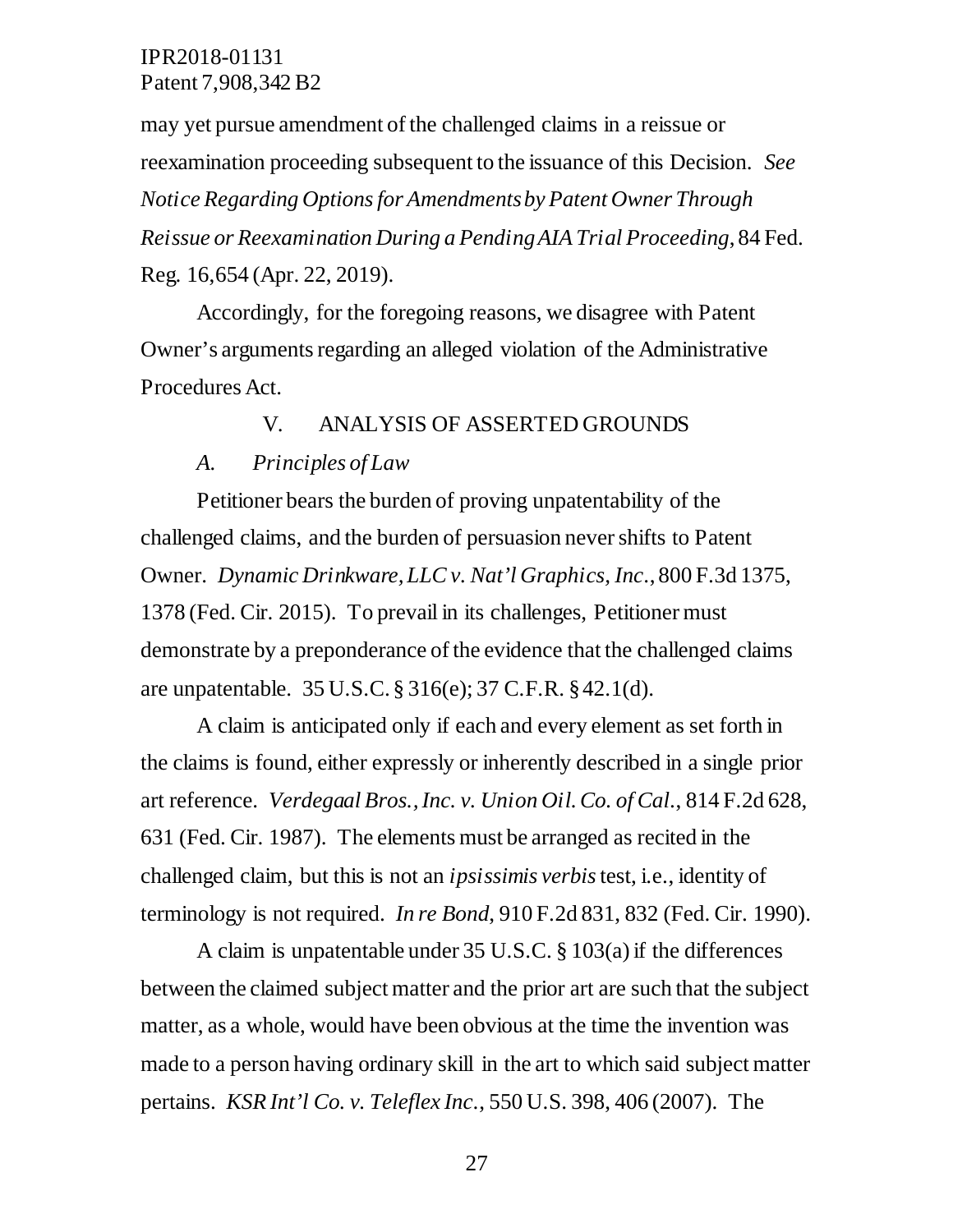question of obviousness is resolved on the basis of underlying factual determinations, including  $(1)$  the scope and content of the prior art;  $(2)$  any differences between the claimed subject matter and the prior art; (3) the level of skill in the art; and (4) when in evidence, objective evidence of nonobviousness such as commercial success, long-felt but unsolved needs, failure of others, and unexpected results. *Graham v. John Deere Co*., 383 U.S. 1, 17–18 (1966) ("the Graham factors"). The obviousness inquiry further requires an analysis of "whether there was an apparent reason to combine the known elements in the fashion claimed by the patent at issue." *KSR*, 550 U.S. at 418 (citing *In re Kahn*, 441 F.3d 977, 988 (Fed. Cir. 2006) (requiring "articulated reasoning with some rational underpinning to support the legal conclusion of obviousness")).

Neither party presents evidence on the fourth *Graham* factor. We, therefore, do not consider that factor in this decision.

#### *B. Level of Ordinary Skill in the Art*

The level of skill in the art is a factual determination that provides a primary guarantee of objectivity in an obviousness analysis. *Al-Site Corp. v. VSI Int'l Inc.*, 174 F.3d 1308, 1324 (Fed. Cir. 1999) (citing *Graham v. John Deere Co*., 383 U.S. 1, 17–18 (1966); *Ryko Mfg. Co. v. Nu-Star, Inc*., 950 F.2d 714, 718 (Fed. Cir. 1991)).

Petitioner asserts that a person of ordinary skill in the art ("skilled artisan") at the time of the invention would have attained "a bachelor's degree in computer science, computer engineering, or a related field and two years of experience working in development of web-based content and/or applications." Pet. 3–4 (citing Ex. 1002 ¶ 17). Petitioner adds that "[i]ndividuals with additional education or additional industry experience could be a [person of ordinary skill in the art] if the additional aspect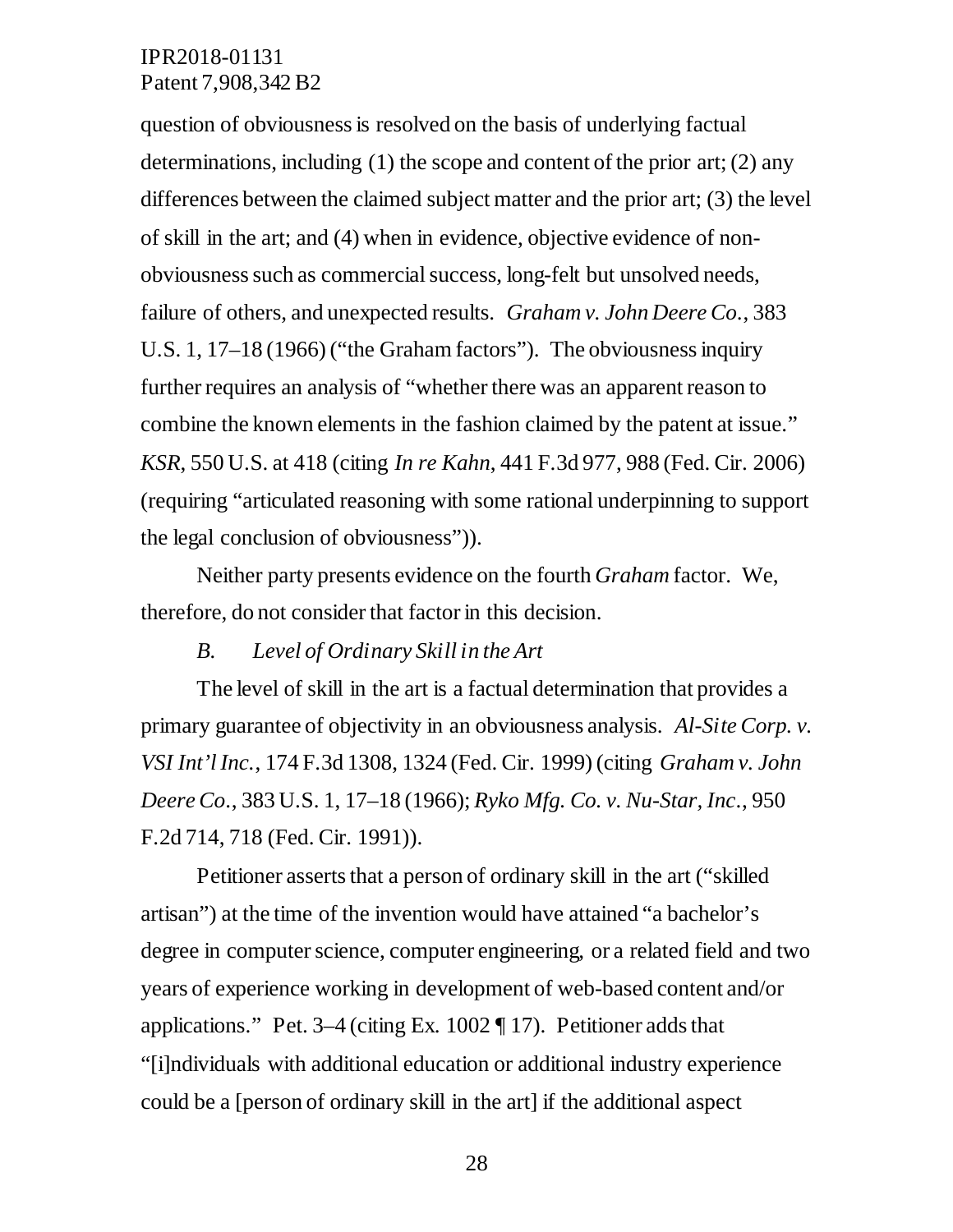compensates for a deficit in one of the other aspects." *Id*. at 4. Patent Owner does not address the level of ordinary skill of a skilled artisan. *See generally* PO Resp.

We regard Petitioner's formulation of the level of skill as consistent with the prior art before us. *See Okajima v. Bourdeau*, 261 F.3d 1350, 1355 (Fed. Cir. 2001) (prior art itself may reflect an appropriate level of skill). Thus, we adopt Petitioner's proposal.

*C. Overview of Asserted Prior Art*

#### *1. Underwood*

Underwood "provide[s] an improved method . . . for web site generation that harnesses and coordinates all the resources required for creating, updating and maintaining a quality web site," and provides an "improved method . . . for web site generation that allows for the collection of various information from an external database . . . ." Ex. 1006, 3:51–54, 61–65; *id.* at 10:13–15; Fig. 1.

#### *2. Tsakiris*

Tsakiris describes "creating a set of user-defined personal web cards thereby facilitating access to resources on the Internet while using a mobile device, particularly a mobile phone." Ex. 1016, Abst. "The invention enables a user to enter or provide configuration information, which defines one or more personal web cards." *Id.* Tsakiris uses this configuration information to generate personal web cards. *Id.*

#### *3. Austin*

Austin discloses "a web site structure and a method of building a web site for an internet shopping mall in which a number of different and independent retailers are represented on web pages produced on the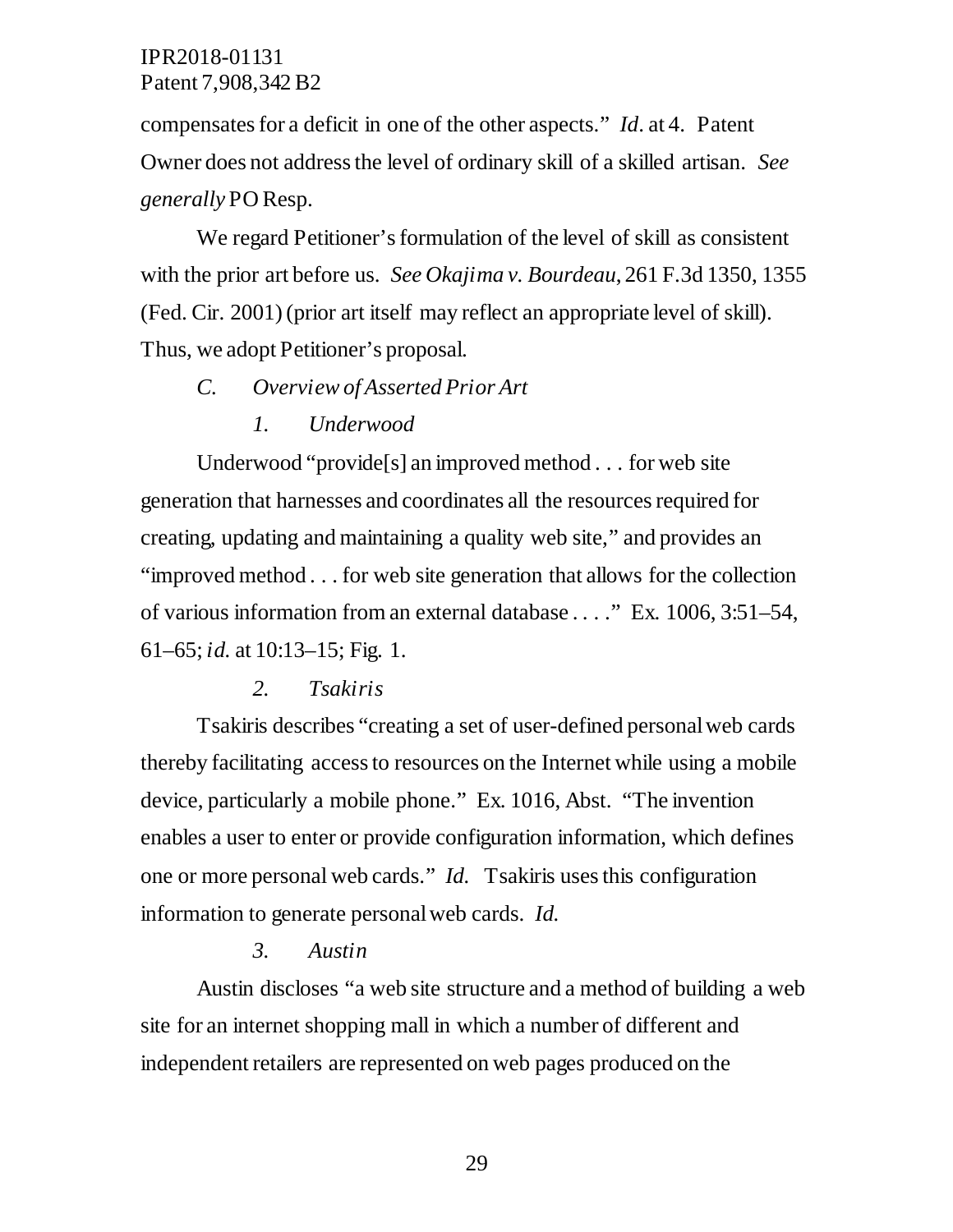shopping mall site but under each retailers individual control." Ex. 1004, Abst.

## *4. Chang*

Chang discloses "[a] method and a system [that] allow presentation of web pages to an internet appliance (e.g., a hand-held computer, a mobile telephone, or a digital personal assistant) according to user preferences." Ex. 1005, Abst. Chang's "user preferences are captured by a management server, which provides a web page customization service in conjunction with a document manager, which parses the web pages to identify information units." *Id.* 

## *D. Asserted Anticipation of Claims 1, 5*, *9–11, 16–18, and 20 by Underwood*

#### *1. Claim 1*

Petitioner and Dr. Crovella demonstrate persuasively where each element of independent claim 1 is disclosed in Underwood, as follows. Pet. 10–18; Reply 12–22. Claim 1 recites, "providing a content management web site identified by a first uniform resource locator and accessible to a user of the communication system." Ex. 1001, 18:29–31. Petitioner notes that "Underwood teaches a 'Universal Content Manager' or 'UCM' that 'integrat[es], within one Internet navigation interface: a complete business web site solution.'" and that "[t]he UCM includes "Definer software for generating a complete quality web site by communicating with server 105," "[t]he Definer includ[ing] modules like a 'Site Definer' and "Web Definer." Pet. 10 (citing Ex. 1006, 4:38–47; 4:59–5:25; 11:43–50). Relying on its declarant, Dr. Crovella, Petitioner asserts that "[t]he Definer is accessible by a URL that provides a top-level page into the site including the Definer modules." *Id.* at 10–11 (citing Ex. 1002 ¶ 113; Ex. 1006, Fig. 5, 13:15–18,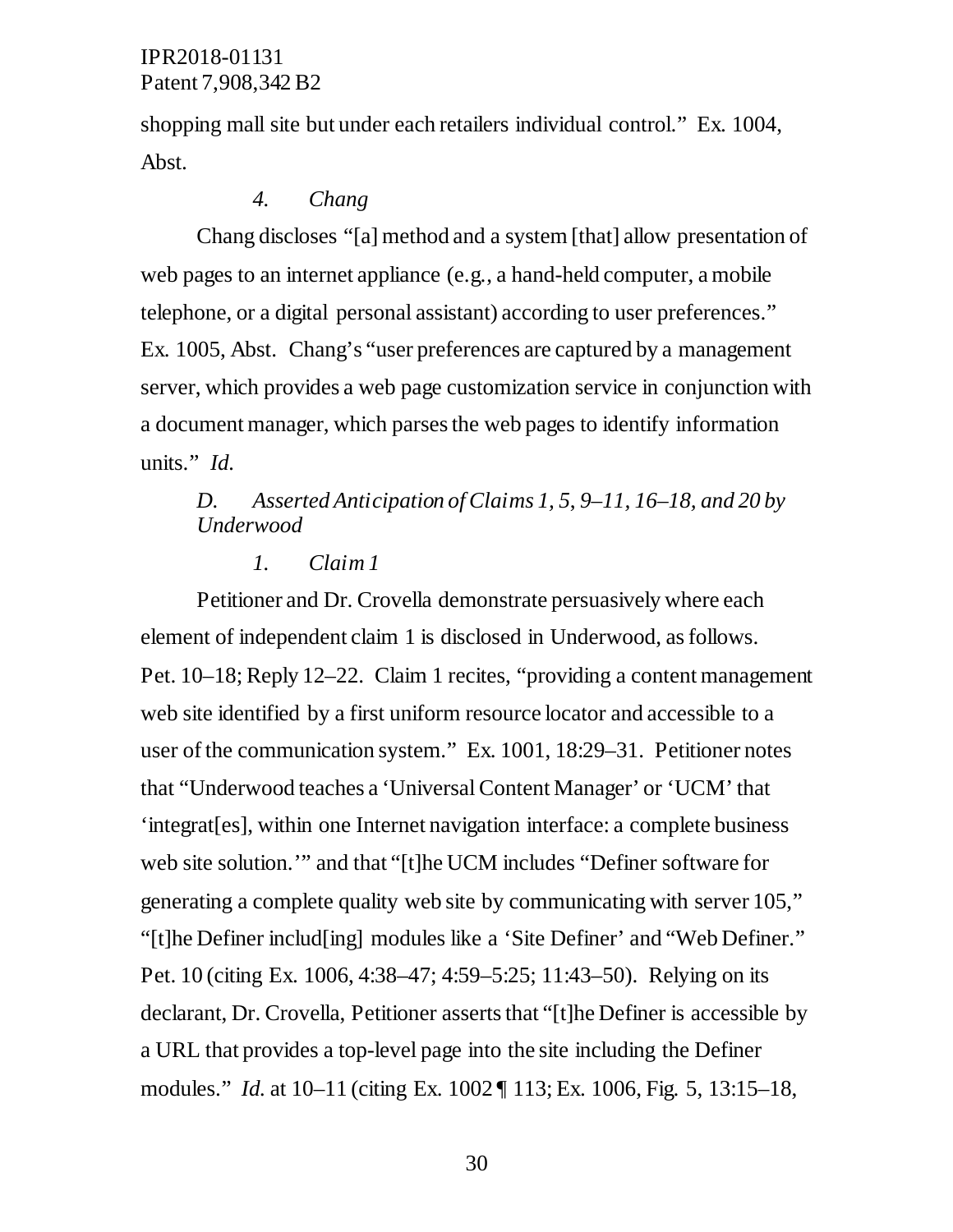29:1–12). Petitioner asserts that the Definer constitutes a content management website that is identified by a first URL and is accessible to a user. *Id.* at 11 (citing Ex. 1002 ¶ 113).

Claim 1 further recites "the content management website being configured to permit the user to designate at least one data source that is external to the content management website." Ex. 1001, 18:31–34. Petitioner points out that "Underwood's method includes 'retrieving web site data according to' a description of the website, where the 'web site data includes dynamic content data from an external data source and the data entry may include a designation of such an external data source.'" Pet. 11 (citing Ex. 1006, Abst.). Petitioner further notes that "[i]n addition to providing static webpages, these 'external web-server hosted applications' can be used to provide 'custom content for inclusion within a page of a Definer web site.'" *Id.* at 12 (citing Ex. 1006, 45:23–27). According to Petitioner, a user designates an external data source by inserting, during the editing process, a "DXC instance" that is associated with the external data source (via the DXC registry). *Id*. Petitioner concludes that "Underwood teaches that the external components are a data source that is external to the content management website (i.e., the Definer)." *Id.* 

Claim 1 further recites "generating a mobile website identified by a second uniform resource locator different than the first uniform resource locator." Ex. 1001, 18:35–37. For this limitation, Petitioner refers to the following disclosure from Underwood (Pet. 12): "The user portion of the system includes a web site provider (hereinafter Definer) which acts as an assembly line for an end user to generate a customized web site" (Ex. 1006, 4:59–61); Definer "publishes the web site created by the end user onto the World Wide Web" (*id*. at 12:20–26); and, "When a user . . . publish[es] a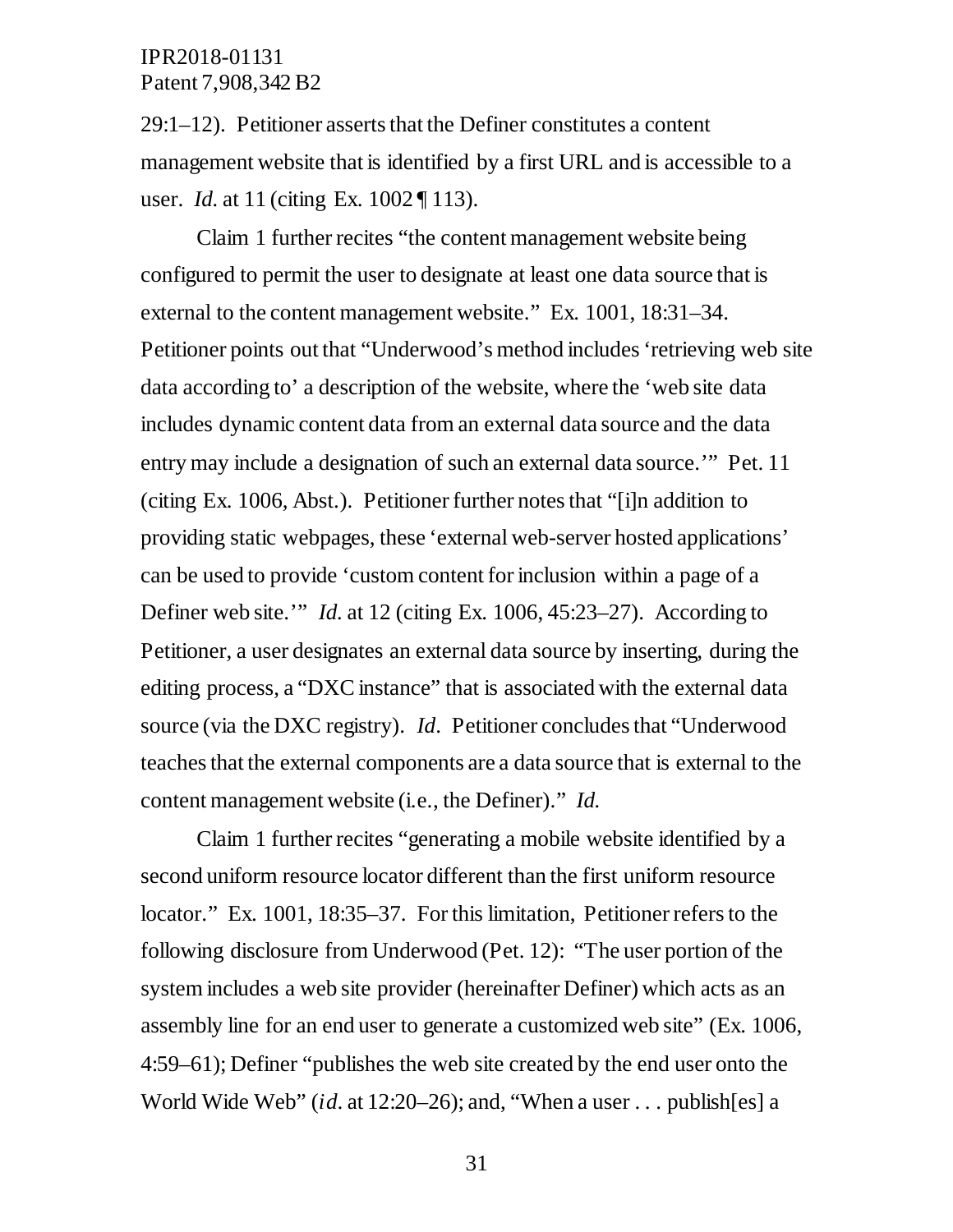site, the publish method . . . generates the HTML for the web page . . . and loads it onto a web server for hosting the published site" *(id.* at 41:54–57). Petitioner further refers to the disclosure that "[b]efore the website is published, the user specifies 'a preferred domain name in a space 6410 for publishing the template web site.'" Pet. 13 (citing Ex. 1006, 37:44–46, Fig. 64A). Petitioner concludes that "[b]ased on these teachings, including the disclosure of publishing a website at a specific domain, generating HTML for webpages when publishing content, having visitors to websites with dynamic content such as by having DXC generate data dynamically at runtime, a [person of ordinary skill in the art or "POSA"] would have understood that Underwood discloses that the resulting site is at a second URL." *Id.* at 14 (citing Ex. 1002 ¶ 119). In addition, Petitioner contends that "[t]he domain name selected by the user is part of a URL that is different from the URL for the Definer as would have been apparent to a [skilled artisan] because the selected domain name is dedicated to the website audience whereas the URL identifying the Definer is directed to the web site creator/Definer user." *Id.* 

With respect to the claimed "mobile web site," Petitioner asserts that "Underwood's published websites include mobile websites because the sites can be specifically formatted for viewing on [reduced capacity] mobile devices." *Id*. (citing Ex. 1006, 8:51–9:13; Ex. 1002 ¶¶ 120–121).

Claim 1 further recites "the mobile website being accessible independently of the content management website via one or more mobile devices." Ex. 1001, 18:37–39. With respect to this limitation, Petitioner asserts that "because different URLs are used to access the different pages of these distinct sites, pages of Underwood's mobile website are accessible without accessing the pages of the content management website, thus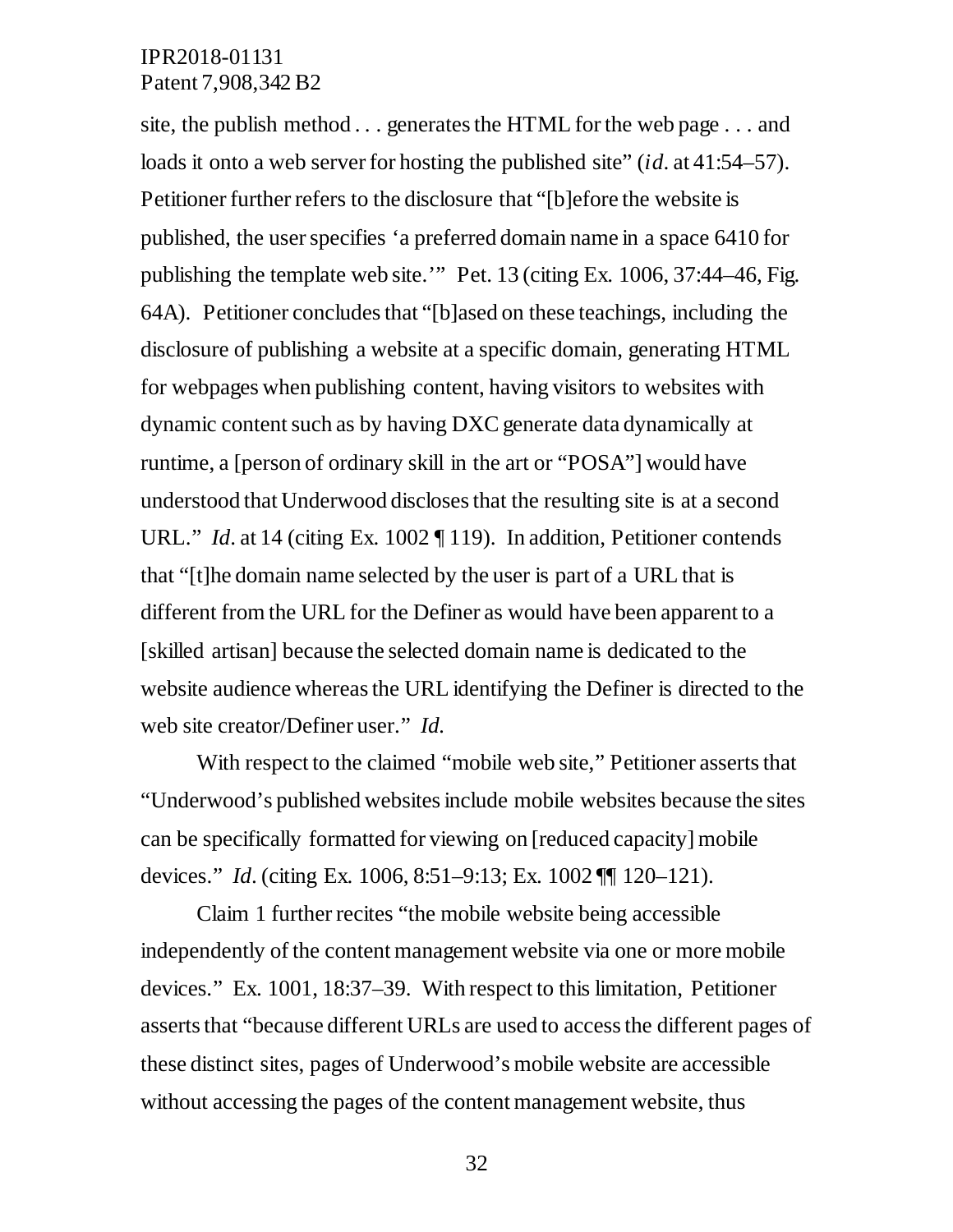making the mobile website 'accessible independently' of the content management website." Pet. 15 (citing Ex. 1002 ¶ 124). Petitioner also contends that a skilled artisan "would have understood that Underwood teaches that the mobile website is accessed 'via one or more mobile devices' based on the teaching that the website may be formatted specifically for display on 'a palm computer, cellular telephone or the like.'" *Id*. at 16 (citing Ex. 1006, 9:9–13; Ex. 1002 ¶¶ 120–121, 125).

Claim 1 further recites "the mobile website being configured to receive data automatically from the external data source designated by the user at the content management website." Ex. 1001, 18:39–42. For this limitation, Petitioner asserts that "Underwood teaches that the content management website allows a user to designate a data source external to the content management website" and "[o]nce published, the mobile website can [automatically] receive data from external data sources called by DXC instances inserted into pages by the user." Pet*.* 16–17 (citing Ex. 1006, Fig. 78). According to Petitioner, a skilled artisan "would have understood Underwood to disclose that the mobile website receives data from an external source because a visitor's page request calls the Runtime Event interface which in turn calls a remote (server) application to automatically generate HTML code for inclusion in the website page." *Id.* at 17 (citing Ex. 1006, Abst.; Ex. 1002 ¶ 128).

We are persuaded by Petitioner's showing that Underwood discloses all of the limitations of claim 1, and we adopt Petitioner's analysis as our own.

Patent Owner asserts that Underwood does not describe a "content management web site" because in Underwood, "the designer creates web sites, which may not be designed for access by a mobile user at all." PO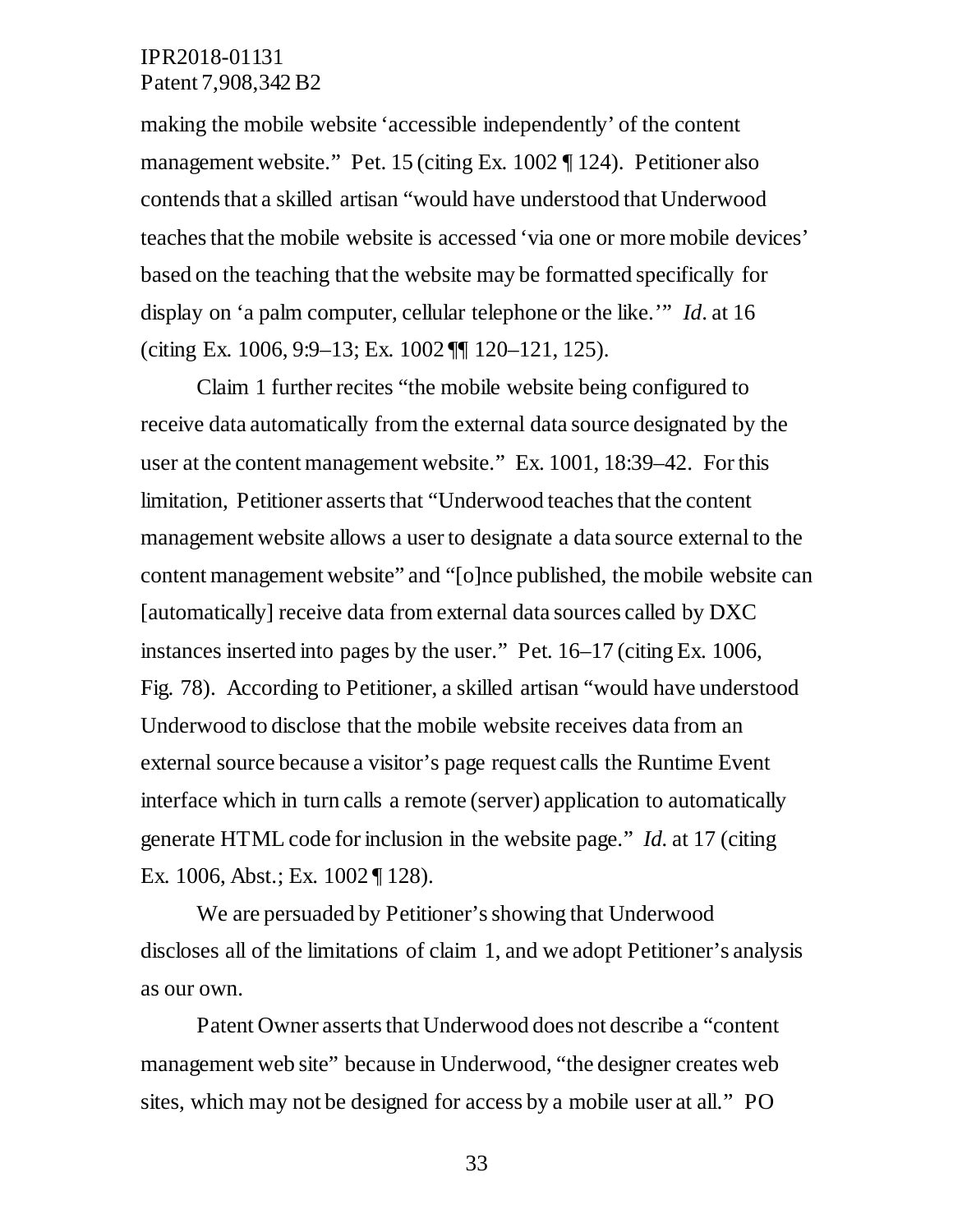Resp. 22. According to Patent Owner, "[t]he designer controls the appearance of the web site, and thus there is no teaching of a content management web site for use with a mobile web site, as required by the properly construed claims." *Id.* at 22–23.

Furthermore, Patent Owner asserts that Underwood does not disclose "generating a mobile web site configured to receive data automatically from the external data source designated by the user at the content management website" because the system of Underwood requires a user to design its web site. *Id.* at 24. Patent Owner states:

Both Austin and Underwood require all sorts of required actions by the user to get any designated data into a web site. If the web site is to be mobile, it is up to the user to design the web site accordingly. This is in stark contrast to the claims of the '342 patent, which require that the process be 'automatic.'

*Id.* Patent Owner elaborates that "Petitioner admits that mobile web sites are not generated 'automatically' in either the Underwood or Austin disclosures." Sur-Reply 8. Patent Owner contends that, unlike the system of Underwood, the '342 patent describes "an automatically generated mobile website, which requires no design on the part of the user in accordance with the ordinary meaning of the term." *Id.* at 7.

We disagree with Patent Owner's arguments for the following reasons. First, contrary to Patent Owner's argument that in Underwood "the designer creates web sites, which may not be designed for access by a mobile user at all" (PO Resp. 22), Underwood discloses generating a mobile web site. We construed above the term "mobile web site" as a web site designed to be accessed by a mobile device. Underwood discloses creating websites designed to be accessed by a mobile device, as follows. Underwood states that a web site designed using its system "*may be*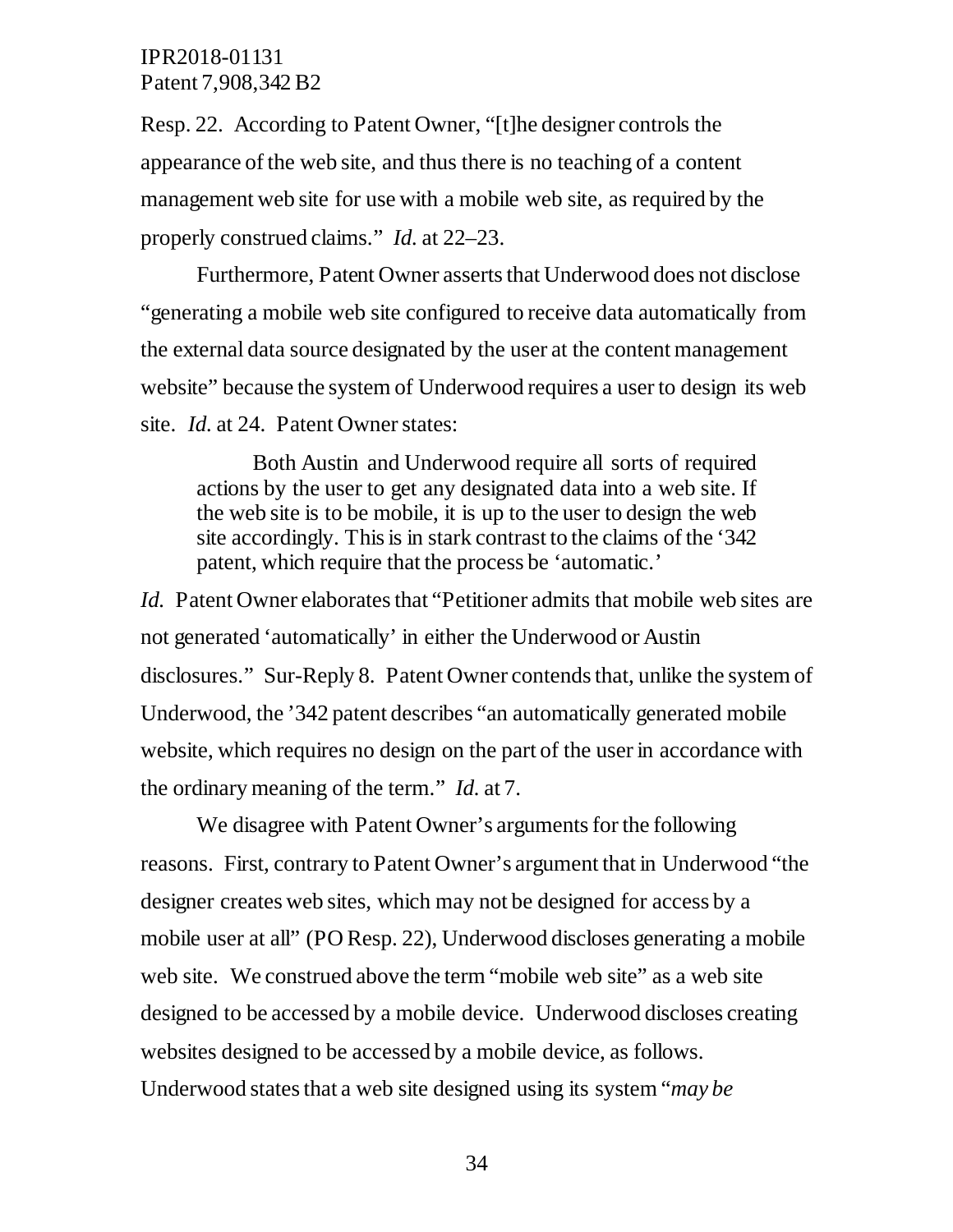*formatted* so that it presents a different appearance depending on a number of factors including: . . . *the capabilities of the device used to access the web site*." Ex. 1006, 8:51–55 (emphasis added). Underwood continues, "[t]he web site can be configured so that it recognizes the format of the accessing device and presents a format that can be transmitted and used by the accessing device." *Id.* at 8:65–67. Specifically with regard to accessing the web site via a mobile device such as a "Palm Pilot" or "a cellular telephone," Underwood discloses presenting "the web site in a format useable by the accessing device." *Id.* at 8:59–65. Underwood discloses, "[t]he site can also be formatted during editing to depict the look of the site on a reduced capacity device, such as a palm computer, cellular telephone or the like. Thus, a user can design and view a web site for a variety of preview devices of differing capabilities." *Id.* at 9:9–13. In light of the foregoing disclosure, we disagree with Patent Owner that in Underwood "there is no teaching of a content management web site for use with a mobile web site." PO Resp. 22–23.

Second, Patent Owner's argument regarding the claimed "generating a mobile web site configured to receive data automatically from the external data source" is unavailing because it is not commensurate with the scope of the claim. Patent Owner repeatedly asserts that the claimed mobile web site must be generated automatically. *See, e.g.,* PO Resp. 24; Sur-Reply 7–8. Claim 1, however, does not recite generating a mobile web site automatically. Rather, claim 1 recites simply, "generating a mobile web site." Ex. 1001, 18:35. The only use of the term "automatically" in claim 1 describes how the mobile web site receives data. *Id*. at 18:39–40. Thus, Patent Owner's argument is not supported by the claim language. *See In re Self*, 671 F.2d 1344, 1348 (CCPA 1982) (The "arguments fail from the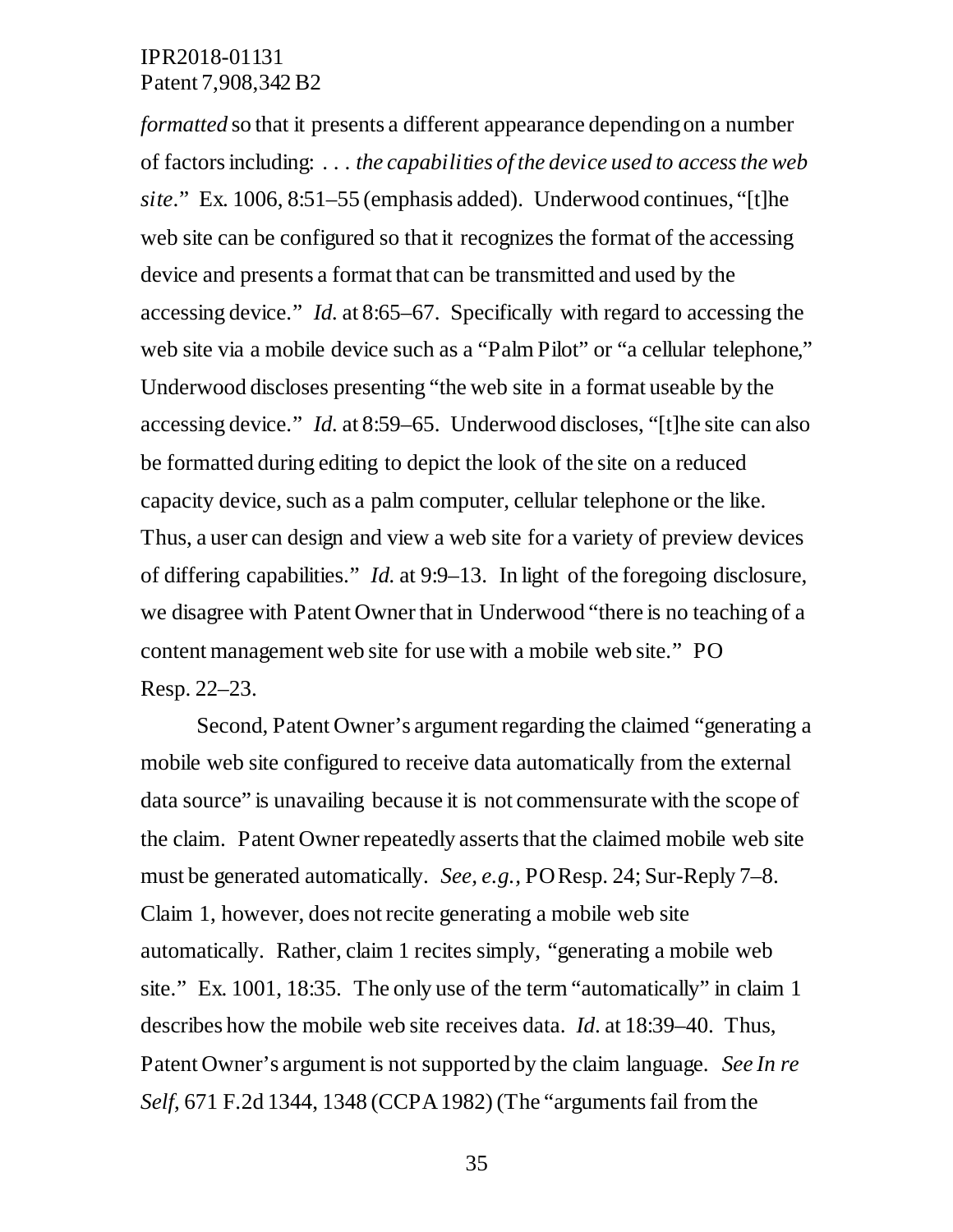outset because . . . they are not based on limitations appearing in the claims.").

For the reasons discussed above, based on the complete trial record before us, we find Petitioner has shown by a preponderance of the evidence that claim 1 is anticipated by Underwood.

#### *2. Claims 5, 9–11*

Claim 5 recites, in relevant part, "the data source comprises a file source." Ex. 1001, 18:50–51. Petitioner and Dr. Crovella demonstrate where this subject matter is disclosed in Underwood. Pet. 19. Having reviewed the disclosure of Underwood upon which Petitioner and Dr. Crovella rely, we agree with Petitioner that Underwood discloses a data source comprising a file source. More specifically, we agree with Petitioner and Dr. Crovella that DXCs of Underwood can refer to static webpages, leading those static webpages to be pulled into the mobile website at runtime, and that the static HTML webpages identified by the user for inclusion in a mobile website are files and therefore come from a file source. *Id.* (citing Ex 1002 ¶ 137; Ex. 1006, Fig. 78, 45:60–65, 48:51–49:5, 51:16–38).

Claim 9 recites, in relevant part, "the content management web site permits the user to upload at least one information item," and "the mobile web site includes said at least one uploaded information item." Ex. 1001, 18:58–61. Petitioner and Dr. Crovella demonstrate where this subject matter is disclosed in Underwood. Pet. 19–20. Petitioner points out that Underwood teaches an "Upload Image" button providing for uploading an image to be displayed on the online store for the product category," and that "[i]mages are information items and may be uploaded by the user using the Definer." Pet. 19 (citing Ex. 1002 ¶ 143; Ex. 1006, 19:54–56, 20:7–8; 35:40–51, 36:25–32; Fig. 59). Having reviewed the disclosure of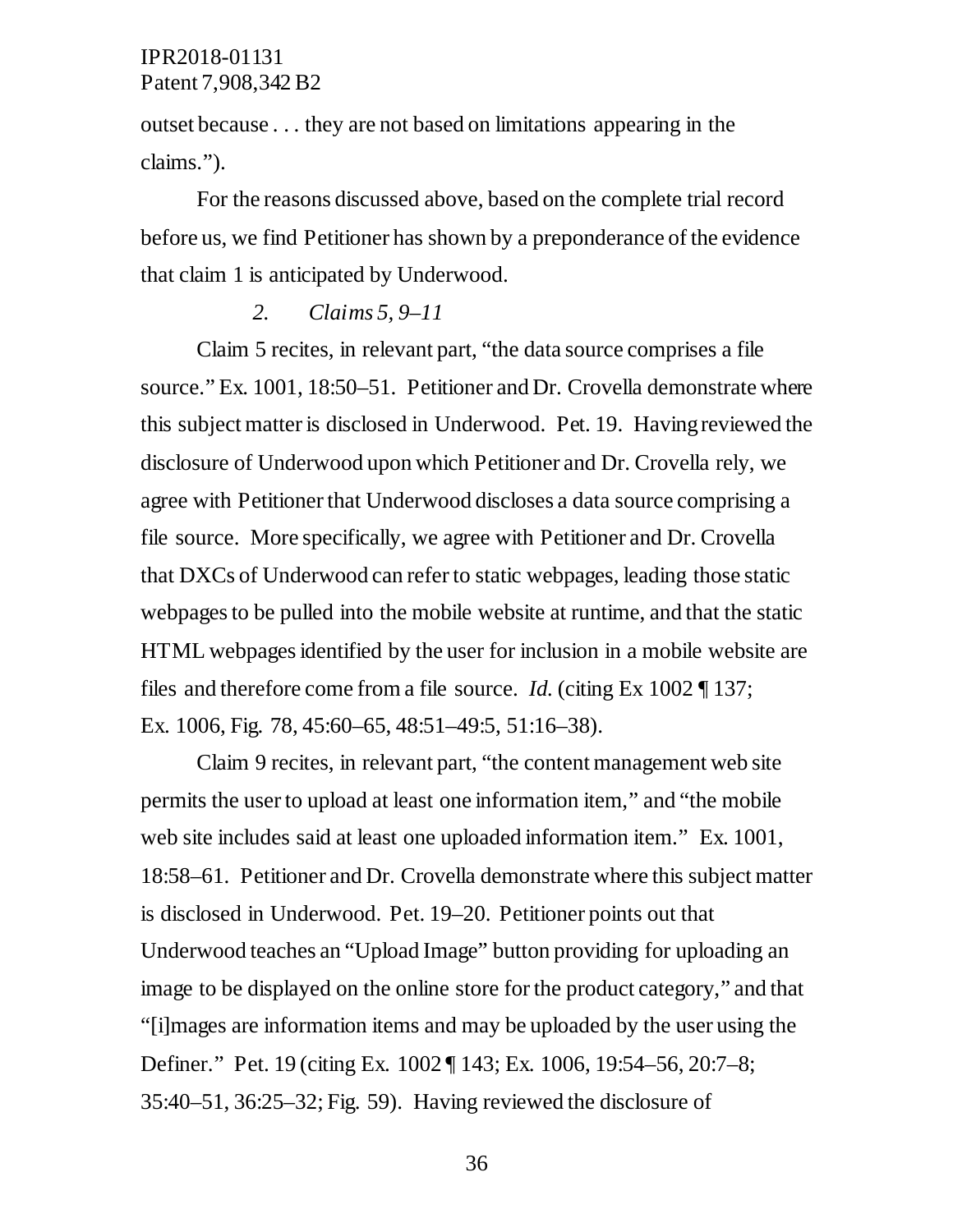Underwood upon which Petitioner and Dr. Crovella rely, we agree with Petitioner that Underwood teaches this subject matter of claim 9.

Claim 10 recites, in relevant part, "the content management web site permits the user to select one or more information items from a listing of a plurality of information items," and "the mobile web site includes said one or more selected information items but does not include other information items in the listing that were not selected by the user." Ex. 1001, 18:62–67. Petitioner and Dr. Crovella demonstrate where this subject matter is disclosed in Underwood. Pet. 20–21. Specifically, Petitioner notes that Underwood teaches "a listing of information items such as whether the user wants to be able to sell products on its web site, have a staff directory, or list locations" and that "[b]ased on [a user] selection of certain information items, the mobile web site includes said one or more selected information items but does not include other information items in the listing that were not selected by the user." Pet. 20–21 (citing Ex. 1006, Fig. 53, 34:26–43). Having reviewed the disclosure of Underwood upon which Petitioner and Dr. Crovella rely, we agree with Petitioner that Underwood teaches this subject matter of claim 10.

Claim 11 recites, in relevant part, "the content management web site permits the user to enter a message," and "the mobile web site includes the entered message." Ex. 1001, 19:1–3. Petitioner and Dr. Crovella demonstrate that this subject matter is disclosed in Underwood. Pet. 21–22. Specifically, petitioner points to "[t]he online store maintenance feature" of Underwood, which "includes a message text box 3320 . . . for entering a text message to be displayed when an order is placed by a customer using a web site containing the online store." Pet. 21 (citing Ex. 1006, 19:34–37, Fig.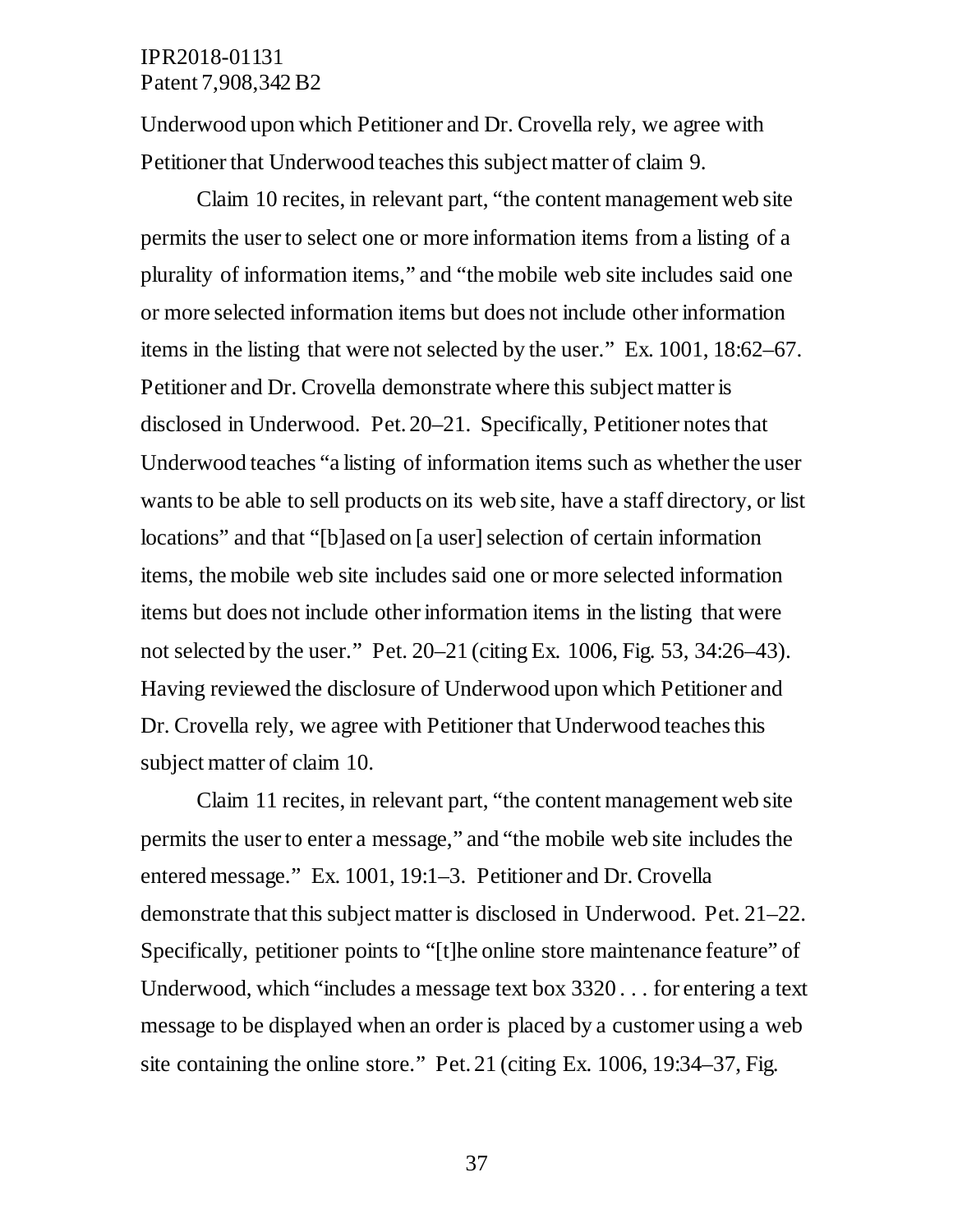33). Having reviewed the evidence cited by Petitioner and Dr. Crovella, we agree with Petitioner that Underwood discloses the limitations of claim 11.

Patent Owner asserts that, as to dependent claims 5 and 9–11, "Petitioner simply cites a number of features in the art that are recited as potential 'external data sources' that can be designated by the user for automatic inclusion in a mobile web site." PO Resp. 25–26. Patent Owner goes on to assert that "there is nothing in Underwood, Tsakiris, Austin or Chang references that has anything to do with content management or mobile web site generation," and that therefore there is nothing that would render obvious automatically making such sources part of a mobile web site. *Id.* at 26 (citing Ex. 2016, 57:5–59:13).

As addressed above in the context of independent claim 1, we disagree with Patent Owner that Underwood fails to disclose the claimed content management web site or generating a mobile web site. *See supra*  Section V.D.1. For the reasons discussed above, based on the complete trial record before us, we find Petitioner has shown by a preponderance of the evidence that claims 5 and 9–11 are anticipated by Underwood.

#### *3. Claim 16*

Claim 16 recites, "[a] non-transitory computer-readable storage medium having embodied therein executable code of one or more software programs for use in managing information content in a network-based communication system, wherein said executable program code when executed by a processing element of the communication system implements the steps of the method of claim 1." Ex. 1001, 19:15–21. Petitioner and Dr. Crovella demonstrate where this subject matter is disclosed in Underwood. Pet. 23–24. Specifically, Petitioner notes that Underwood teaches software and hardware for carrying out the invention, . . .and thus discloses or renders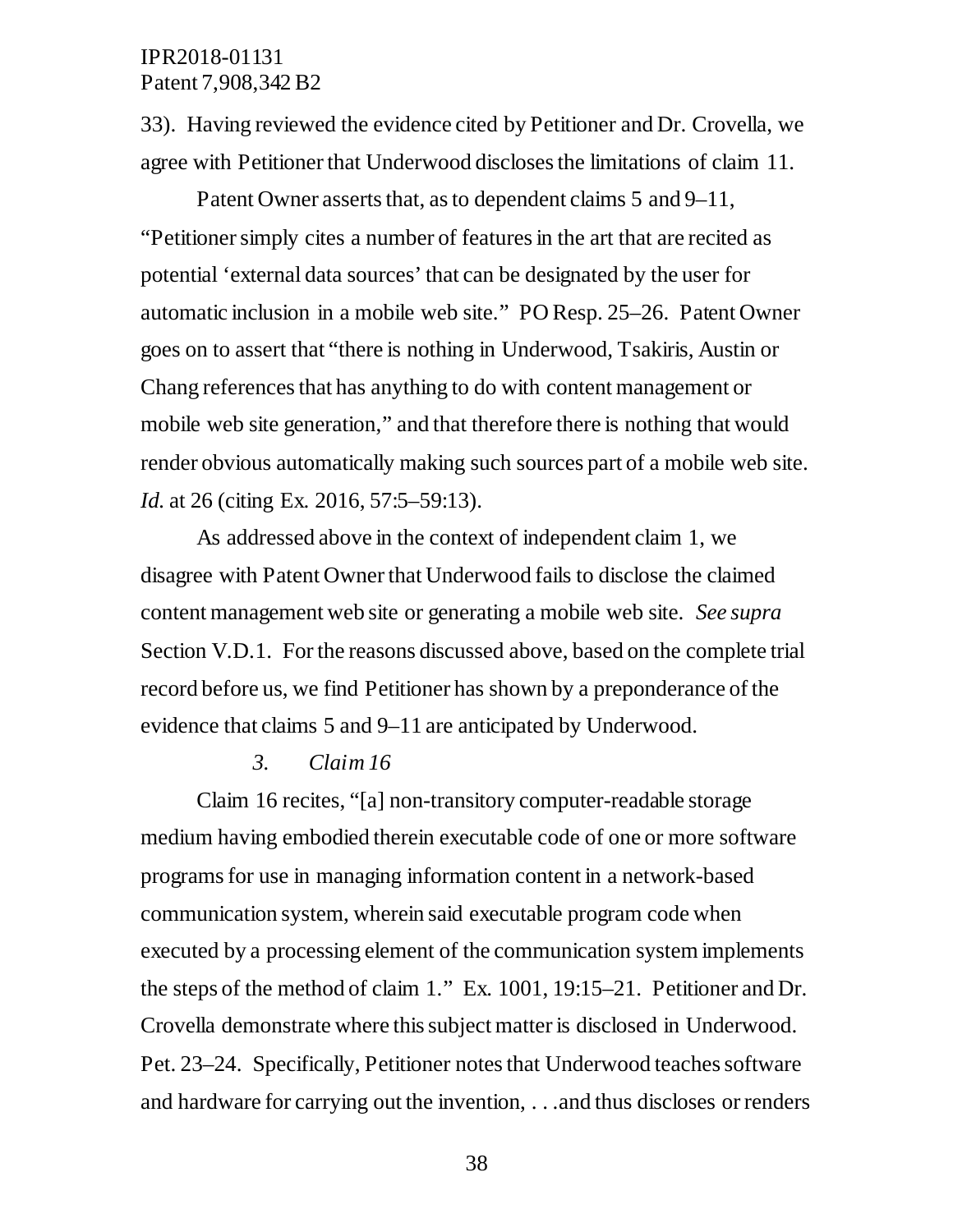obvious a non-transitory computer-readable storage medium and software code that when executed carries out the method of claim 1." *Id.* at 23 (citing Ex. 1002 ¶ 165; Ex. 1006, 6:20–44). Having reviewed the disclosure of Underwood upon which Petitioner and Dr. Crovella rely, we agree with Petitioner that Underwood discloses the subject matter of claim 16.

Patent Owner does not advance any arguments on claim 16 beyond those addressed in above in the context of claims 1, 5, and 9–11. *See* PO Resp. 25–26; *see also supra* Section V.D.1–2.

For the reasons discussed above, based on the complete trial record before us, we find Petitioner has shown by a preponderance of the evidence that claim 16 is anticipated by Underwood.

#### *4. Claims 17 and 20*

Petitioner's analysis, as supported by the Crovella Declaration, demonstrates where Petitioner contends each element of independent claims 17 and 20 is disclosed in Underwood. Pet. 24–30. Patent Owner does not dispute Petitioner's analysis of claims 17 and 20 separately from the arguments raised with respect to claim 1. *See* PO Resp. 22–25.

Claim 17 recites, in relevant part, "a processing element comprising a processor coupled to a memory" to perform steps similar or identical to those recited in claim 1. Ex. 1001, 19:25–26. Claim 20 recites, in relevant part, "a plurality of servers configured to communicate over a network," in addition to subject matter similar to that of claim 1. Ex. 1001, 20:14–15. Having reviewed the evidence cited by Petitioner and Dr. Crovella, we agree with Petitioner that Underwood discloses the limitations of independent claims 17 and 20. More specifically, Petitioner correctly asserts that a skilled artisan would have understood that "Underwood's server includes a processor coupled to a memory" and that "Underwood's distributed servers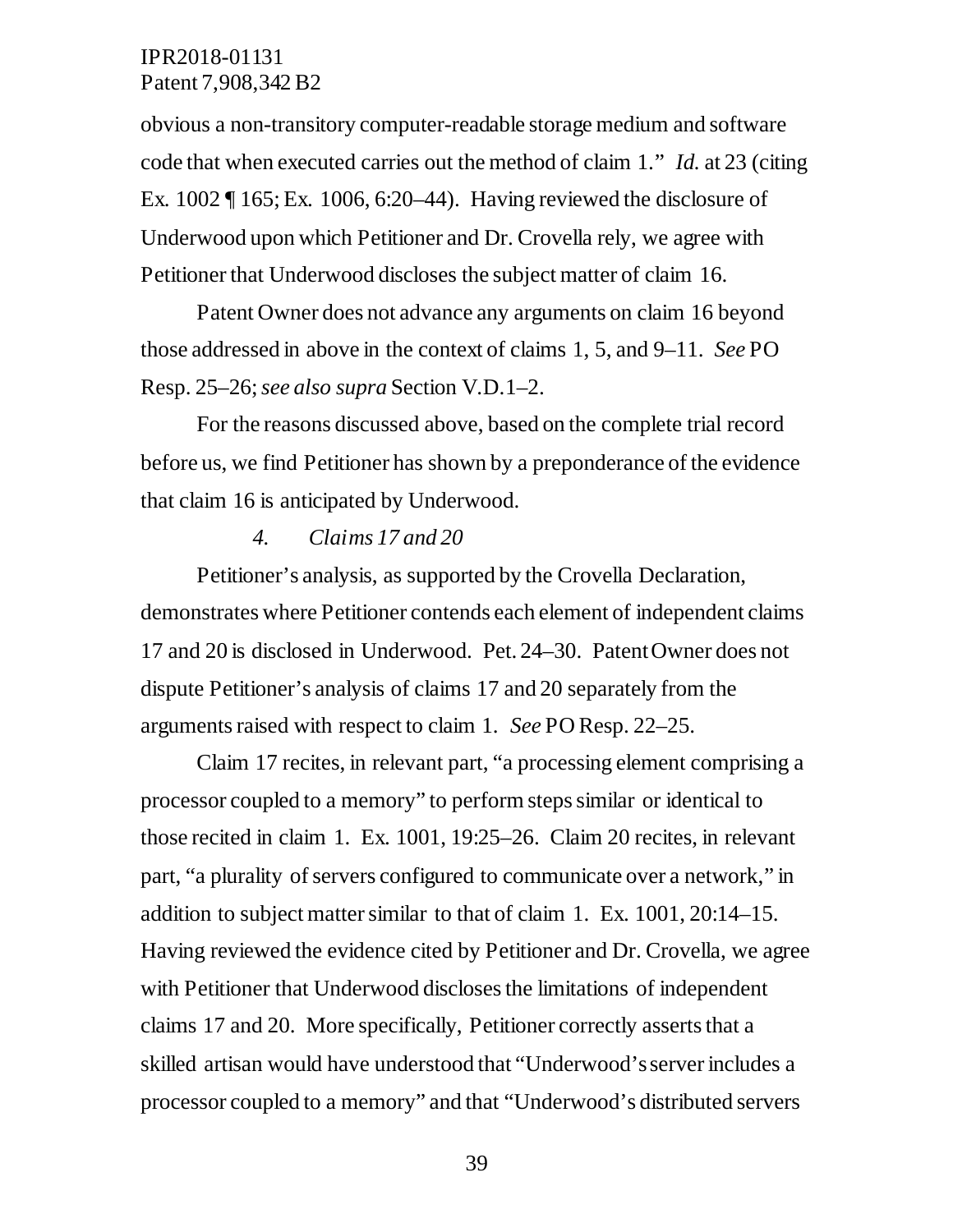105 are configured to communicate over a network, such as the Internet." *Id.* at 25 (citing Ex. 1002 ¶ 184; Ex. 1006, 38:11–12, 38:18–20, 38:24–27), 29 (citing Ex. 1002 ¶ 220; Ex. 1006, 55:22–24, 11:4–45).

Accordingly, based on the complete trial record before us, we find Petitioner has shown by a preponderance of the evidence that Underwood anticipates claims 17 and 20.

#### *5. Claim 18*

Claim 18 recites, in relevant part, "the processing element comprises at least one server." Ex. 1001, 20:9–10. Petitioner demonstrates where this subject matter is disclosed in Underwood. Pet. 28. Specifically, Petitioner notes that Underwood teaches a "server 105." *Id.* (citing Ex. 1006, 11:14– 16, Fig. 1). Having reviewed the disclosure of Underwood upon which Petitioner relies, we agree with Petitioner that Underwood teaches this subject matter of claim 18. Patent Owner does not advance any arguments on claim 18 beyond those addressed in above in the context of claims 1, 5, and 9–11. *See* PO Resp. 25–26.; *see also supra* Section V.D.1–2.

Accordingly, based on the complete trial record before us, we find Petitioner has shown by a preponderance of the evidence that Underwood anticipates claim 18.

## *E. Asserted Obviousness of Claims 1, 5*, *9–11, 16–18, and 20 by Underwood*

#### *1. Claim 1*

Petitioner's obviousness challenge on this claim relies on Underwood in the same manner as its anticipation challenged, discussed above. *See* Pet. 9–18. In addition, with respect to the claimed "mobile web site," Petitioner asserts that it would have been obvious to generate a mobile website based on Underwood's recognition that mobile devices have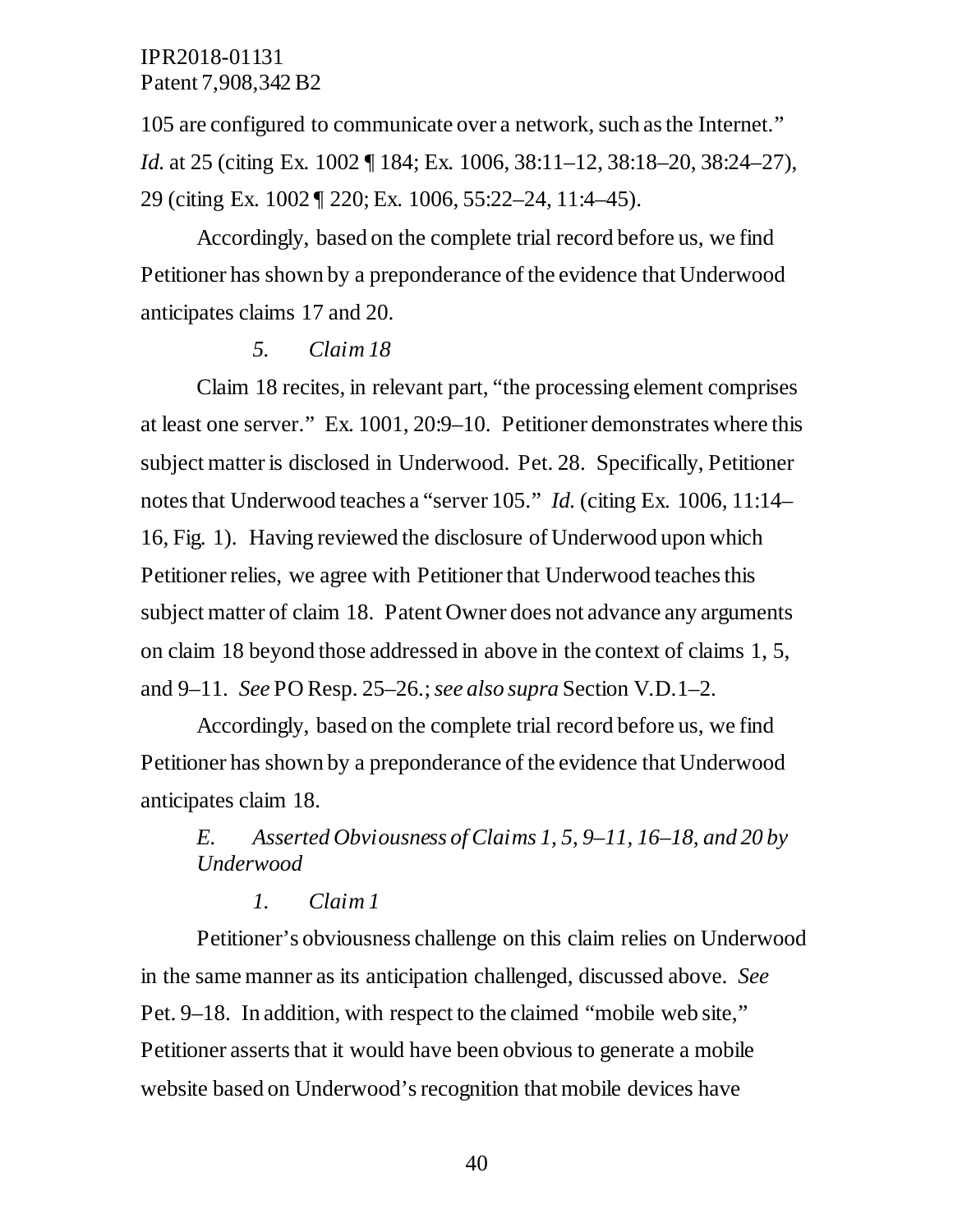reduced capacity and a skilled artisan's understanding that websites should be designed to be displayed on mobile devices to accommodate their "reduced capacity." *Id.* at 15 (citing Ex. 1006, 8:51–9:13; Ex. 1002, ¶¶ 122– 23). Having reviewed the cited portions of Underwood and the testimony of Dr. Crovella, we agree with Petitioner.

Patent Owner does not address this challenge beyond its arguments discussed above in the context of anticipation. *See* PO Resp. 22–25.

For the reasons discussed above, based on the complete trial record before us, we find for the same reasons set forth above in the context of anticipation that Petitioner has shown by a preponderance of the evidence that Underwood renders obvious claim 1. *See supra* Section V.D.1; *see also In re McDaniel*, 293 F.3d 1379, 1385 (Fed. Cir. 2002) ("It is well settled that 'anticipation is the epitome of obviousness.'") (citations omitted).

#### *2. Claim 16*

Petitioner's obviousness challenge on this claim relies on Underwood in the same manner as its anticipation challenge, discussed above. *See* Pet. 23–24. In addition, Petitioner and Dr. Crovella assert that "even if [Underwood's] disclosure of software and servers did not convey nontransitory storage media, a POSAwould have found it obvious to store Underwood's software on such storage media." *Id.* at 23 (citing Ex. 1002 ¶ 166). Having reviewed the disclosure of Underwood upon which Petitioner and Dr. Crovella rely, we agree with Petitioner.

Patent Owner does not address this challenge beyond its arguments discussed above in the context of anticipation. *See* PO Resp. 25–27.

For the reasons discussed above, based on the complete trial record before us, we find for the same reasons set forth above in the context of anticipation that Petitioner has shown by a preponderance of the evidence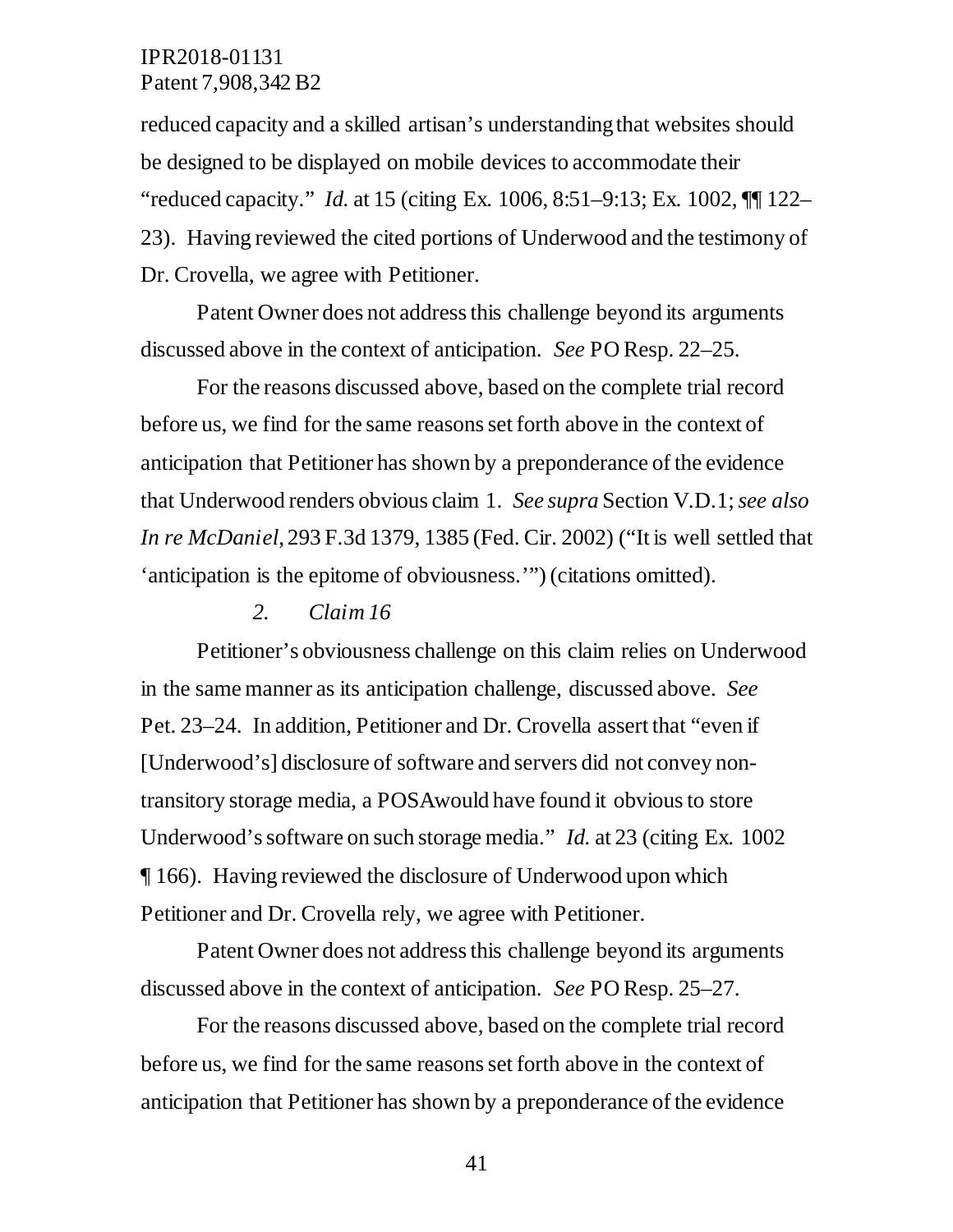that Underwood renders obvious claim 16. *See supra* Section V.D.3; *see also McDaniel*, 293 F.3d at 1385.

#### *3. Claims 5, 9–11, 17, 18, and 20*

Petitioner's obviousness challenges to these claims relies on Underwood in the same manner as its anticipation challenges, discussed above. *See* Pet. 19–22, 24–28. Patent Owner does not address these challenges beyond its arguments discussed above in the context of anticipation. *See* PO Resp. 25–27.

Accordingly, based on the complete trial record before us, we find for the same reasons set forth above in the context of anticipation that Petitioner has shown by a preponderance of the evidence that Underwood renders obvious claims 5, 9–11, 17, 18, and 20. *See* supra Sections V.D.2, 4, 5; *see also McDaniel*, 293 F.3d at 1385.

## *F. Asserted Obviousness of Claim 19 by Underwood Alone or with Tsakiris*

Claim 19 recites, in relevant part, "the server is accessible over the Internet via a network interface." Ex. 1001, 20:11–12. Petitioner asserts dependent claim 19 would have been obvious in light of Underwood alone or in combination with Tsakiris. Pet. 30–31. Specifically, Petitioner asserts that Underwood's server 105 is connected to clients 125 via "Internet" 120. *Id.* at 30. Relying on its declarant, Dr. Crovella, Petitioner asserts that "[a] POSA would have found obvious that devices on the Internet, such as Underwood's 'client terminal' communicate through an interface that provides network connectivity via various protocols," and that "[a] network interface is needed to interface the terminal with a network." *Id.* (citing Ex. 1002 ¶¶ 80, 206; Ex. 1006, 11:10–12). Patent Owner relies on its claim 1 anticipation arguments for this claim. PO Resp. 27.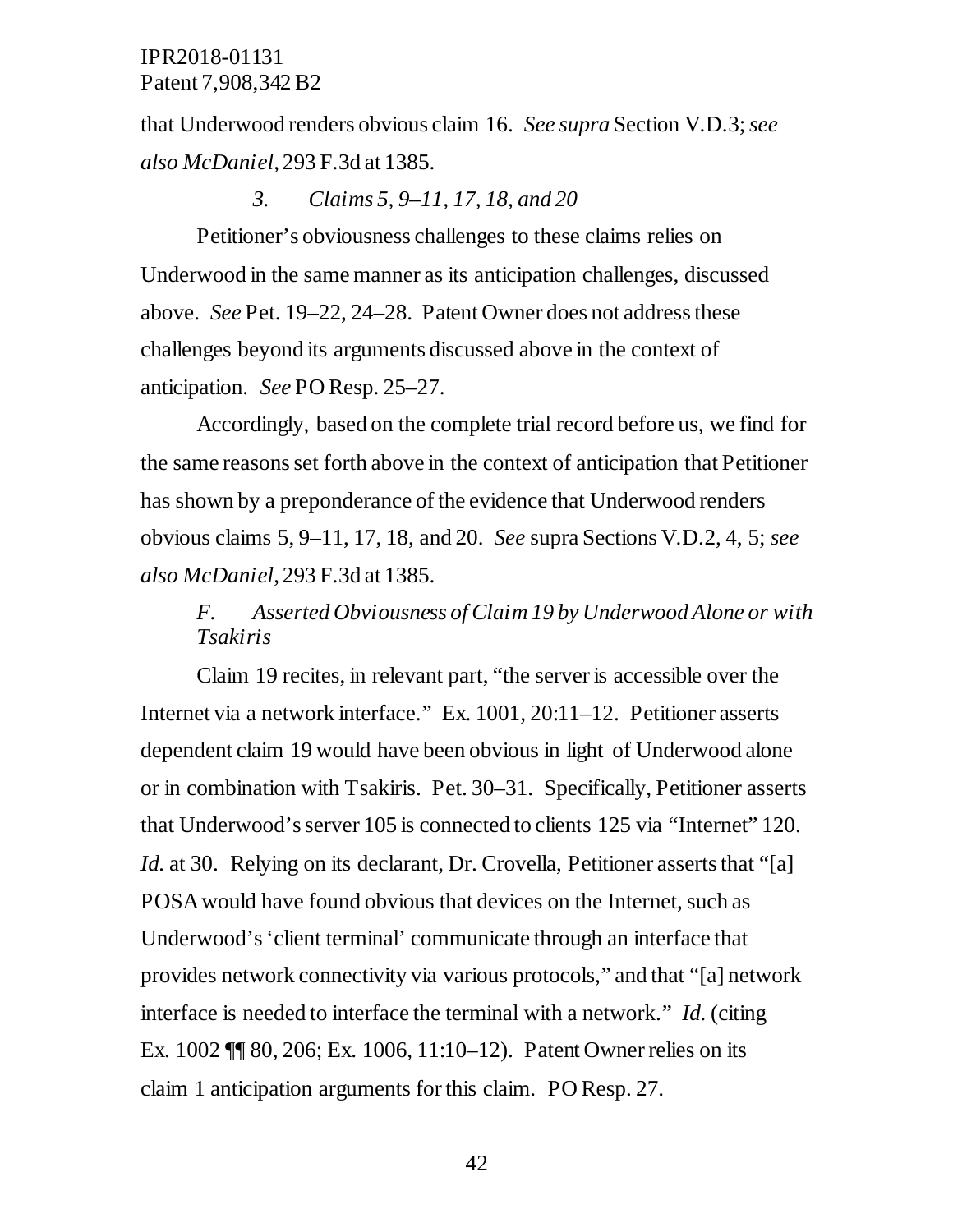In light of Underwood's teaching that server 105 is connected to clients 125 via "Internet" 120, we agree with Petitioner and Dr. Crovella that one of ordinary skill in the art "would have found it obvious, if not essential, to include network interfaces in the clients and the servers disclosed in Underwood so that those devices could communicate over the Internet." Pet. 30–31 (citing Ex. 1002 ¶ 206). This finding is further supported by Tsakiris' teaching "that the computer of a web server comprises 'a network interface 708 that enables communication over a connection 718 between the network and the computer.'" *Id.* at 31 (citing Ex. 1016 ¶ 66).

Accordingly, based on the complete trial record before us, we find Petitioner has shown by a preponderance of the evidence that Underwood alone or in view of Tsakiris renders obvious claim 19. *See supra* Sections V.D.4–5 (discussing claims 17 and 18, from which claim 19 depends).

*G. Asserted Obviousness of Claims 1, 4, 5, 9–11, 16–18, and 20 over Austin Alone* 

#### *1. Claim 1*

Petitioner and Dr. Crovella demonstrate where each element of independent claim 1 is disclosed in Austin, as follows. Pet. 31–62. Claim 1 recites, "providing a content management web site identified by a first uniform resource locator and accessible to a user of the communication system." Ex. 1001, 18:29–31. For this limitation, Petitioner refers to Austin's disclosure of a CMS as "a service for both retailers and the Internet Shopping Mall to create and define content which is then dynamically 'plugged' into HTML pages prior to being sent to users." Pet. 33 (citing Ex. 1004, 24:12–17). Petitioner concludes that Austin's "CMS is thus accessible to a user of the communication system." *Id.* at 34 (citing Ex. 1004, 24:15; Ex. 1002 ¶ 86).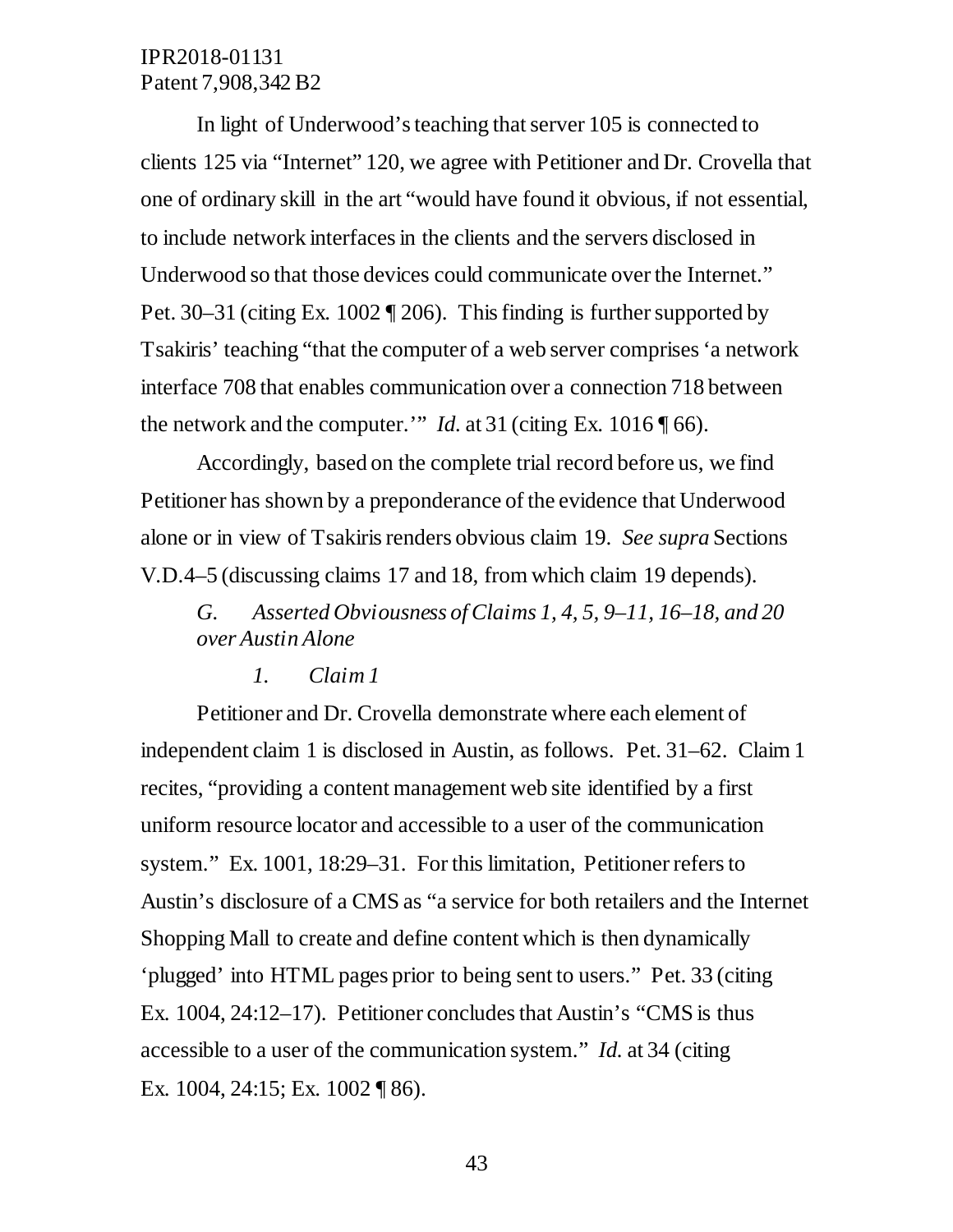Petitioner further contends that it would have obvious to a skilled artisan to make Austin's CMS "identif[iable] by a first uniform resource locator" for at least three reasons. *Id.* For example, according to Petitioner, a skilled artisan would have understood that Austin's CMS is provided via a website identified by a URL and accessible to a user of the system because Austin discloses that the retailer can interface with the CMS over the Internet. *Id.* (citing Ex. 1004, 2:2–3, Fig. 3, Fig. 5; Ex. 1002 ¶ 88). Petitioner further alleges that it would have been obvious to implement Austin's CMS as a website accessible via a first URL based on Chang's disclosure of "a method and system for customizing a structured document (e.g., a web page) for delivery to an internet appliance," such as a mobile device. Pet. 35 (citing Ex. 1005, 1:13–21, 1:58–60). Petitioner concludes that "[b]ased on these teachings, a POSA would have found it obvious to make Austin's CMS accessible as a website to users via different URLs than the content that is to be viewable by, for example, shoppers in Austin's Internet Shopping Mall." *Id.* at 36 (citing Ex. 1002 ¶ 91).

Claim 1 further recites "the content management website being configured to permit the user to designate at least one data source that is external to the content management website." Ex. 1001, 18:31–34. Petitioner asserts, *inter alia*, that Austin discloses a user can "identify a [retailer] stock database thus permitting data held in the CMS's website databases to be updated." *Id.* at 37 (citing Ex. 1004, 11:28–33, 13:13–18, 13:19–23). Figure 4 of Austin is reproduced below with Petitioner's annotation.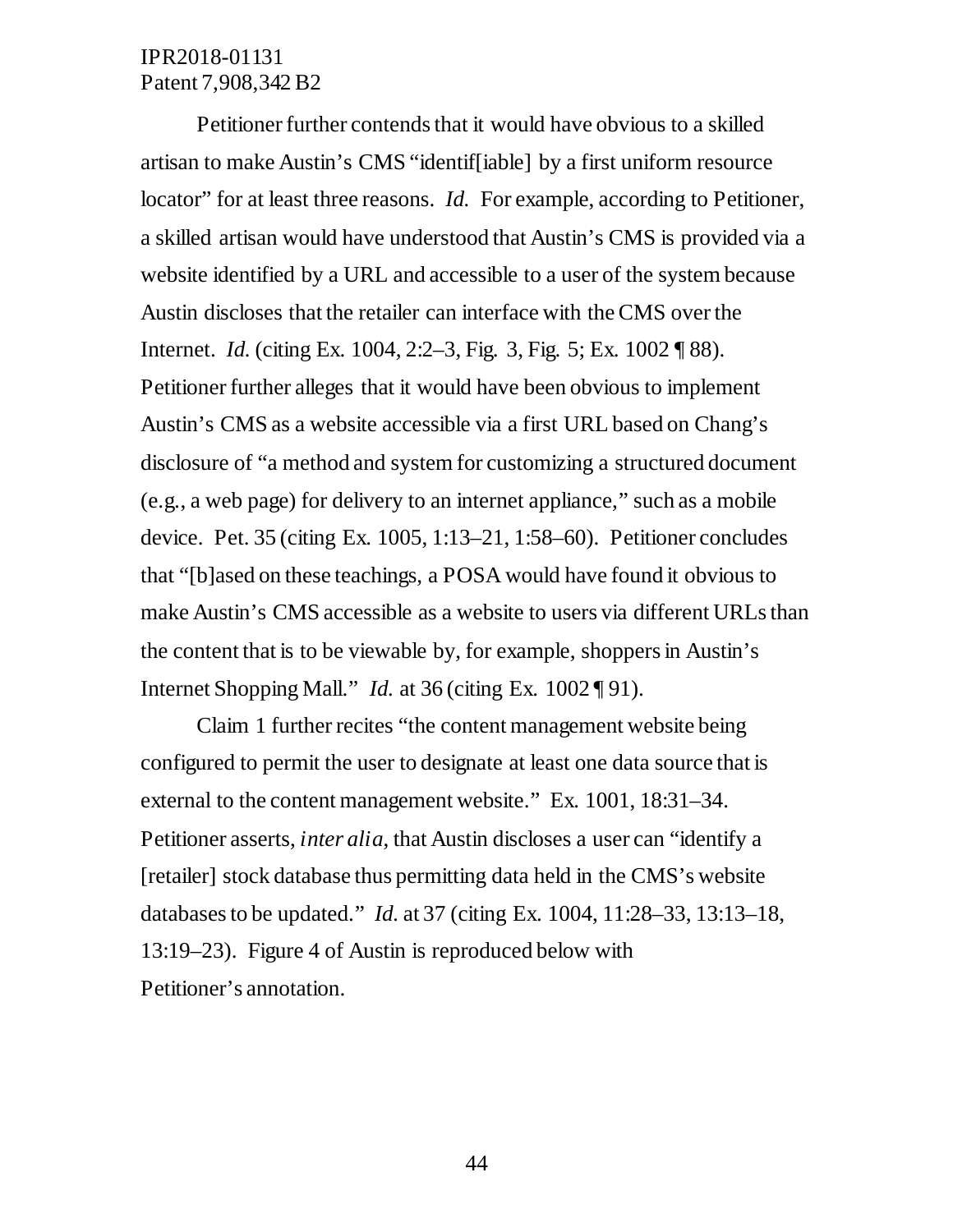

Figure 4 is a block diagram illustrating a shop building function within Austin's Internet Shopping mall. Ex. 1004, 8:24–25. Petitioner highlights the Catalogue and Stock Databases depicted in Figure 5 and asserts that "[t]hese retailer databases are external to the CMS." Pet. 37–38 (citing Ex. 1004, Fig. 4). Petitioner explains, "[t]he XML gateway 121 'assist[s] in direct integration with a retailer's legacy stock control or point of sale system . . . .'" *Id.* at 38 (citing Ex. 1004, 10:33–36, 25:35–26:2). "The API allows 'retailers to update stock data, or integrate legacy systems into the ISMS stock database.'" *Id.* (citing Ex. 1004, 11:8–14). Petitioner further asserts that Austin "teaches that stock database 111 (the updated copy of the retailer's external product database) is used to provide 'page content' for the retailer's site." *Id.* (citing Ex. 1004, 15:1–5).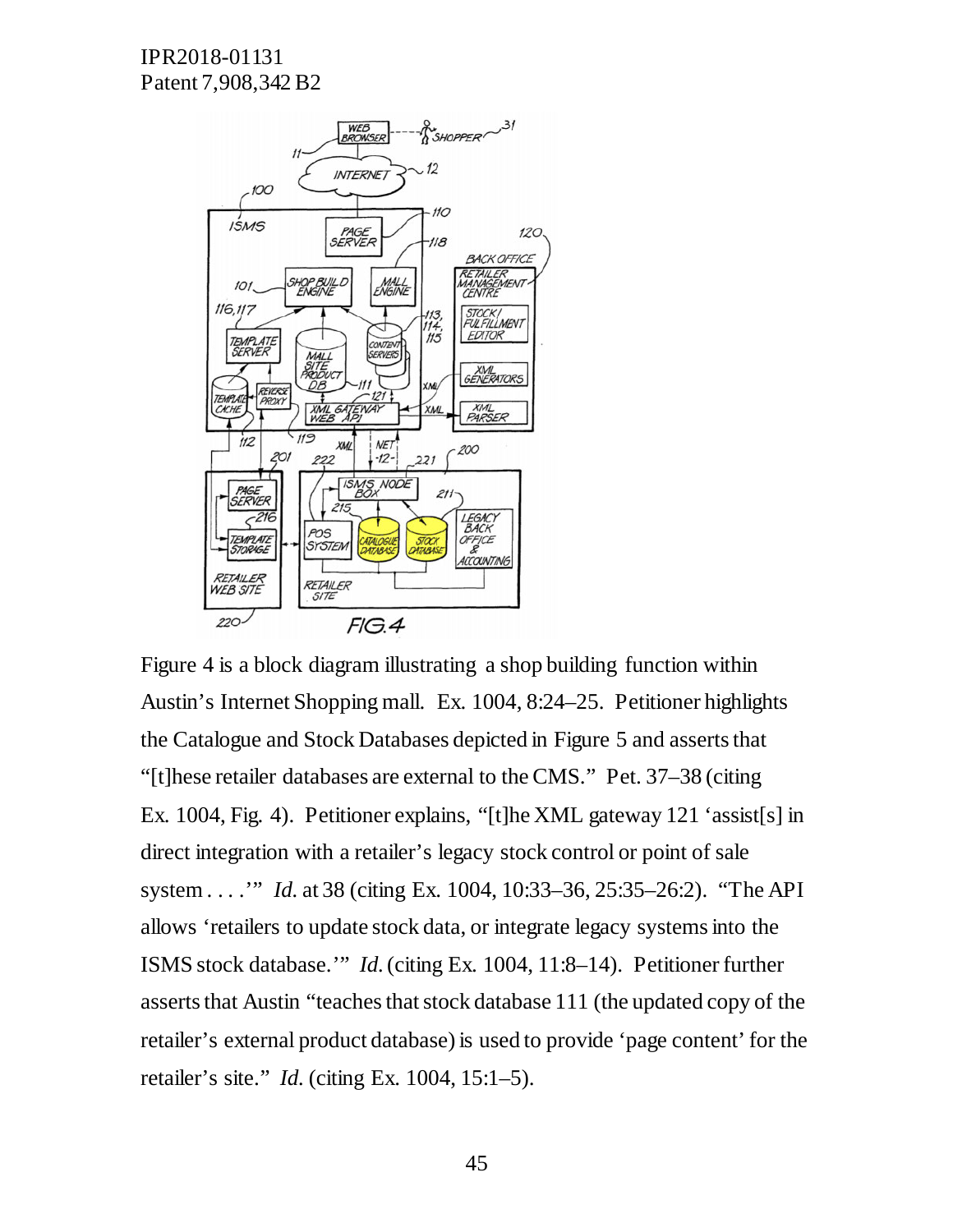Claim 1 further recites "generating a mobile website identified by a second uniform resource locator different than the first uniform resource locator." Ex. 1001, 18:35–37. With respect to the "mobile web site" limitation, Petitioner refers to disclosure from Austin that "'shoppers' interactions with the [Internet Shopping Mall System] site 'may be limited to a single point, the web server 13, and their connection method will usually be HTTP (or HTTP + SSL), plus SMTP'" and "'[a]lternatives may include wireless protocols such as WAP.'" Pet. 40 (citing Ex. 1004, 11:21–23, Figs. 1 & 3). Petitioner explains that "'WAP' refers to the 'wireless access protocol' which was a standardized protocol for accessing webpages from a mobile device." *Id.* (citing Ex. 1002 ¶ 96).

For the limitation "a mobile website identified by a second uniform resource locator different than the first uniform resource location," Petitioner argues that a skilled artisan would have understood that each product category and product mobile web site generated by Austin's CMS would have a URL that was different than the URL of the CMS. *Id.* at 42. Petitioner reasons that Austin discloses "'a method of building a web page on a first internet site,'" accessible via first URL. *Id.* (citing Ex. 1004, 2:2– 3; Ex. 1002 ¶ 88). Petitioner further contends that according to Austin, "a web developer for a particular retailer creates a web directory structure that will form the URL for each product." *Id.* (citing Ex. 1004, 22:25–30; Ex. 1002 ¶ 99). According to Petitioner, "[t]he retailer would not have accessed the CMS from this URL associated with a particular [product], as this is the shopper-facing URL." *Id.* (citing Ex. 1002 ¶ 99).

Petitioner, relying on its declarant Dr. Crovella, asserts that an ordinarily skilled artisan "would have found it obvious to use different URLs for Austin's mobile shopping sites." *Id.* at 43 (citing Ex. 1002 ¶ 100). This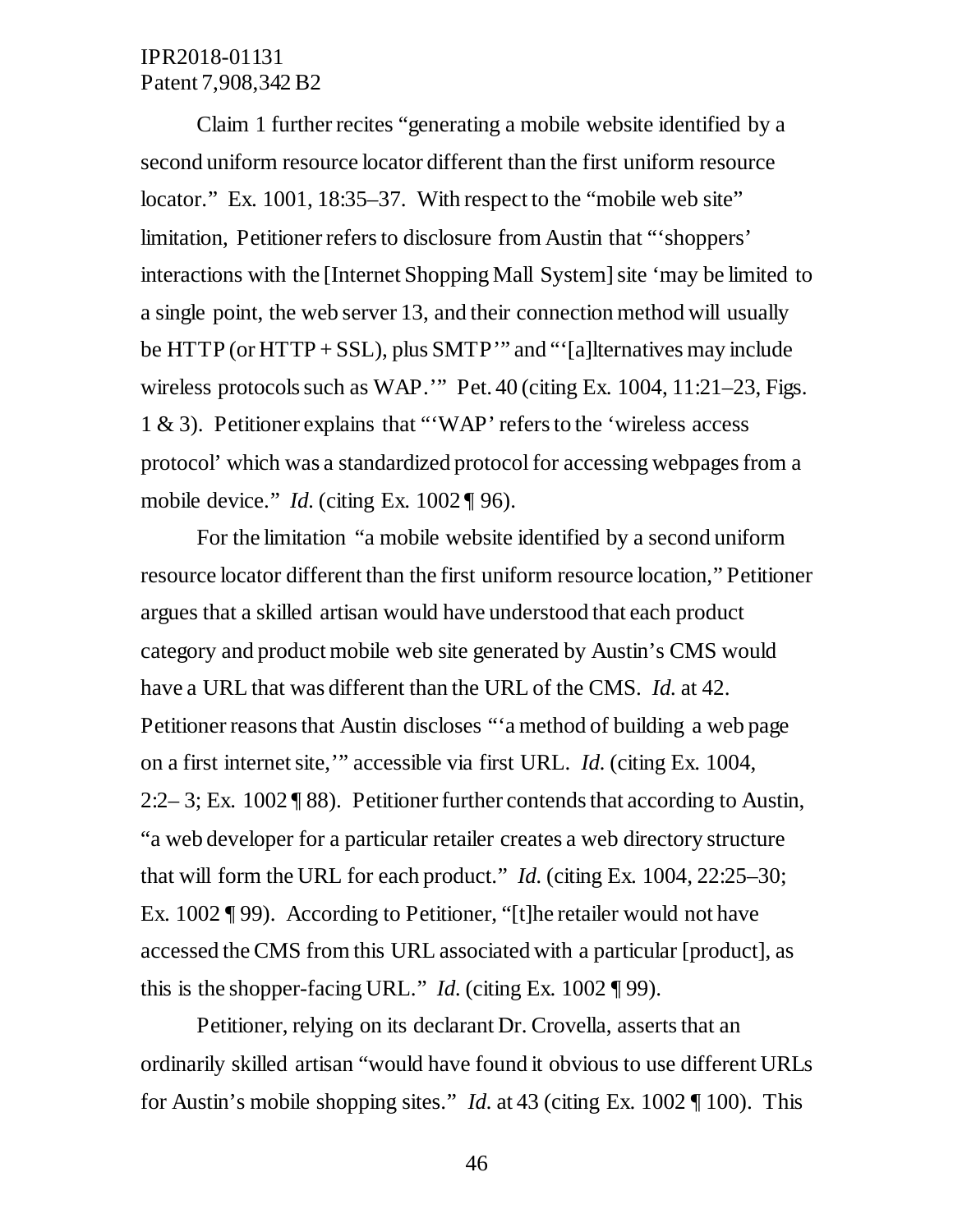is because "Austin's Internet Shopping Mall server . . . 'present(s) pages to shoppers, accept orders, and provide updates to shoppers of an order<sup>[']</sup>s progress,'" whereas "the CMS 'is a service for both retailers and the Internet Shopping Mall to create and define content.'" *Id.* at 43 (citing Ex. 1004, 9:17–20, 24:12–15; Ex. 1002 ¶ 101). Petitioner concludes that "[b]ecause of the different purposes of the [Internet Mall Shopping System] stores and the CMS, a POSA would have found it obvious to make each of those sites available at different URLs." *Id.* at 44 (citing Ex. 1002 ¶ 101).

Claim 1 further recites "the mobile website being accessible independently of the content management website via one or more mobile devices." Ex. 1001, 18:37–39. For this limitation, Petitioner argues that Austin's CMS was accessible via a client terminal and a mobile web site is accessed through the "'Shopper Web Interface'" "and is accessible from a mobile device using WAP." *Id*. at 44–45 (citing Ex. 1004, 11:23, 18:10–14,  $24:15-17$ : Ex. 1002 [ 103). Petitioner also argues that a skilled artisan "would have found it obvious to implement a mobile website such that it was accessible using a URL—and thus a webpage—that is different from the URL of the CMS website's" because it would have allowed "customers of the mall to see only shopping-related site information while the retailers would have seen aspects of the site that would have assisted them in designing and building their retailer sites." *Id.* at 45–46 (citing Ex. 1002 ¶¶ 86–91, 95–101, 104).

Claim 1 further recites "the mobile website being configured to receive data automatically from the external data source designated by the user at the content management website." Ex. 1001, 18:39–42. With respect to this limitation, Petitioner asserts that "where the retailer's databases [ ] are the external data sources, Austin explains that a 'copy of the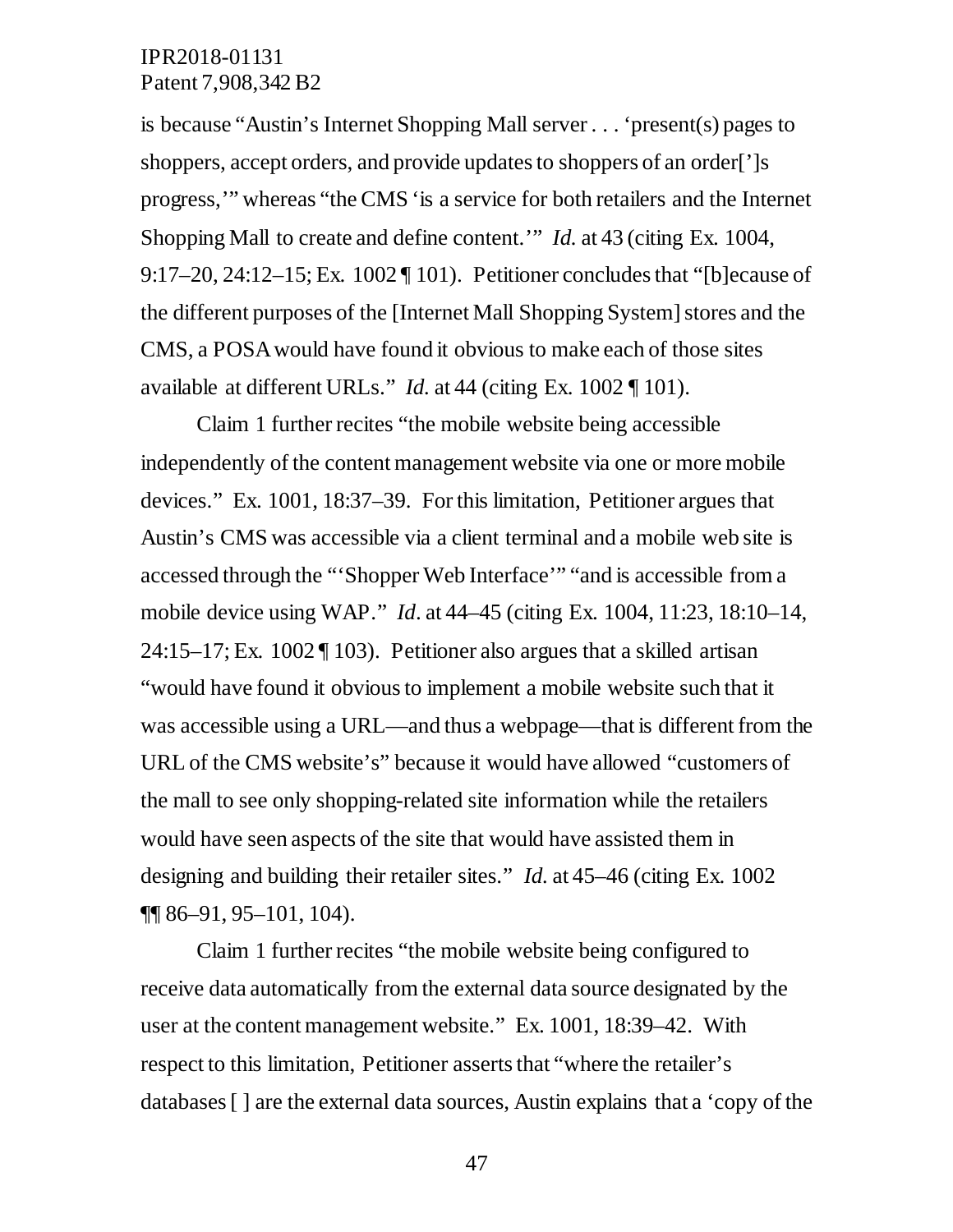retailer's products database is kept on the Internet Shopping Mall,' and '[u]pdates are maintained in real time, with retailer and web site updates being synchronized between databases,' or, in the alternative are 'batched' and processed 'at timed intervals (e.g.[,] every hour).'" *Id.* at 47 (Ex. 1004, 13:13–20; Fig. 4, items 215, 211). According to Petitioner, "[d]ata from these external data sources is received automatically because it is either received in real-time as changes are made to the retailer's database or is received periodically (e.g., hourly) without user involvement in the data transfers." *Id.* (citing Ex. 1002 ¶ 106; Ex. 1004, 13:21–23).

We are persuaded by Petitioner's showing that Underwood discloses all of the limitations of claim 1, and we adopt Petitioner's analysis as our own.

Patent Owner asserts that Austin does not teach a "content management web site," because in Austin, the designer creates web sites, which may not be designed for access by a mobile user at all. PO Resp. 22. According to Patent Owner, "[t]he designer controls the appearance of the web site, and thus there is no teaching of a content management web site for use with a mobile web site, as required by the properly construed claims." *Id.* at 22–23.

Furthermore, Patent Owner asserts that Austin requires a user to design its web site, and therefore does not teach "generating a mobile web site configured to receive data automatically from the external data source designated by the user at the content management website" because the system of Austin requires a user to design its web site. *Id.* at 24. Patent Owner states:

Both Austin and Underwood require all sorts of required actions by the user to get any designated data into a web site. If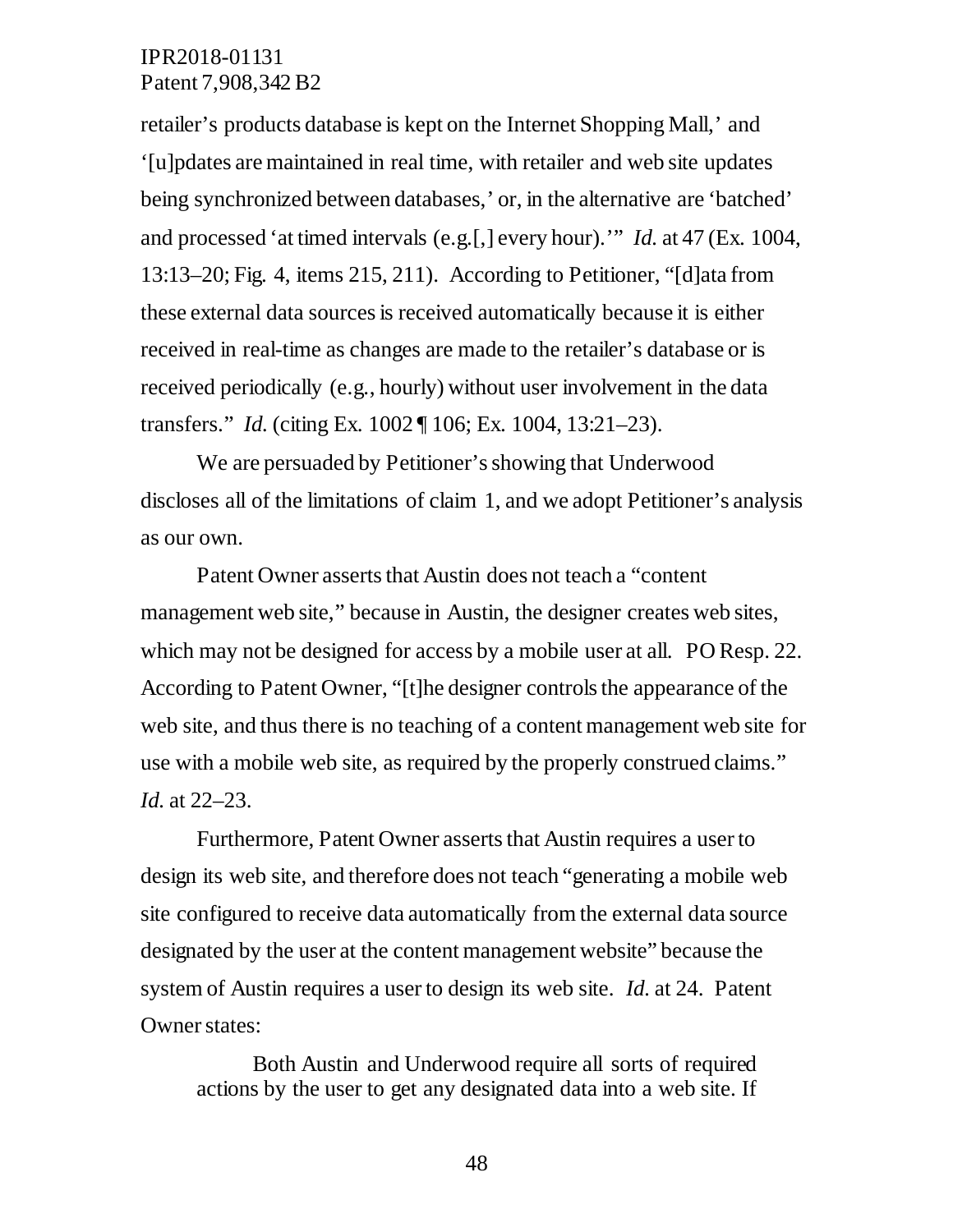$\overline{a}$ 

the web site is to be mobile, it is up to the user to design the web site accordingly. This is in stark contrast to the claims of the '342 patent, which require that the process be 'automatic.'

*Id.* Patent Owner elaborates that "Petitioner admits that mobile web sites are not generated 'automatically' in either the Underwood or Austin disclosures." Sur-Reply 8. Patent Owner contends that, unlike the system of Austin, the '342 patent describes "an automatically generated mobile website, which requires no design on the part of the user in accordance with the ordinary meaning of the term." *Id.* at 7.

We disagree with Patent Owner's arguments for the following reasons. Contrary to Patent Owner's argument that in Austin "the designer creates web sites, which may not be designed for access by a mobile user at all" (PO Resp. 22), Austin discloses that shoppers may connect to the Internet Shopping Mall System site using "wireless protocols such as WAP." Ex. 1004, 11:21–23. Dr. Crovella explains that "[a person of ordinary skill in the art] would have understood that WAP was a standardized protocol for accessing Internet content such as webpages from a mobile phone." Ex. 1002 ¶ 96. Dr. Crovella supports this testimony by referring to Chen, <sup>10</sup> an essay describing WAP. *Id.* (citing Ex. 1018).According to Dr. Crovella, "Chen explains that 'WAP' refers to the 'Wireless Access Protocol,' and indicates that it is a 'major breakthrough that achieves universal Internetbased information access on wireless devices,' and 'make[s] it possible for developers to write once for all networks worldwide.'" *Id.* (citing Ex. 1018, 1). Dr. Crovella continues "WAP is aimed 'to bring advanced services and

<sup>&</sup>lt;sup>10</sup> Chen, et al., "WAP (Wireless Application Protocol) (Nov. 20, 1998) *available at* http://www.tml.tkk.fi/Studies/Tik-110.300/1998/Essays/wap.html (last visited May 13, 2018)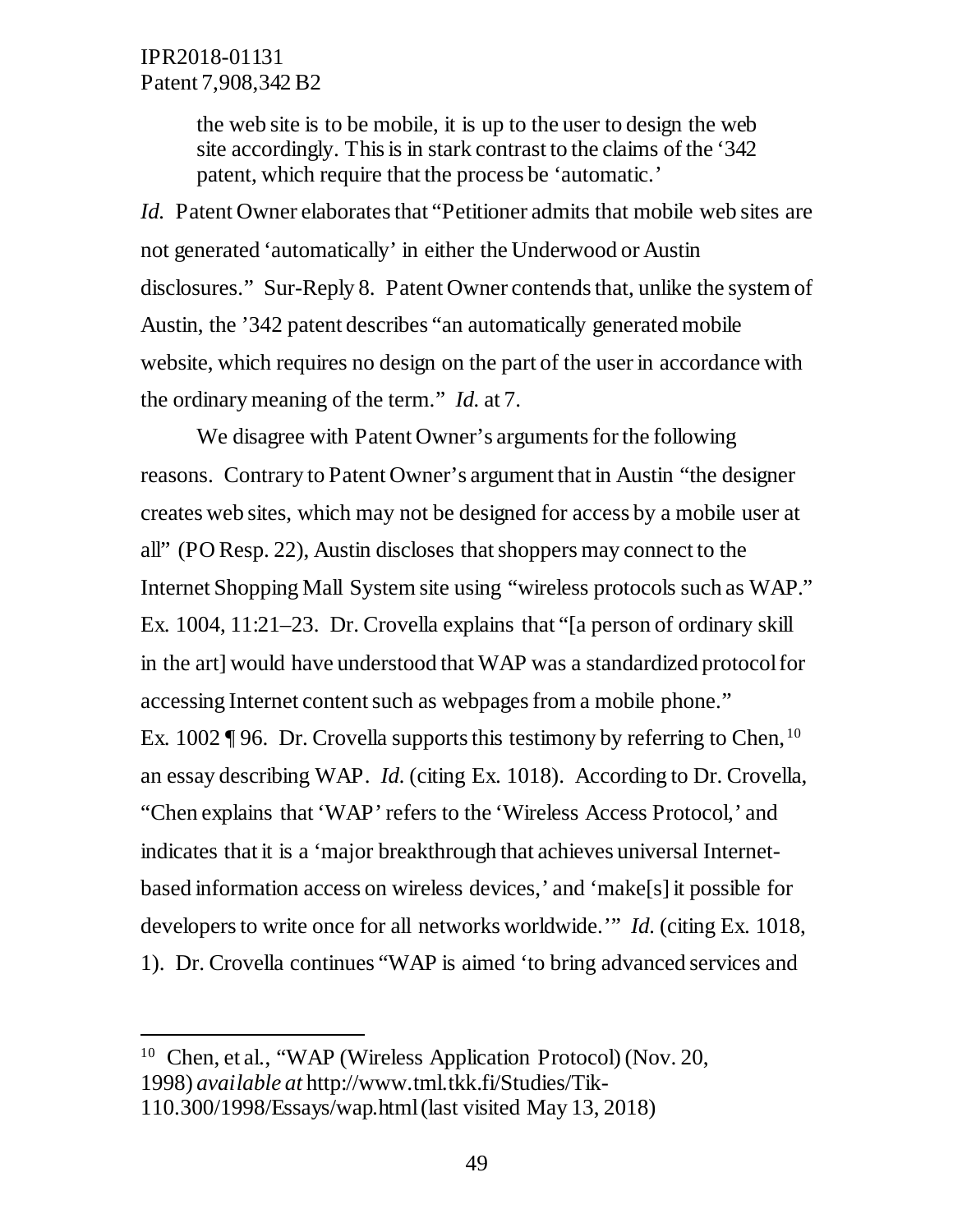$\overline{a}$ 

Internet content to digital cellular phones and terminals.'" *Id.* (citing Ex. 1018, Abst, 1.1). "WAP extends 'the Web to handheld wireless devices' and allows wireless devices 'with a small display [to] render Web pages that are loaded with text.'" *Id.* Dr. Crovella further testifies that "WAP supports mobile devices such as smart phones, palmtops, and laptops." *Id.* (citing Ex. 1018, 2). Dr. Crovella further directs our attention to Lee,  $^{11}$  a published patent application, which states:

The Wireless Application Protocol (WAP) is being developed as an application environment and set of communication protocols for enabling wireless mobile devices to access the Internet and telephony services. WAP is being specified and developed by WAP Forum Ltd. (http://www.wapforum.org/), which is a consortium of Internet and telecom companies.

*Id.* (citing Ex. 1019 | 12). Thus, Dr. Crovella concludes, "a person of ordinary skill in the art] would have understood that by disclosing WAP, Austin was disclosing a mobile website." *Id.*

Having reviewed the testimony of Dr. Crovella and the cited portions of Chen and Lee, we agree with Petitioner that an ordinarily skilled artisan would have understood Austin's disclosure of generating web sites to which users connect via WAP as meeting the claimed generating mobile web sites, and therefore, we disagree with Patent Owner's argument that in Austin "the designer creates web sites, which may not be designed for access by a mobile user at all." PO Resp. 22.

We also disagree with Patent Owner's argument regarding the claimed "generating a mobile web site configured to receive data

<sup>11</sup> U.S. Patent Application Publication No. 2002/0101848; Aug. 1, 2002 (Ex. 1019) ("Lee").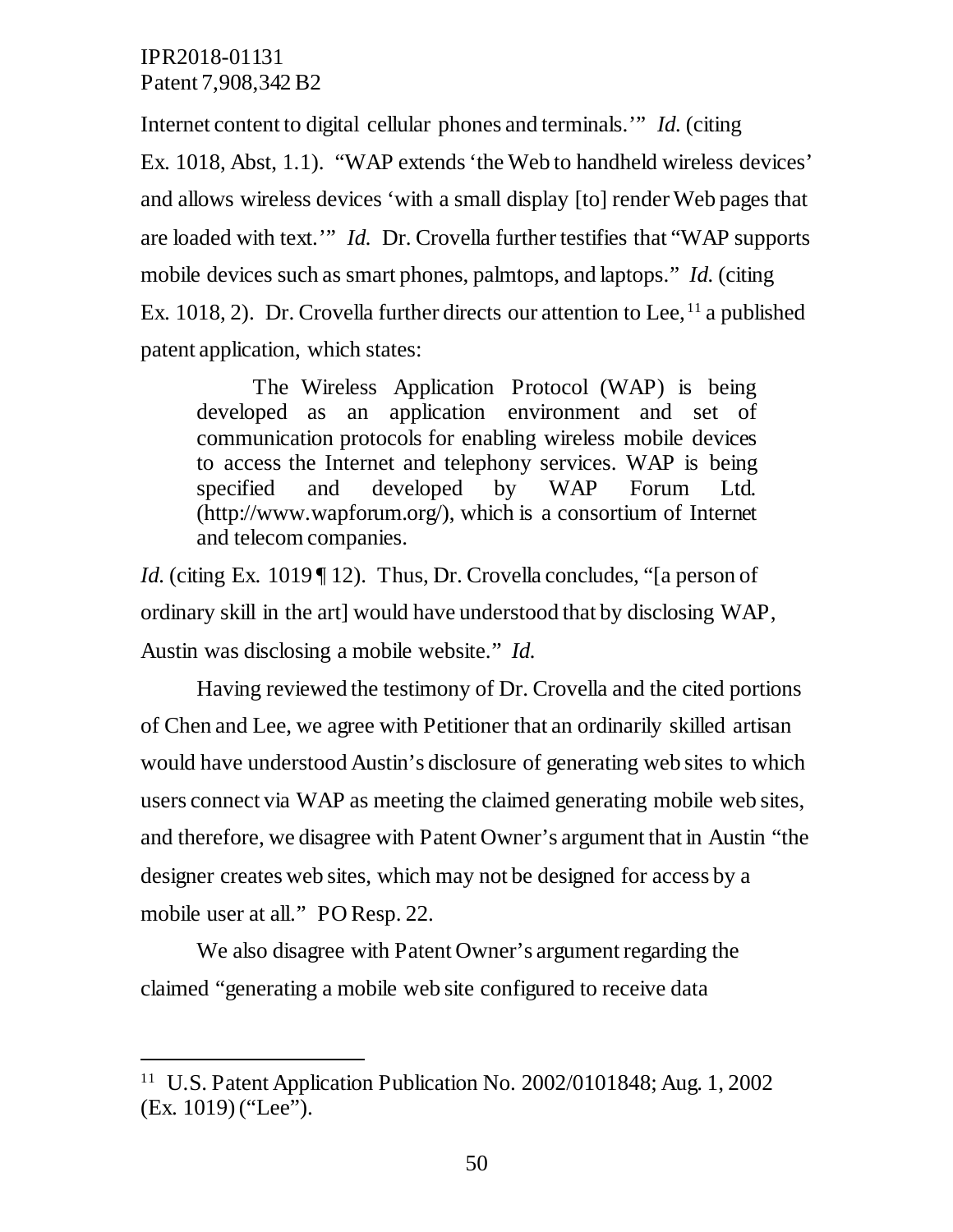automatically from the external data source" because it is not commensurate with the scope of the claim. Patent Owner repeatedly asserts that the claimed mobile web site must be generated automatically. *See, e.g.,* PO Resp. 24; Sur-Reply 7–8. Claim 1, however, does not recite generating a mobile web site automatically. Rather, claim 1 recites simply, "generating a mobile web site." Ex. 1001, 18:35. The only use of the term "automatically" in claim 1 describes how the mobile web site receives data. *Id.* at 18:39–40. Thus, Patent Owner's argument is not supported by the claim language. *See In re Self*, 671 F.2d at 1348.

For the reasons discussed above, based on the complete trial record before us, we find Petitioner has shown by a preponderance of the evidence that Austin renders obvious claim 1.

#### *2. Claim 4, 5, 9–11*

Claim 4 recites, in relevant part, "the data source comprises a database source." Ex. 1001, 18:48–49. Petitioner and Dr. Crovella demonstrate where this subject matter is disclosed in Austin. Pet. 48. Having reviewed the disclosure of Austin upon which Petitioner and Dr. Crovella rely, we agree with Petitioner that Austin discloses a data source comprising a database source. More specifically, we agree with Petitioner that the retailer stock integration of Austin allows legacy stock control databases to be synchronized between databases controlled by the retailer and those in Austin's ISMS (Internet Shopping Mall System). Pet. 48 (citing Ex 1004, 11:28-33, 13:13–23, 14:19–23).

Claim 5 recites, in relevant part, "the data source comprises a file source." Ex. 1001, 18:50–51. Petitioner and Dr. Crovella demonstrate where this subject matter is disclosed in Austin. Pet. 48–49. Having reviewed the disclosure of Austin upon which Petitioner and Dr. Crovella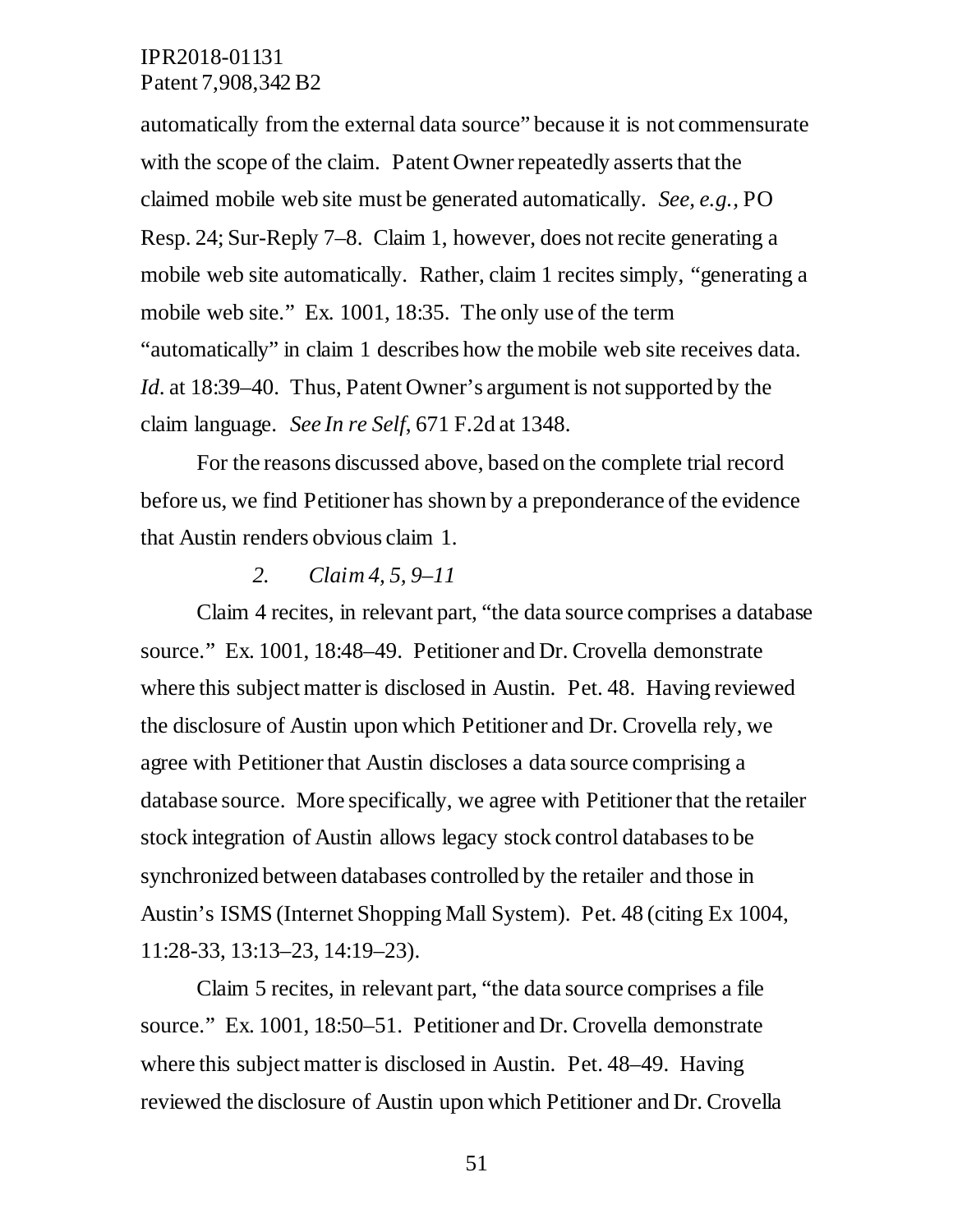rely, we agree with Petitioner that Austin discloses a data source comprising a file source. More specifically, we agree with Petitioner that Austin's page server retrieves retailer product catalog data held in the retailer's mall site stock database, which is updated from the retailer's non-mall stock database on a regular basis. *Id.* (citing Ex 1004, 14:19–21). As Petitioner and Dr. Crovella assert, since product catalog information including image files are stored in the mall site stock database which is updated from the non-mall stock database, the non-mall stock database includes image files too. *Id.*  at 49 (citing Ex. 1002 ¶ 134). Thus, Austin teaches the data source comprising a file source.

Claim 9 recites, in relevant part, "the content management web site permits the user to upload at least one information item," and "the mobile web site includes said at least one uploaded information item." Ex. 1001, 18:58–61. Petitioner and Dr. Crovella demonstrate where this subject matter is disclosed in Austin. Pet. 49–50. Petitioner and Dr. Crovella point out that "Austin explains that to provide for the introduction of content on the Internet Shopping Mall site, the CMS allows uploading of richer content objects (Flash files, images, sounds, QuickTime movies, etc)." Pet. 49 (citing Ex. 1004, 24:24–25:2; Ex. 1002, ¶ 141). Petitioner and Dr. Crovella assert that Austin's retailer pages can be populated with additional content from a content database which is part of the mobile web site that is fetched by the page builder when serving pages calling for those items of information. Pet. 50 (citing Ex. 1004, 24:30–34; Ex. 1002 ¶ 141). Having reviewed the disclosure of Austin upon which Petitioner and Dr. Crovella rely, we agree with Petitioner that Austin teaches this subject matter of claim 9.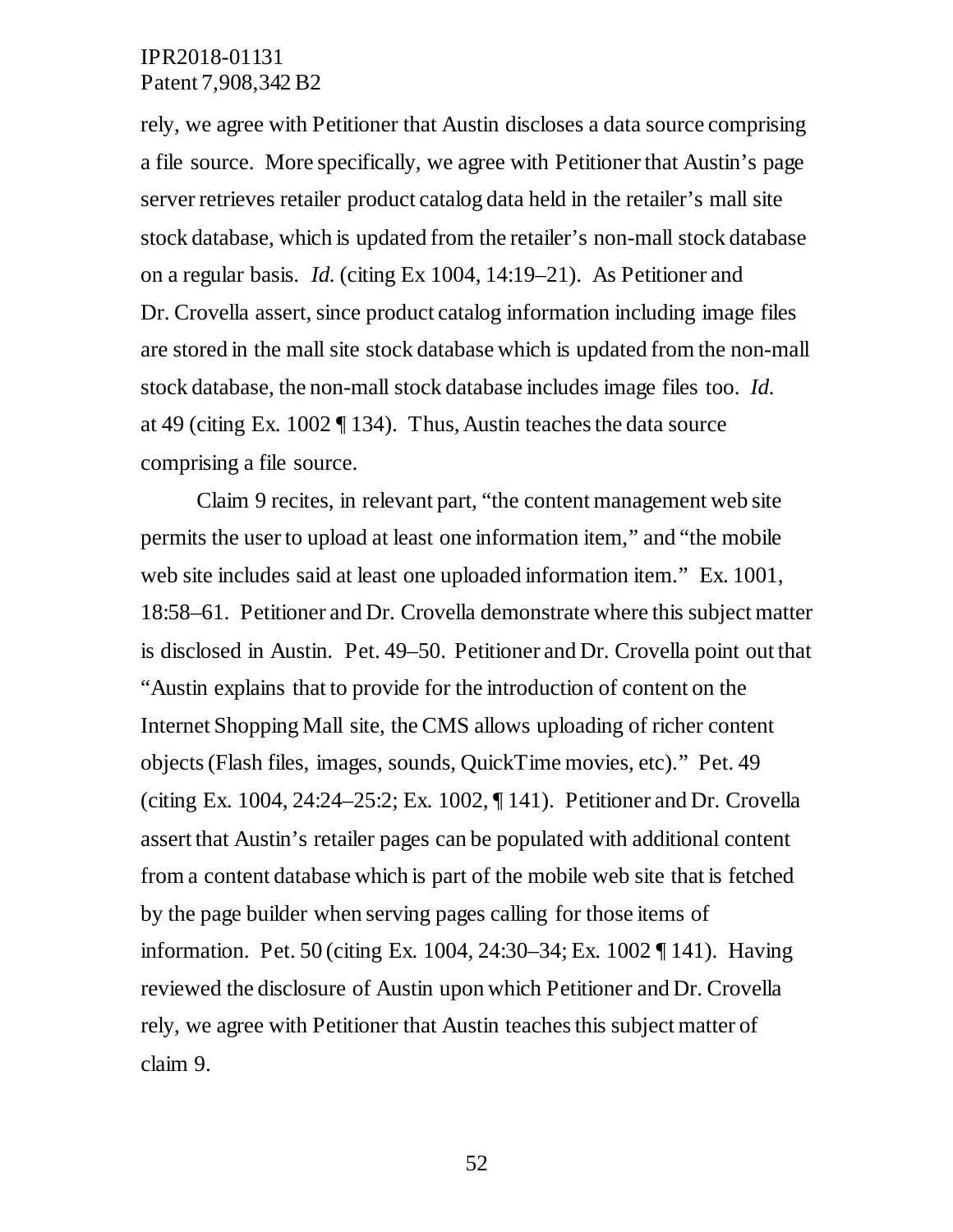Claim 10 recites, in relevant part, "the content management web site permits the user to select one or more information items from a listing of a plurality of information items," and "the mobile web site includes said one or more selected information items but does not include other information items in the listing that were not selected by the user." Ex. 1001, 18:62–67. Petitioner and Dr. Crovella demonstrate where this subject matter is disclosed in Austin. Pet. 50–53. Specifically, Petitioner notes that Austin teaches a collection of DDS (Dynamic Data Stub) placeholders and a DDS toolbox available for the designer to quickly select and place the appropriate DDS placeholder prompting the designer for the DDS data source and presentation requirements. Pet. 50 (citing Ex. 1004, 23:29–32). Petitioner and Dr. Crovella assert that Austin's disclosure of a collection of DDS placeholders provides a listing of a plurality of information items. *Id.* (citing Ex. 1002 ¶ 147). Petitioner and Dr. Crovella further assert that "a POSA would have understood that the non-selected DDS placeholders will not become a part of the mobile website, while selected DDS placeholders will be included in the mobile website to signal that dynamic content is inserted from a database into the location of the selected placeholder(s)." *Id.* at 51 (citing Ex. 1004, 23:16–21; Ex. 1002 ¶ 148). Having reviewed the disclosure of Austin upon which Petitioner and Dr. Crovella rely, we agree with Petitioner that Austin teaches this subject matter of claim 10.

Claim 11 recites, in relevant part, "the content management web site permits the user to enter a message," and "the mobile web site includes the entered message." Ex. 1001, 19:1–3. Petitioner and Dr. Crovella demonstrate that this subject matter is disclosed in Austin. Pet. 53–54. Specifically, Petitioner points to examples of messages disclosed by Austin including "respond[ing] to customer enquiries" and "up to date stock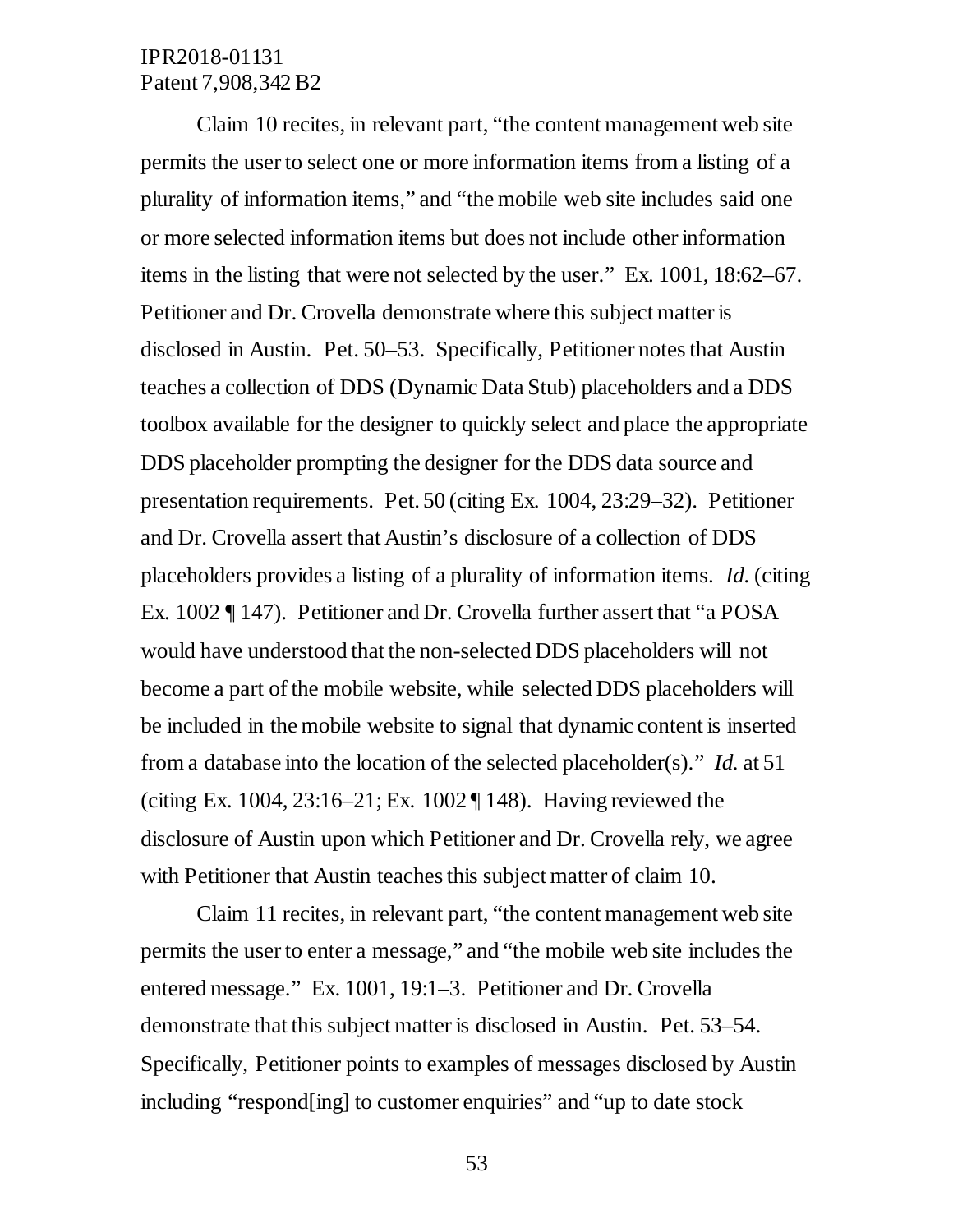information, including stock availability and expected shipping times," which "must come from the retailer and must be updated as frequently as the data requires." *Id.* at 54 (citing Ex. 1004, 11:1–3, 26:3–7; Ex. 1002 ¶ 157). Petitioner and Dr. Crovella assert that "[b]ecause these messages are intended for shoppers and appear on the shopper-facing webpages that are part of the mobile website, the messages are included in the mobile website." *Id.* (citing Ex. 1002 | 157). Having reviewed the evidence cited by Petitioner and Dr. Crovella, we agree with Petitioner that Austin discloses the limitations of claim 11.

Patent Owner asserts that, as to dependent claims 5 and 9–11, "Petitioner simply cites a number of features in the art that are recited as potential 'external data sources' that can be designated by the user for automatic inclusion in a mobile web site." PO Resp. 25–26. Patent Owner goes on to assert that "there is nothing in Underwood, Tsakiris, Austin or Chang references that has anything to do with content management or mobile web site generation," and that therefore there is nothing that would render obvious automatically making such sources part of a mobile web site. *Id.* at 26 (citing Ex. 2016, 57:5–59:13).

As addressed above in the context of independent claim 1, we disagree with Patent Owner that Austin fails to teach or suggest the claimed content management web site or generating a mobile web site. *See supra*  Section V.G.1. Accordingly, based on the complete trial record before us, we find Petitioner has shown by a preponderance of the evidence Austin renders obvious claims 4, 5, and 9–11.

#### *3. Claim 16*

Claim 16 recites, "[a] non-transitory computer-readable storage medium having embodied therein executable code of one or more software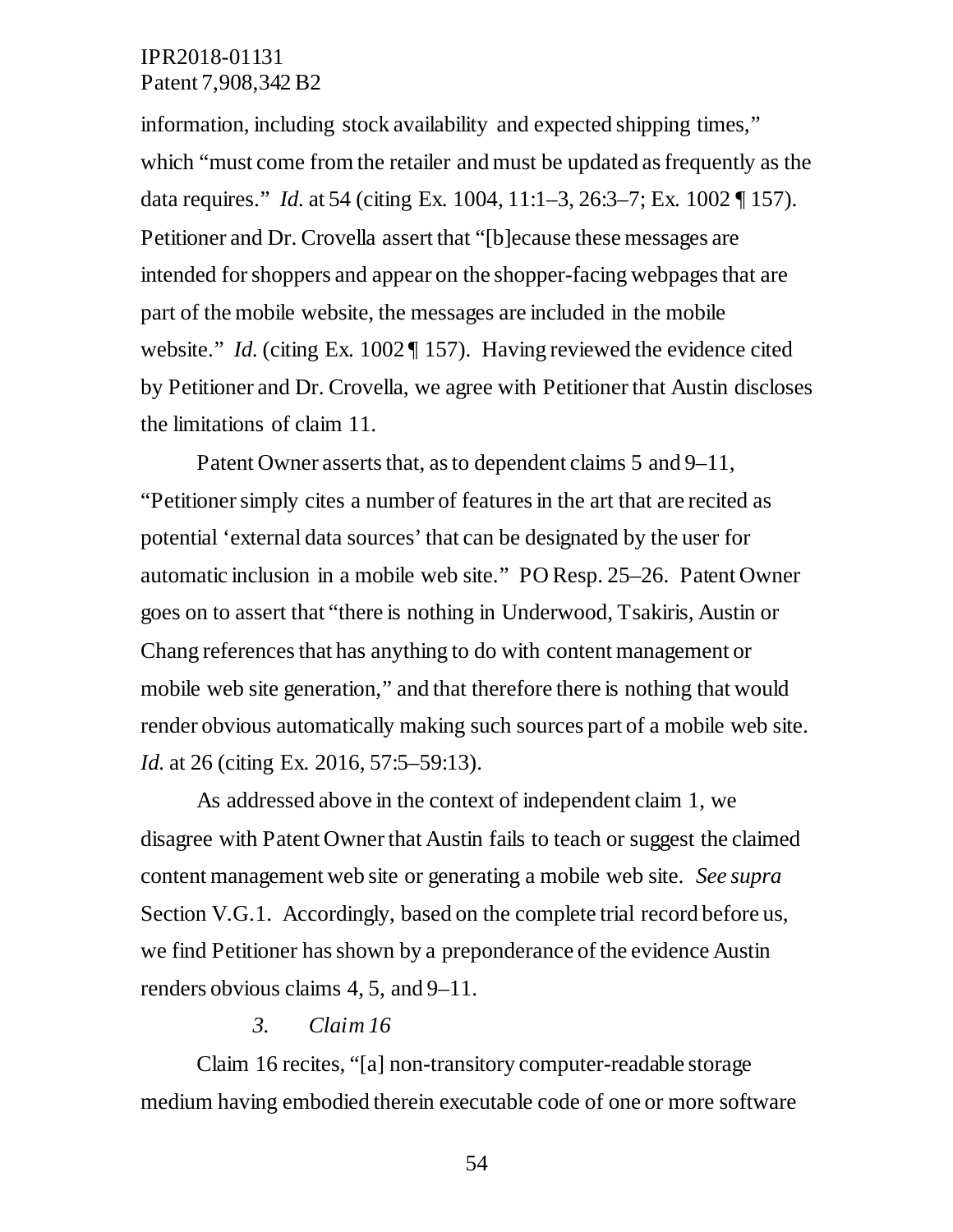programs for use in managing information content in a network-based communication system, wherein said executable program code when executed by a processing element of the communication system implements the steps of the method of claim 1." Ex. 1001, 19:15–21. Petitioner and Dr. Crovella demonstrate where this subject matter is taught or suggested in Austin. Pet. 54–55. Specifically, Petitioner notes that "Austin teaches that the methods of claim 1—i.e., the steps of 'providing' and 'generating'—are performed by the ISMS (14), which is executed on application server 14," and that "Austin's ISMS is implemented on a server." *Id.* at 55 (citing Ex. 1004, 9:17–23, 11:24–27, Figs. 1, 4). Furthermore, Petitioner and Dr. Crovella assert that "[a] POSA would have found the use of a server with memory to store and a processor execute software code stored in memory thus performing the ISMS functionality not only taught and rendered obvious by Austin, but would also have understood it to be the standard way to implement Austin's ISMS." *Id*. (citing Ex. 1002 ¶ 163).

Patent Owner does not advance any arguments on claim 16 beyond those addressed above in the context of claims 1, 4, 5, and 9–11. *See* PO Resp. 25–26; *see also supra* Section V.G.1–2.

Having reviewed the disclosure of Austin upon which Petitioner and Dr. Crovella rely, we agree with Petitioner that Austin meets the limitations of claim 16. Accordingly, based on the complete trial record before us, we find Petitioner has shown by a preponderance of the evidence that Austin renders obvious claim 16.

#### *4. Claims 17 and 20*

Petitioner's analysis, as supported by the Crovella Declaration, demonstrates where Austin teaches or suggests each element of independent claims 17 and 20. Pet. 56–62. Patent Owner does not dispute Petitioner's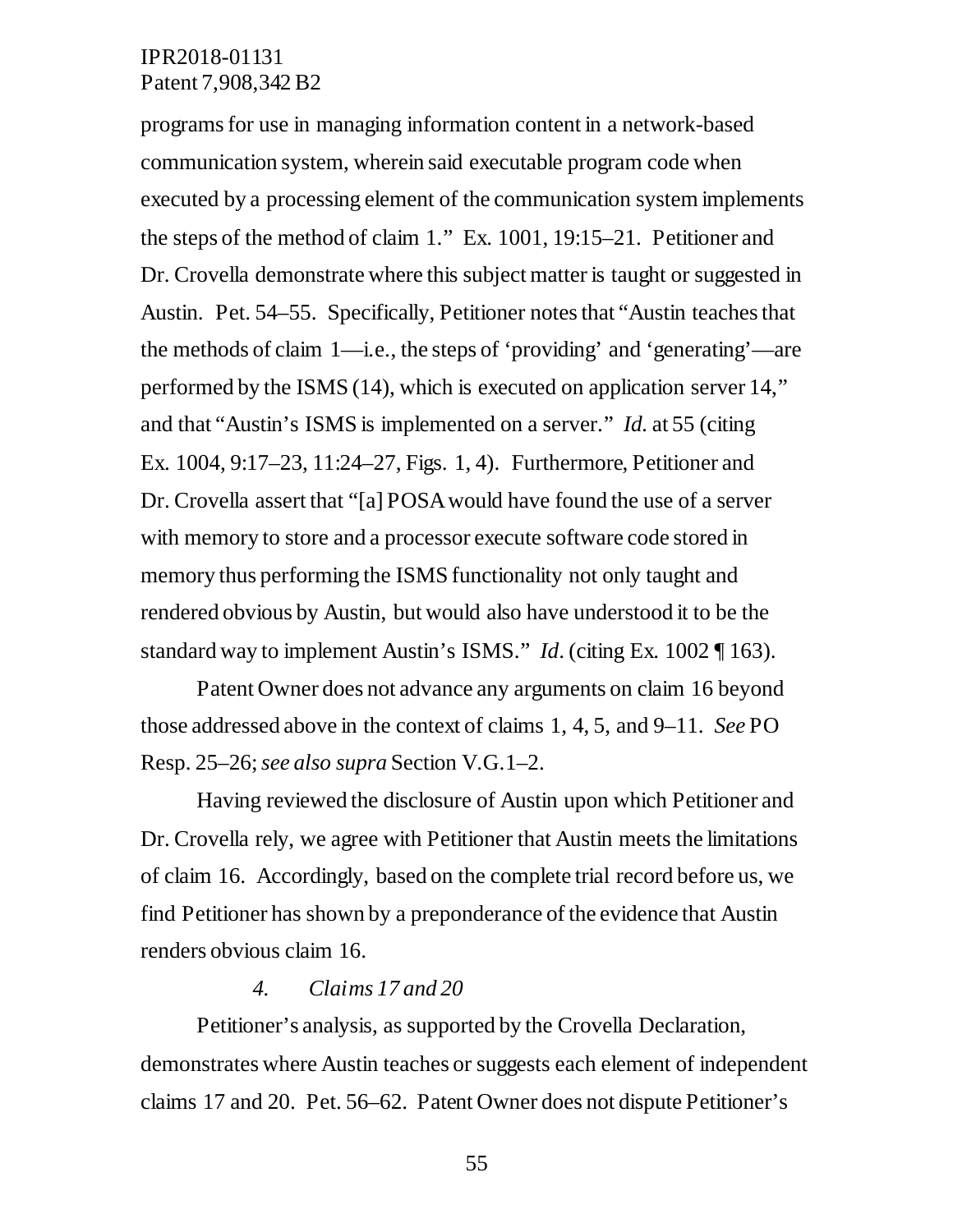analysis of claims 17 and 20 separately from the arguments raised with respect to claim 1. *See* PO Resp. 22–25.

Claim 17 recites, in relevant part, "a processing element comprising a processor coupled to a memory" to perform steps similar or identical to those recited in claim 1. Ex. 1001, 19:25–26. Claim 20 recites, in relevant part, "a plurality of servers configured to communicate over a network," in addition to subject matter similar to that of claim 1. Ex. 1001, 20:14–15. Having reviewed the evidence cited by Petitioner and Dr. Crovella, we agree with Petitioner that Austin teaches or suggests the limitations of independent claims 17 and 20. Petitioner correctly asserts that a skilled artisan would have understood that Austin's "ISMS server is a 'processing element' and includes both software and a processor to execute that software for performing the ISMS functions" and notes that Austin discloses servers such as a "Transaction and Fulfilment Server," a "Retailer Enablement Sever," and an "Internet Shopping Server (ISMS)." Pet. 60. Petitioner notes that "ISMS comprises 'a web server 13 connected to a Java based application server 14.'" *Id.* at 61 (citing Ex. 1004, 9:9–13, 9:17–21, 10:8–11:14, 14:3– 30, Figs. 1 & 4.

For the reasons discussed above, based on the complete trial record before us, we find Petitioner has shown by a preponderance of the evidence that Austin renders obvious claims 17 and 20.

#### *5. Claim 18*

Claim 18 recites, in relevant part, "the processing element comprises at least one server." Ex. 1001, 20:9–10. Petitioner demonstrates where this subject matter is disclosed in Austin in its discussion of claim 17. Pet. 59; *see supra* Section V.G.4. Having reviewed the disclosure of Austin upon which Petitioner relies, we agree with Petitioner that Austin teaches this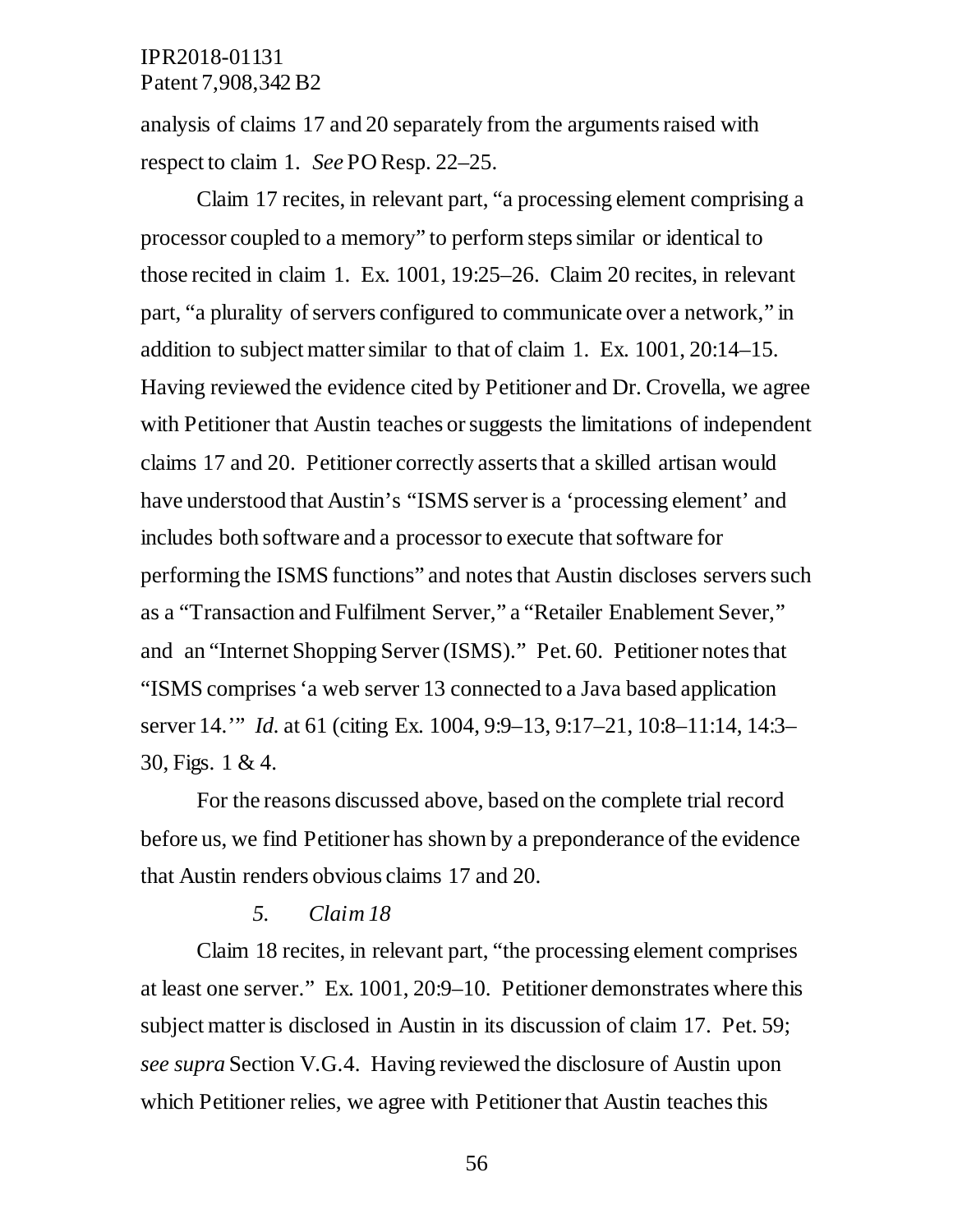subject matter of claim 18. For the reasons discussed above, based on the complete trial record before us, we find Petitioner has shown by a preponderance of the evidence that Austin renders obvious claim 18.

## *H. Asserted Obviousness of Claims 1, 4–5, 9–11, 16–18, and 20 by Austin in combination with Chang*

We have considered Petitioner's arguments and evidence in support of this ground; however, because we determine above that the claims challenged under this ground are rendered obvious by Austin alone, we decline to reach whether the claims are also rendered obvious by Austin in combination with Chang. *See supra* Section V.G.

## *I. Asserted Obviousness of Claim 19 by Austin Alone or with Chang and in Further View of Tsakiris*

Claim 19 recites, in relevant part, "the server is accessible over the Internet via a network interface." Ex. 1001, 20:11–12. Petitioner asserts dependent claim 19 would have been obvious in light of Austin alone or in combination with Chang and further in view of Tsakiris. Pet. 62–63. Specifically, Petitioner asserts that "Austin's ISMS is implemented on an 'application server' and the ISMS is also called a web server." *Id.* at 62 (citing Ex. 1004, 9:17–25, 11:24–27, 15:24). Relying on its declarant, Dr. Crovella, Petitioner asserts that "[t]his reference to servers conveys to a POSA a hardware 'network interface.'" *Id.* (citing Ex. 1002 ¶ 203; Ex. 1004, Fig. 5).

In light of Austin's description that it describes a "method of building a web site for an internet shopping mall" in addition to the teachings of Austin cited by Petitioner, we agree with Petitioner and Dr. Crovella that Austin's references to an application server and web server on which ISMS is implemented would convey to an ordinarily skilled artisan the claimed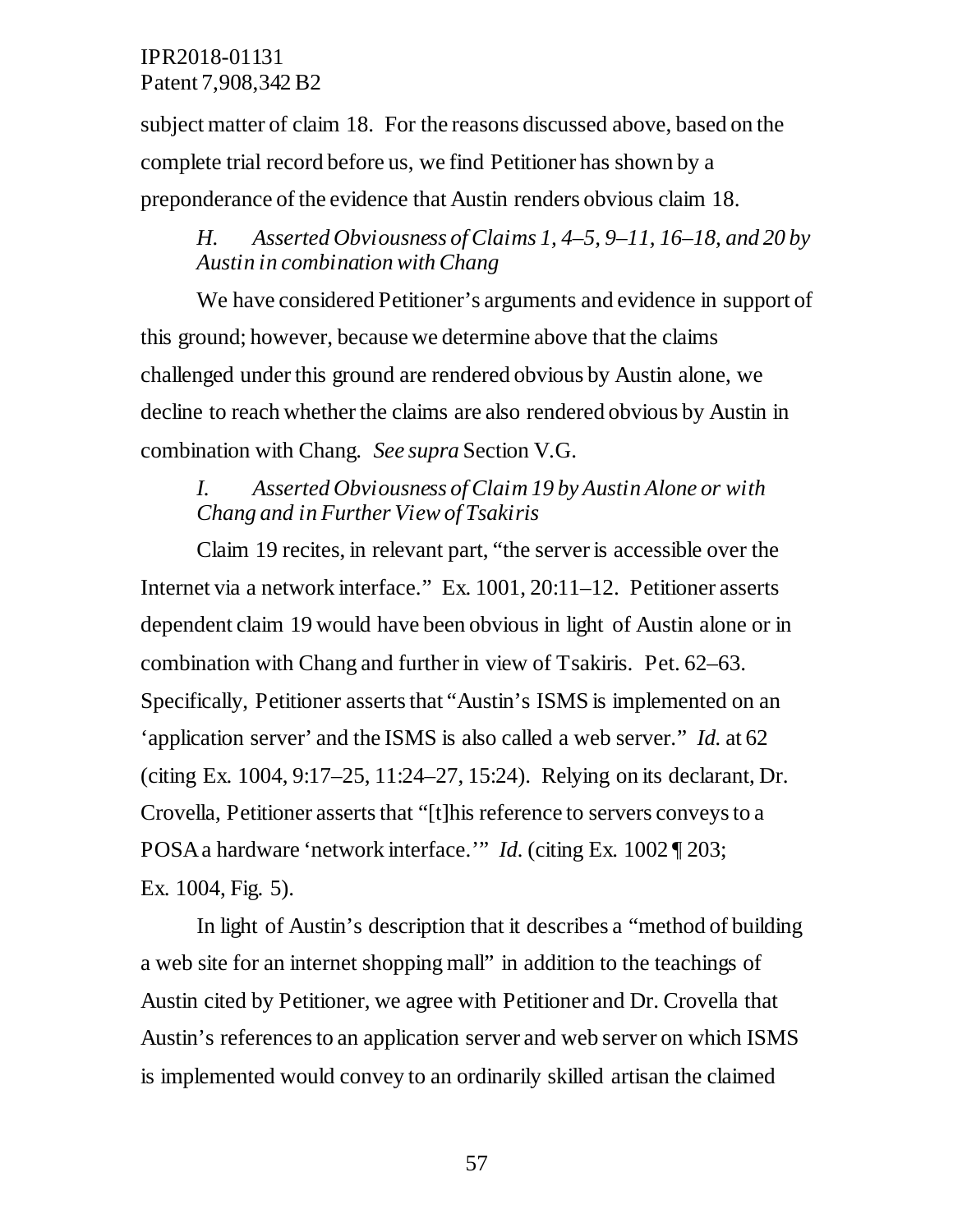"network interface." This finding is further supported by Tsakiris' teaching "that the computer of a web server comprises 'a network interface 708 that enables communication over a connection 718 between the network and the computer.'" *Id.* at 63 (citing Ex. 1016 ¶ 66).

For the reasons discussed above, based on the complete trial record before us, we find Petitioner has shown by a preponderance of the evidence that Austin alone or in view of Tsakiris renders obvious claim 19. *See supra* Sections V.G.4, 5 (discussing claims 17 and 18, from which claim 19 depends). Further, we have considered Petitioner's arguments and evidence in support of its ground asserting Austin in combination with Chang; however, because we determine that the claim 19 is rendered obvious by Austin alone or in view of Tsakiris, we decline to reach whether claim 19 is also rendered obvious by Austin in combination with Chang.

#### VI. MOTION TO EXCLUDE

Patent Owner moves to exclude the First Chuang Declaration. Paper 29 ("Motion" or "Mtn."). Petitioner opposes the Motion. Paper 34 ("Opposition" or "Opp."). Patent Owner has filed a Reply in support of its Motion. Paper 35 ("Reply ISO"). Patent Owner seeks to exclude the First Chuang Declaration on the basis that it violates Federal Rules of Evidence 1002, 901, and 802. We address each Rule in turn below.

#### *A. Best Evidence Rule*

Federal Rule of Evidence 1002, sometimes referred to as the Best Evidence Rule, states, "[a]n original writing, recording, or photograph is required in order to prove its content unless these rules or a federal statute provides otherwise." F.R.E. 1002. Patent Owner contends that the First Chuang Declaration "should be excluded as it relies on materials not produced or filed." Mtn. 3 (objecting to testimony in the First Chuang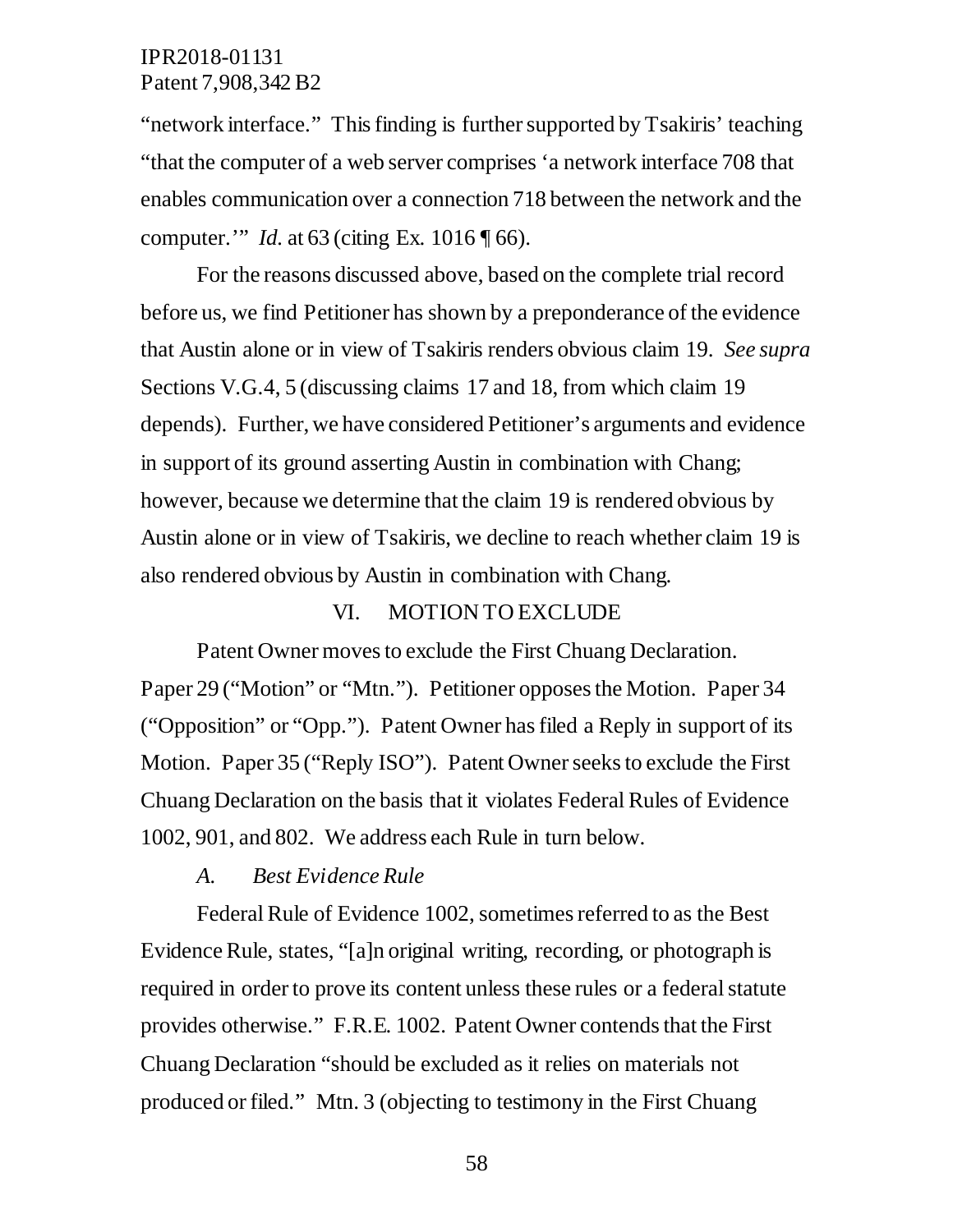Declaration made "[w]ithout providing the underlying documents, including copies of the membership agreements or contracts with the barred members, or the documents uncovered during the reasonable search, and any documents relied upon to state that Petitioner 'has received no consideration'"); *see also* Reply ISO 3 ("If Petitioner were not seeking to prove the content of the documents, they would not be part of the testimony."). Regarding Mr. Chuang's testimony about Petitioner's search for documents, Patent Owner asserts that, "apart from belated attorney argument that such searches were 'reasonable[,]' there is nothing in the affidavit about the searches or why they should be considered reasonable." Reply ISO 4.

Petitioner counters that "Mr. Chuang is not testifying as to the contents of a writing. Instead, Mr. Chuang's testimony establishes that there are no documents and as such '[a]n original writing' cannot possibly be required and Fed. R. Evid. 1002 is inapplicable." Opp. 3. Petitioner continues, even if Mr. Chuang's statement could be interpreted as one characterizing the contents of writings, Fed. R. Evid. 1002 is inapplicable" because "testimony about what writings *do not say* do not violate the best evidence rule." *Id.* (citing *United States v. Diaz-Lopez*, 625 F.3d 1198, 1200-1201 (9th Cir. 2010) ("We must decide if testimony that a search of a computer database revealed no record of a matter violates the best evidence rule when it is offered without the production of an 'original' printout showing the search results. We hold that it does not.").

We disagree with Patent Owner's arguments in light of the history of discovery in this proceeding. During trial, the parties heavily negotiated the scope of document requests to Petitioner and testimony from a fact witness for Petitioner. Papers 13–15 (addressing the parties' disputes regarding the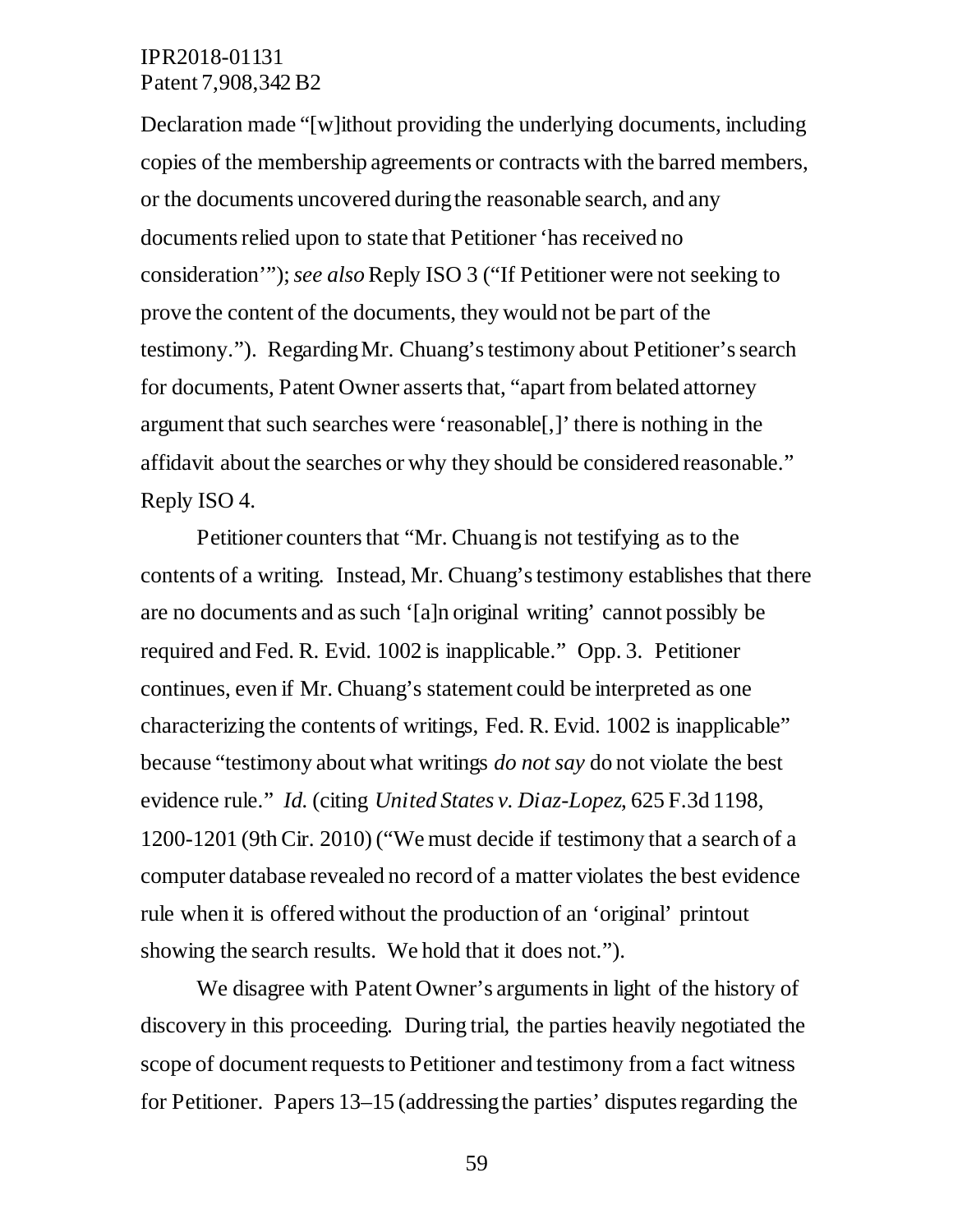scope of discovery requests, declarations, and a related briefing schedule). This discovery resulted in the First and Second Chuang Declarations, the scope of which Patent Owner agreed to during conferences with Petitioner and via subsequent email communication. *Id.*; *see also* Ex. 2002. Further, we observe that Patent Owner chose not seek our leave to compel the production of documents discussed in the First Chuang Declaration, such as the membership agreement between Google and Petitioner, or by deposing Mr. Chuang pursuant to 37 C.F.R.  $\S$  42.51(b)(1)(ii) on his statements regarding the scope and contents of Petitioner's search for documents. Because Patent Owner negotiated the scope of the declaration it chose to accept in lieu of document production, we decline to exclude now that declaration on the basis of the Best Evidence Rule.

#### *B. Authenticity*

Federal Rule of Evidence 901 addresses authenticating or identifying evidence and provides that, "[t]o satisfy the requirement of authenticating or identifying an item of evidence, the proponent must produce evidence sufficient to support a finding that the item is what the proponent claims it is." F.R.E. 901(a). Patent Owner "moves to exclude Exhibit 1033 in violation of Federal Rule of Evidence 901" because "Petitioner has not filed or produced these documents [described in the First Chuang Declaration] and therefore has not filed or produced 'evidence to support a finding that the item is what the proponent claims it is.'" Mtn. 4 (citing F.R.E. 901).

Patent Owner's argument fails because it is misdirected. Patent Owner seeks to exclude the First Chuang Declaration, but fails to address how the declaration is allegedly inauthentic. Rather, Patent Owner's arguments address the authenticity of the documents described by the First Chuang Declaration, not the declaration itself. *See, e.g., id.* ("Indeed, if one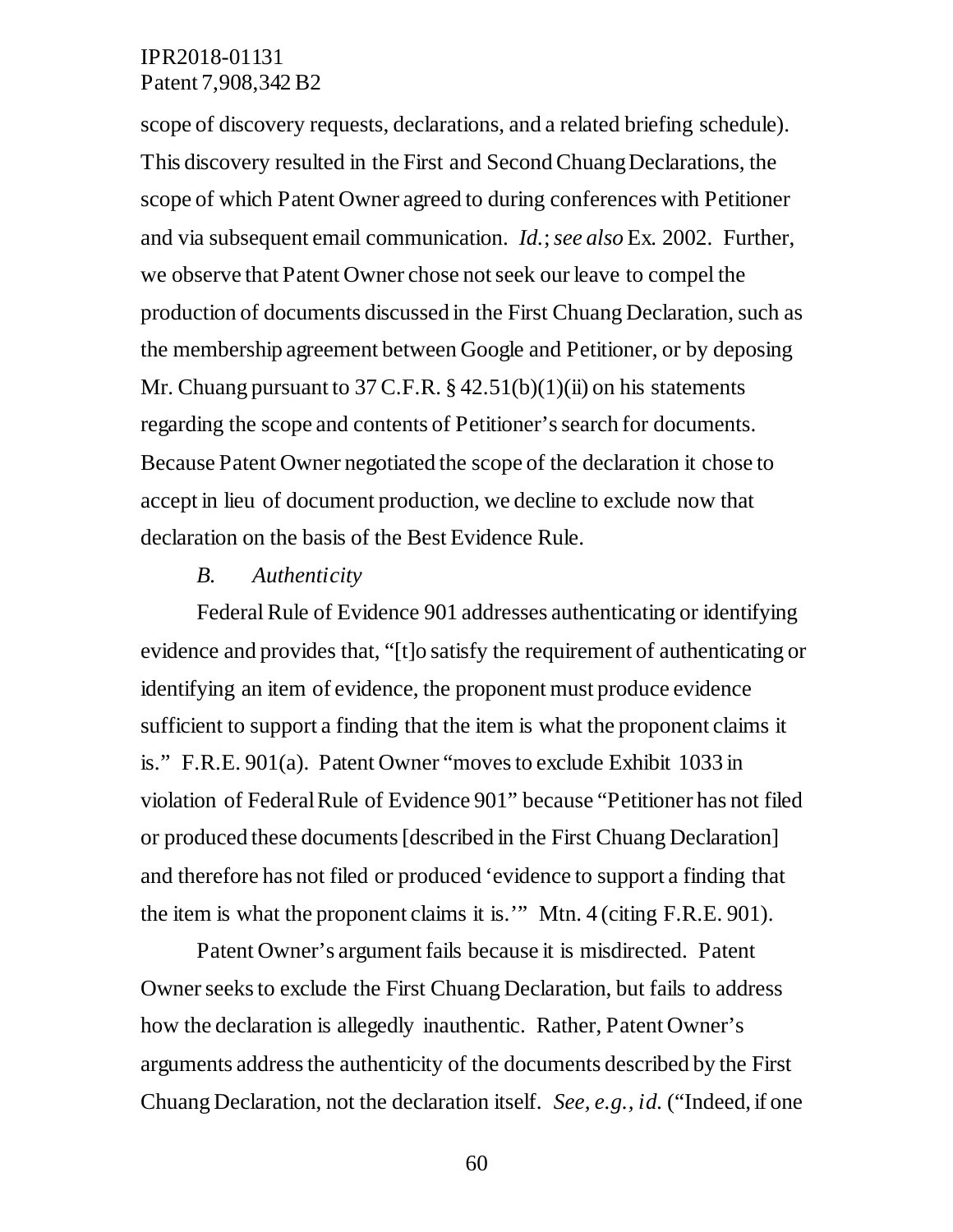could simply admit testimony about documents in lieu of the documents themselves, one could authenticate just about anything one wanted the documents to say at trial."). Because Patent Owner does not address how the First Chuang Declaration allegedly might be inauthentic, i.e. not be the sworn testimony of Mr. Chuang as Petitioner asserts, we are not persuaded by Patent Owner's argument and decline to exclude the First Chuang Declaration on this basis.

#### *C. Inadmissible Hearsay*

Federal Rule of Evidence 802 is the rule against hearsay. F.R.E. 802. Patent Owner "objects to Exhibit 1033 in violation of Federal Rule of Evidence 802 as inadmissible hearsay." Mtn 5. According to Patent Owner,

Petitioner relies on Exhibit 1033 to introduce hearsay evidence, in paragraphs  $2 - 7$  of its Reply, of: (1) contents of the documents uncovered in the reasonable search (see Ex. 1033 ¶13); (2) the information contained in the membership agreements (see Ex. 1033 ¶ 8; and (3) a lack of funds or consideration provided to Petitioner (see Ex. 1033 ¶14, 15).

*Id.* Patent Owner summarily asserts, "[w]hile there are exceptions to the socalled hearsay rule, none of them apply here." Reply ISO 5.

Petitioner contends that "Patent Owner makes no effort to show that any of the statements that it seeks to have excluded under Fed. R. Evid. 802 meet the definition of hearsay under Fed. R. Evid. 801." Opp. 10. Petitioner further states that "[s]ince Mr. Chuang's statements are made while testifying in this proceeding they are not hearsay." *Id.* at 10–11 (citing 37 C.F.R. §§ 42.2, 42.53(a)).

We agree with Petitioner. Hearsay is defined in Federal Rule of Evidence 801, in relevant part, as a statement that "the declarant does not make while testifying at the current trial or hearing." F.R.E.  $801(c)(1)$ .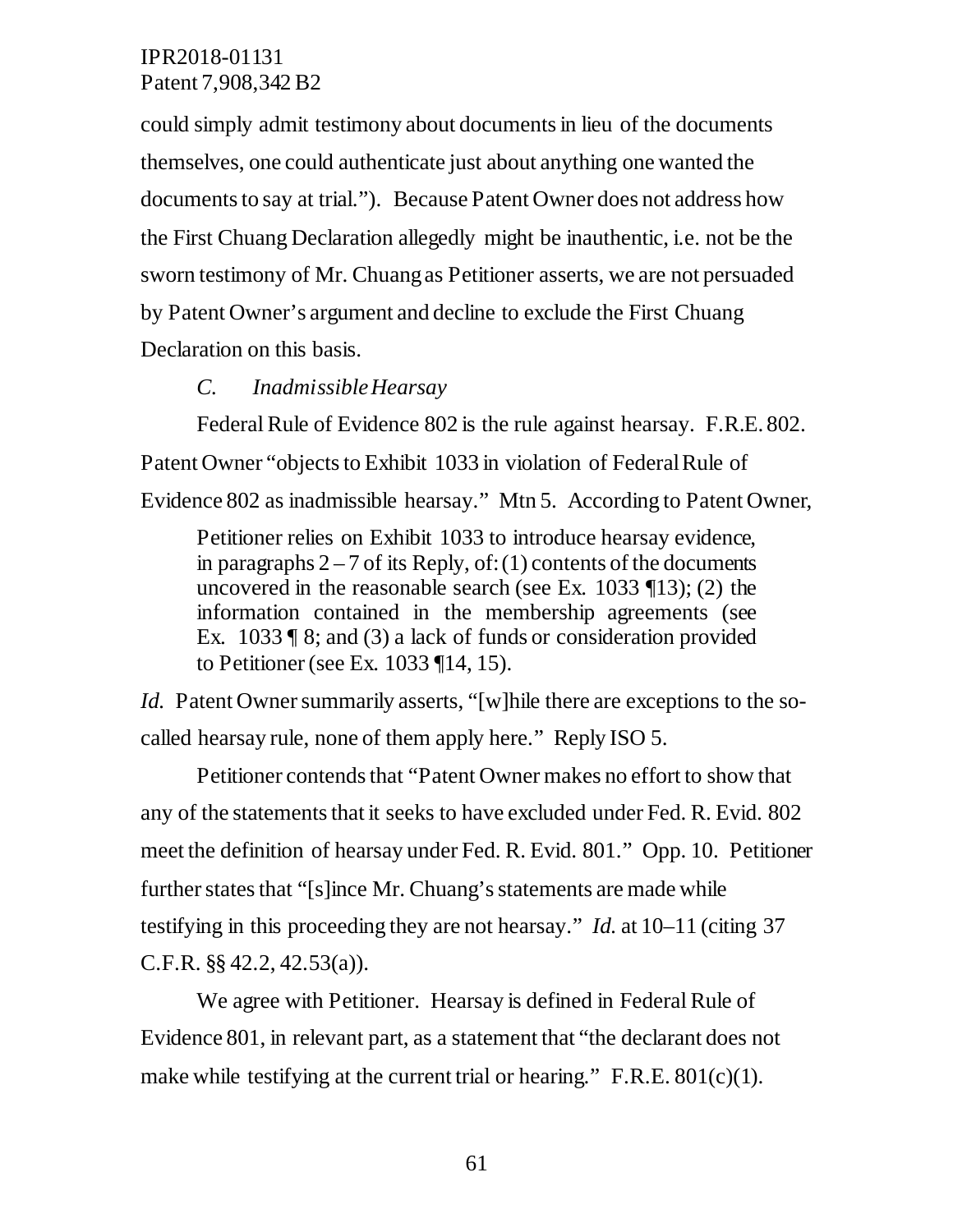Mr. Chuang's testimony in the First Chuang Declaration, however, was made during this trial. Our Rules require that "[u]ncompelled direct testimony must be submitted in the form of an affidavit." 37 C.F.R. § 42.53(a). Our Rules also define the term "affidavit" to include a declaration under 28 U.S.C. § 1746. *Id.* § 42.2. Here, it is undisputed that the First Chuang Declaration was submitted by Petitioner as Mr. Chuang's direct testimony in this proceeding, pursuant to our Rules. Patent Owner does not explain how Mr. Chuang's testimony in the First Chuang Declaration that is made during this proceeding comports with the definition of hearsay under Federal Rule of Evidence 801(c)(1) in light of our rules. Accordingly, we decline to exclude the First Chuang Declaration on this basis.

#### *D. Conclusion*

Patent Owner has not shown why the First Chuang Declaration should be excluded under Federal Rules of Evidence 1002, 901, or 802. Accordingly, Patent Owner's Motion is *denied*.

#### VII. MOTIONS TO SEAL

Petitioner moves to seal the First Chuang Declaration (Ex. 1033). Paper 24. Petitioner has filed a redacted non-confidential version of the First Chuang Declaration bearing the same exhibit number. Patent Owner has not filed an opposition to Petitioner's motion.

Patent Owner moves to seal the Second Chuang Declaration (Ex. 2018), outside counsel's email (Ex. 2020), and certain portions of its Supplemental Response (Paper 17). Paper 19. Patent Owner has filed a redacted non-confidential version of its Supplemental Response. Paper 18. Petitioner has not filed an opposition to Petitioner's motion.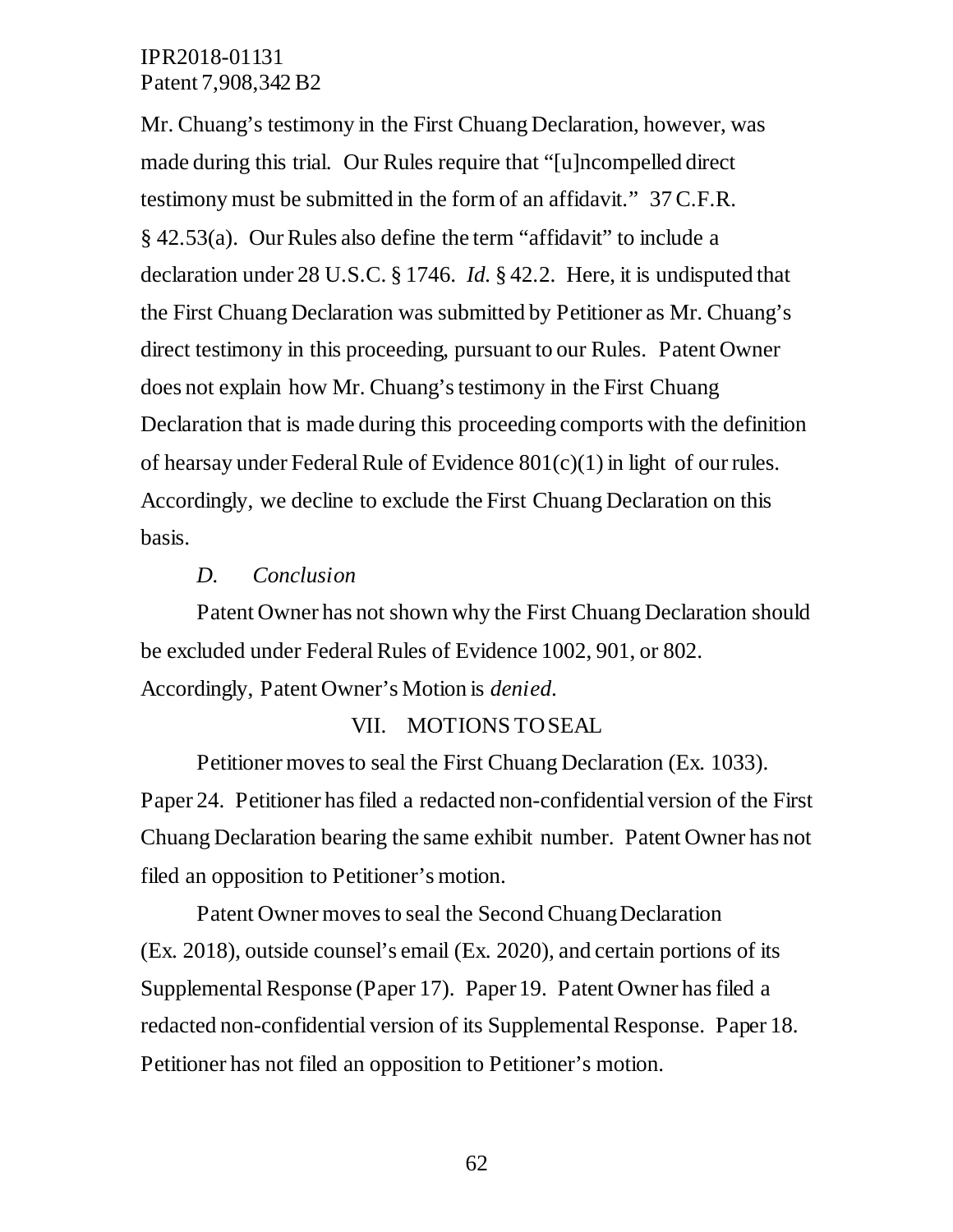A strong public policy exists for making information filed in an *inter partes* review publicly available. 37 C.F.R. § 42.14; *see also* Office Patent Trial Practice Guide, 77 Fed. Reg. 48756, 48760–61 (Aug. 14, 2012). The public's interest in maintaining a complete and understandable file history is balanced with the party's interest in protecting its truly sensitive, confidential information. 77 Fed. Reg. at 48760–61. A party moving to seal must show "good cause" for the relief requested. 37 C.F.R. § 42.54(a). To demonstrate "good cause," the moving party must demonstrate that:

(1) the information sought to be sealed is truly confidential, (2) a concrete harm would result upon public disclosure, (3) there exists a genuine need to rely in the trial on the specific information sought to be sealed, and (4), on balance, an interest in maintaining confidentiality outweighs the strong public interest in having an open record.

*Argentum Pharms. LLC v. Alcon Research, Ltd.*, IPR2017-01053, Paper 27 at 3–4 (PTAB Jan. 19, 2018) (informative); *see also Corning Optical Communications RF, LLC v. PPC Broadband, Inc.*, IPR2014-00440, Paper 46 at 2 (PTAB April 6, 2015) (requiring a demonstration that information is not "excessively redacted").

Upon review of the parties' motions and redactions, we determine that the parties have shown good cause to seal the limited set of requested information. Therefore, the motions to seal are *granted*.

There is an expectation that information will be made public where the information is identified in a final written decision, and that confidential information that is subject to a protective order ordinarily would become public 45 days after final judgment in a trial, unless a motion to expunge is granted. 37 C.F.R. § 42.56; Office Patent Trial Practice Guide, 77 Fed. Reg. 48,756, 48,761 (Aug. 14, 2012). In rendering this Final Written Decision, it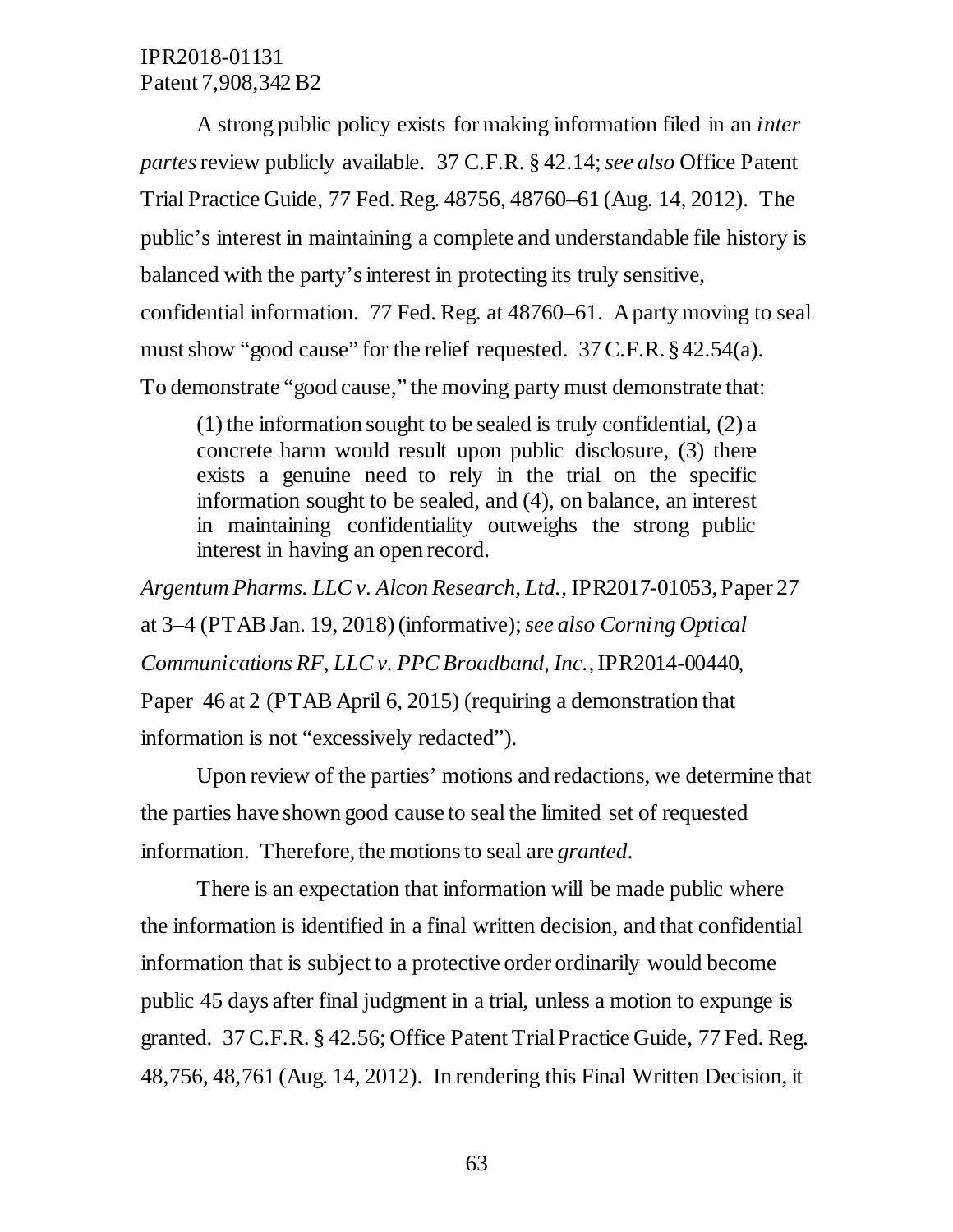$\overline{a}$ 

was necessary to identify and discuss in detail certain sealed confidential information. Accordingly, the parties are directed to submit a joint proposed redacted version of this Final Written Decision within 14 days of its entry.

A party who is dissatisfied with this Final Written Decision may appeal the Decision pursuant to 35 U.S.C. § 141(c), and has 63 days after the date of this Decision to file a notice of appeal. 37 C.F.R. § 90.3(a). Thus, it remains necessary to maintain the record, as is, until resolution of an appeal, if any.

In view of the foregoing, the confidential documents filed in the instant proceeding will remain under seal, at least until the time period for filing a notice of appeal has expired or, if an appeal is taken, the appeal process has concluded. The record for the instant proceeding will be preserved in its entirety, and the confidential documents will not be expunged or made public, pending appeal. Notwithstanding 37 C.F.R. § 42.56 and the Office Patent Trial Practice Guide, neither a motion to expunge confidential documents nor a motion to maintain these documents under seal is necessary or authorized at this time. *See* 37 C.F.R. § 42.5(b).

### VIII. CONCLUSION<sup>12</sup>

Petitioner has demonstrated that the Petition is not subject to the time bar provision of 35 U.S.C. § 315(b). Petitioner has further shown by a

<sup>&</sup>lt;sup>12</sup> Should Patent Owner wish to pursue amendment of the challenged claims in a reissue or reexamination proceeding subsequent to the issuance of this decision, we draw Patent Owner's attention to the April 2019 *Notice Regarding Options for Amendments by Patent Owner Through Reissue or Reexamination During a Pending AIA Trial Proceeding. See* 84 Fed. Reg. 16,654 (Apr. 22, 2019). If Patent Owner chooses to file a reissue application or a request for reexamination of the challenged patent, we remind Patent Owner of its continuing obligation to notify the Board of any such related matters in updated mandatory notices. *See* 37 C.F.R. § 42.8(a)(3), (b)(2).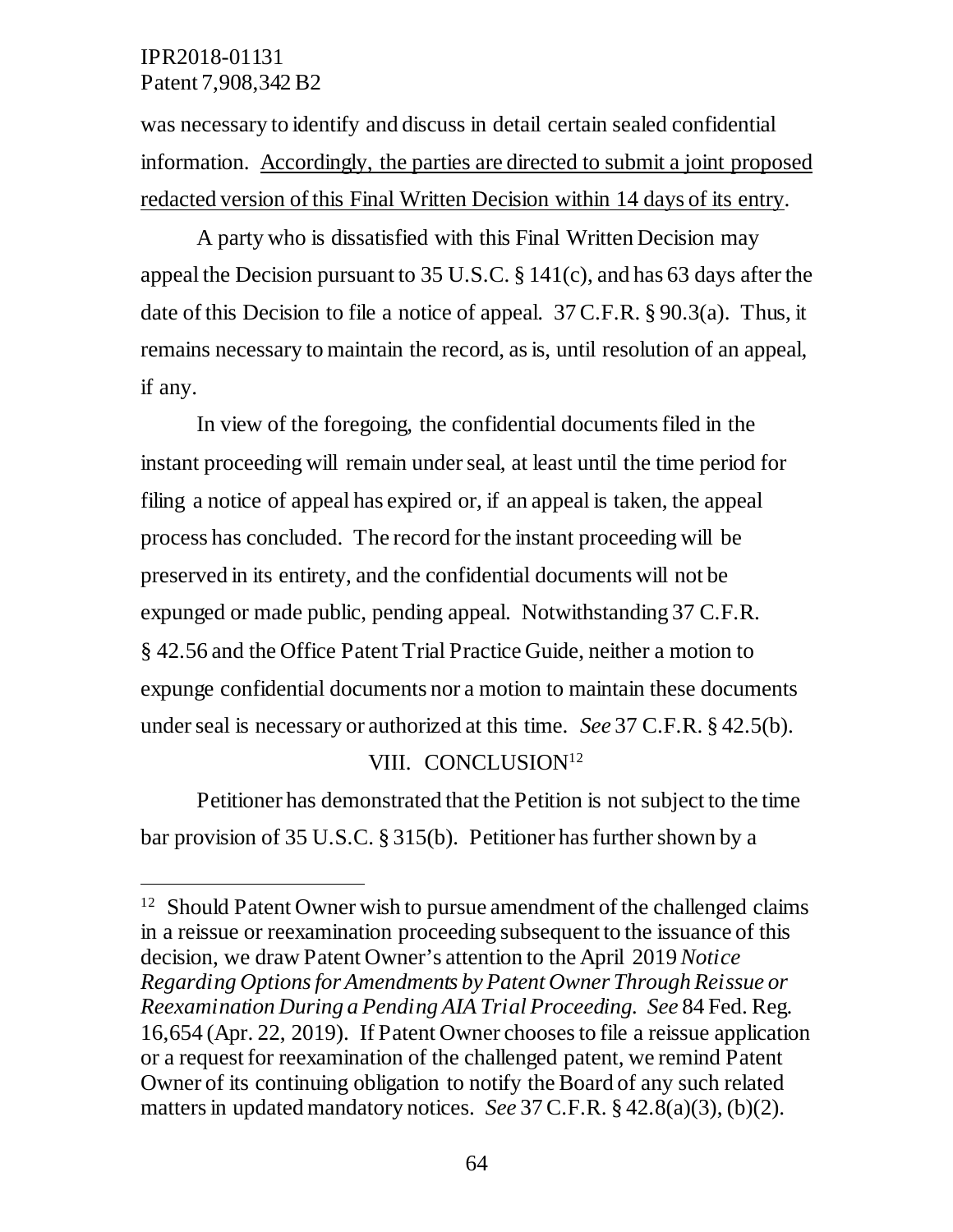preponderance of the evidence that: (i) claims 1, 5, 9–11, 16–18, and 20 are anticipated by Underwood; (ii) claims 1, 5, 9–11, 16–18, and 20 are rendered obvious by Underwood; (iii) claim 19 is rendered obvious by Underwood alone or in view of Tsakiris; (iv) claims 1, 5, 9–11, 16–18, and 20 are rendered obvious by Austin; and (v) claim 19 is rendered obvious by Austin alone or in view of Tsakiris.

Patent Owner has not shown that we violated the Administrative Procedures Act nor shown that this proceeding violates a provision of the Constitution of the United States.

In addition, Petitioner's motion to seal is *granted*, Patent Owner's motion to seal is *granted*, and Patent Owner's motion to exclude is *denied*.

#### IX. ORDER

In consideration of the foregoing, it is hereby:

ORDERED that claims 1, 5, 9–11, 16–20 of the '342 patent are unpatentable;

FURTHER ORDERED that Petitioner's Motion to Seal is *granted*;

FURTHER ORDERED that Patent Owner's Motion to Seal is *granted*;

FURTHER ORDERED that Patent Owner's Motion to Exclude is *denied*; and

FURTHER ORDERED that, because this is a Final Written Decision, parties to the proceeding seeking judicial review of the decision must comply with the notice and service requirements of 37 C.F.R. § 90.2.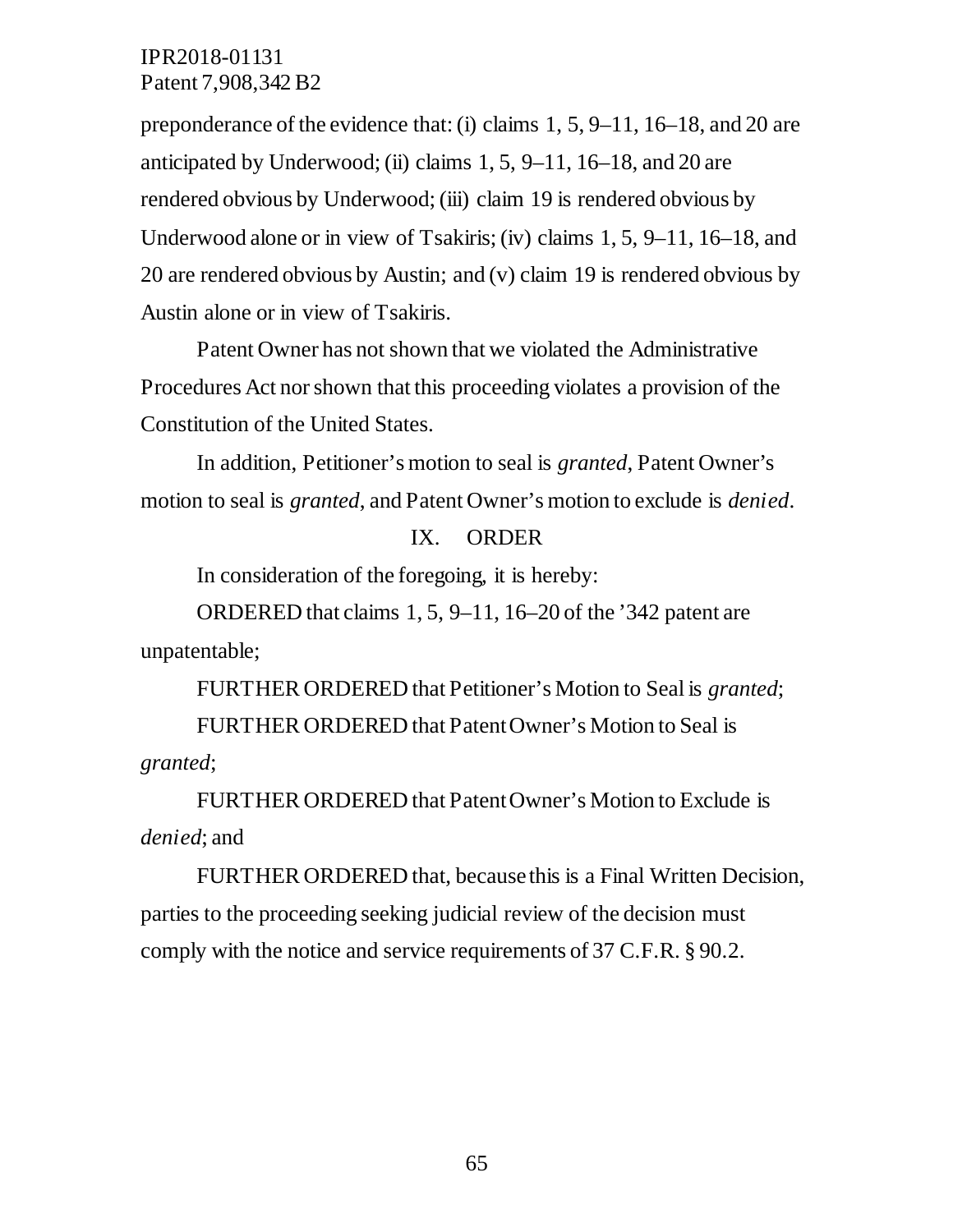In summary:

| <b>Claims</b>                       | 35 U.S.C. § | Reference(s)/<br><b>Basis</b>                          | <b>Claims</b><br><b>Shown Unpatentable</b> |
|-------------------------------------|-------------|--------------------------------------------------------|--------------------------------------------|
| $1, 5, 9-11,$<br>$16-18, 20$        | 102(e)      | Underwood                                              | $1, 5, 9-11, 16-18, 20$                    |
| $1, 5, 9-11,$<br>$16-18, 20$        | 103(a)      | Underwood                                              | $1, 5, 9-11, 16-18, 20$                    |
| 19                                  | 103(a)      | Underwood<br>alone or<br>Underwood,<br><b>Tsakiris</b> | 19                                         |
| $1, 4, 5, 9-$<br>$11, 16-18,$<br>20 | 103(a)      | <b>Austin</b>                                          | $1, 4, 5, 9-11, 16-18, 20$                 |
| 19                                  | 103(a)      | <b>Austin alone</b><br>or Austin,<br><b>Tsakiris</b>   | 19                                         |
| <b>Overall</b><br><b>Outcome</b>    |             |                                                        | $1, 4, 5, 9-11, 16-20$                     |